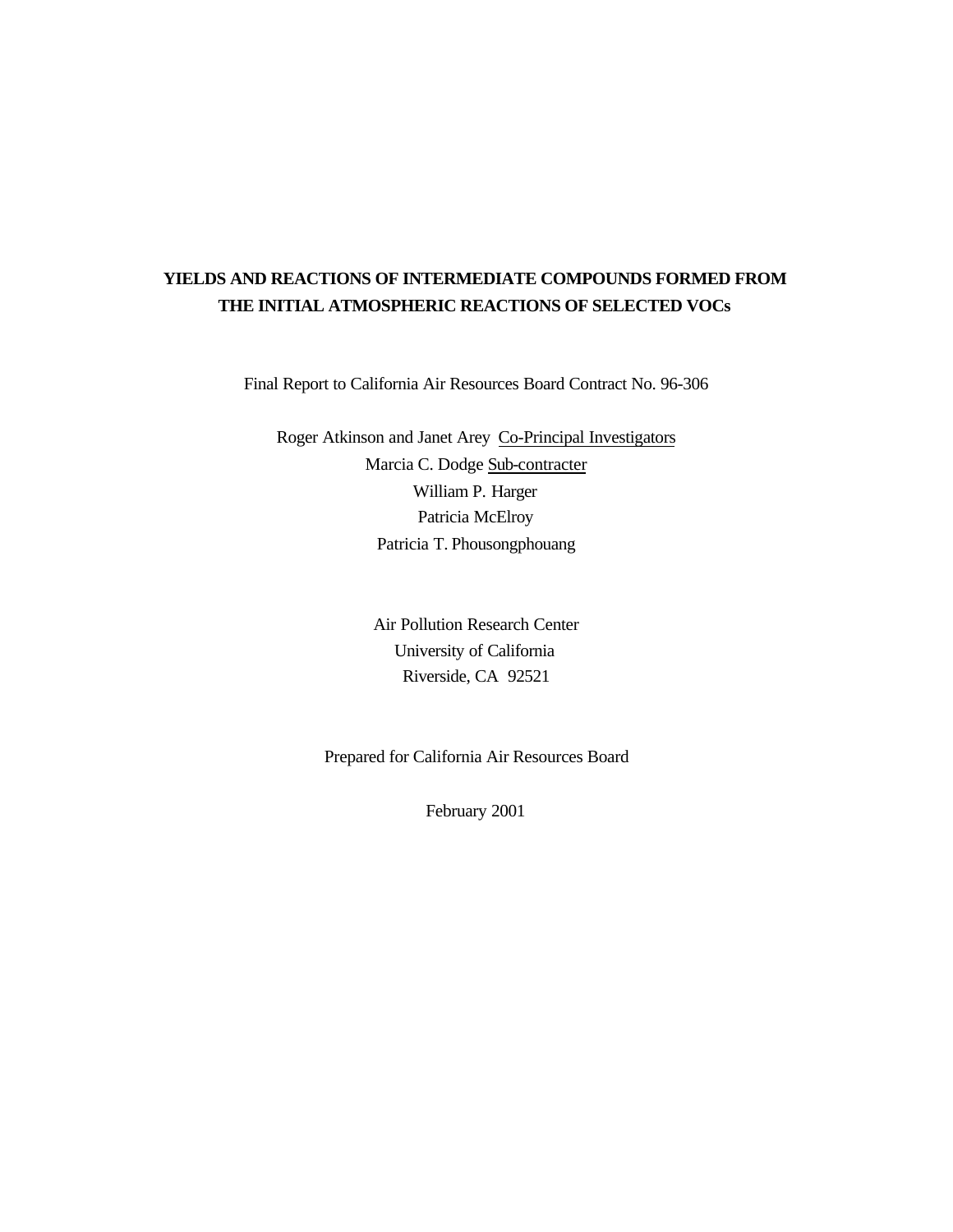### **Disclaimer**

The statements and conclusions in this Report are those of the contractor and not necessarily those of the California Air Resources Board. The mention of commercial products, their source, or their use in connection with material reported herein is not to be construed as actual or implied endorsement of such products.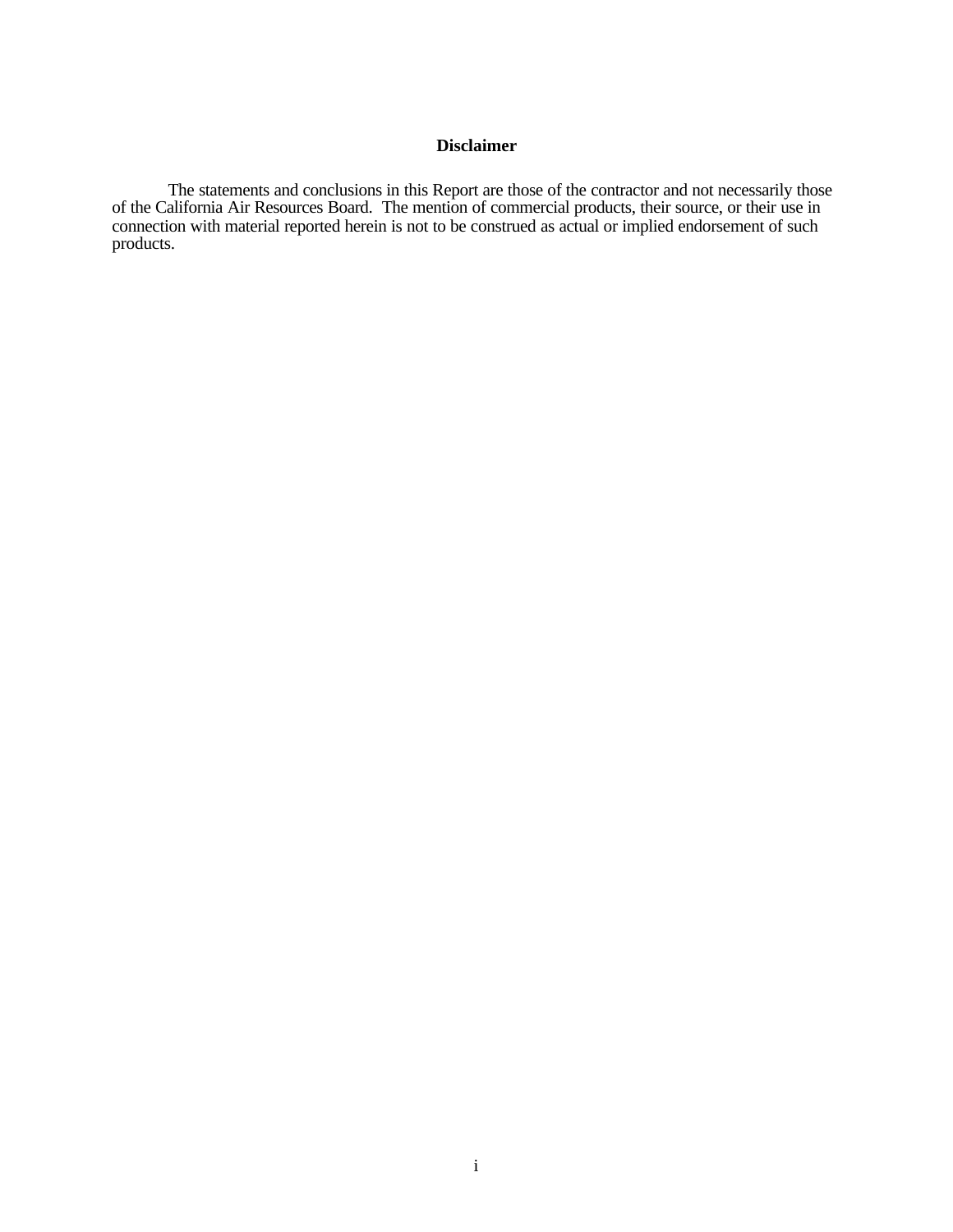### **Acknowledgments**

We thank Ms. Debbie Van Zanten for fiscal oversight of this contract.

This Report was submitted in fulfillment of Contract No. 96-306, "Yields and Reactions of Intermediate Compounds Formed from the Initial Atmospheric Reactions of Selected VOCs" by the Air Pollution Research Center, University of California Riverside, under the sponsorship of the California Air Resources Board. Work was completed as of December 31, 2000.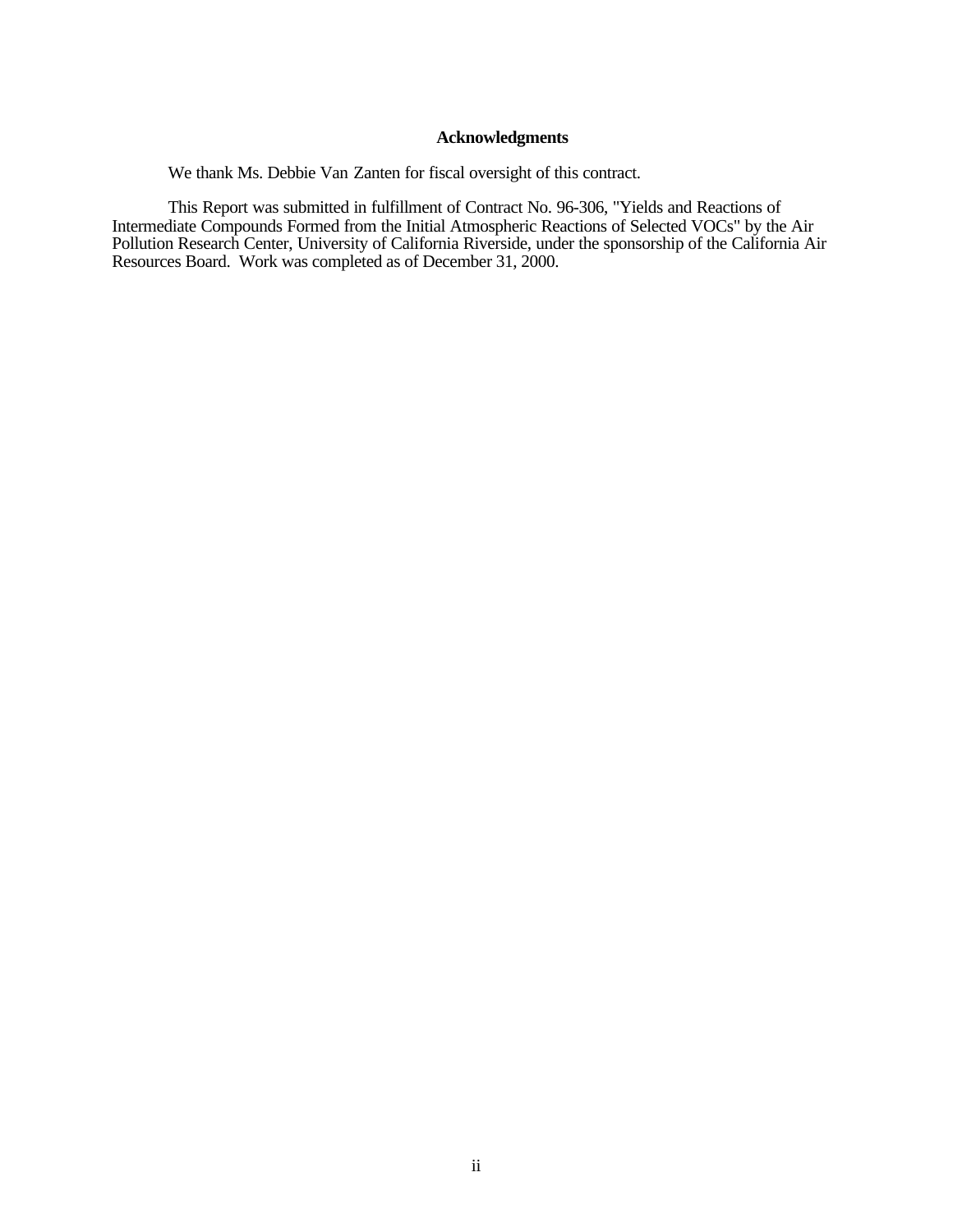### **Table of Contents**

| <b>PROJECT ELEMENT NO. 1:</b><br><b>INVESTIGATION OF AMBIENT NO3 RADICAL LEVELS IN THE LOS</b><br>ANGELES AIR BASIN DURING THE SCOS97 STUDY                                                                                                                      |  |
|------------------------------------------------------------------------------------------------------------------------------------------------------------------------------------------------------------------------------------------------------------------|--|
| <b>PROJECT ELEMENT NO. 2:</b><br><b>CRC DATA REVIEW PANEL FOR ATMOSPHERIC CHEMISTRY OF VOCS32</b><br><b>PROJECT ELEMENT NO. 3:</b><br><b>CRITICAL REVIEW PAPERS ON ATMOSPHERIC CHEMISTRY AND</b><br><b>CHEMICAL KINETIC MECHANISMS FOR THE 1998 NARSTO OZONE</b> |  |
|                                                                                                                                                                                                                                                                  |  |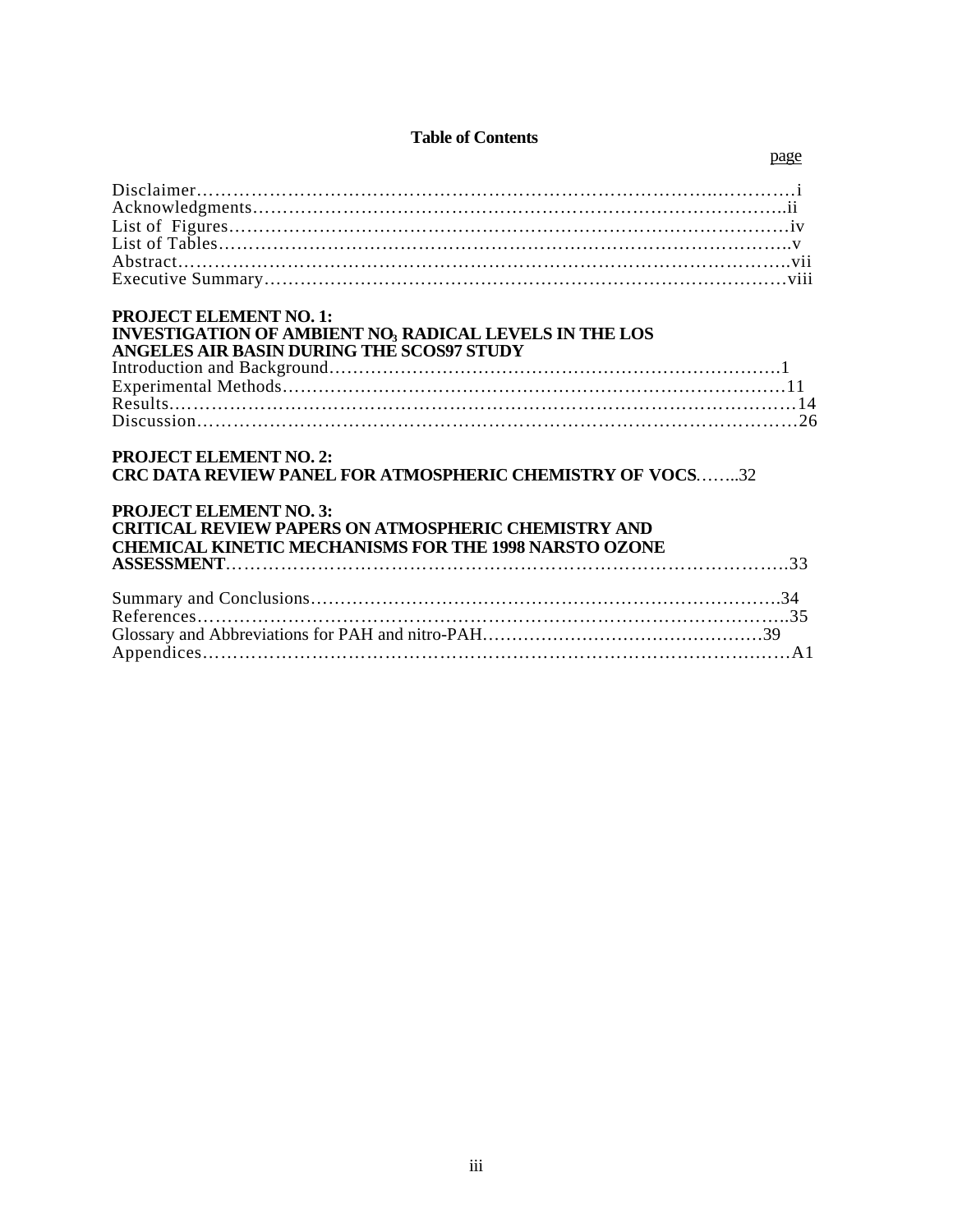### **List of Figures**

| Figure 1. | Mass chromatograms showing the molecular ion of the nitrofluoranthenes<br>(NF) and nitropyrenes (NP) in (A) an ambient particle sample from Torrance,<br>CA, (B) an ambient particle sample from Claremont, CA, and (C) diesel                                                                    |
|-----------|---------------------------------------------------------------------------------------------------------------------------------------------------------------------------------------------------------------------------------------------------------------------------------------------------|
| Figure 2. | Mass chromatograms showing the molecular ion of the methylnitronaph-<br>thalenes (xMyNN) present in ambient samples collected in Redlands, CA<br>and formed from environmental chamber reactions of 1- and 2-methyl-<br>naphthalene (in the 1:2 concentration ratio observed in ambient air) with |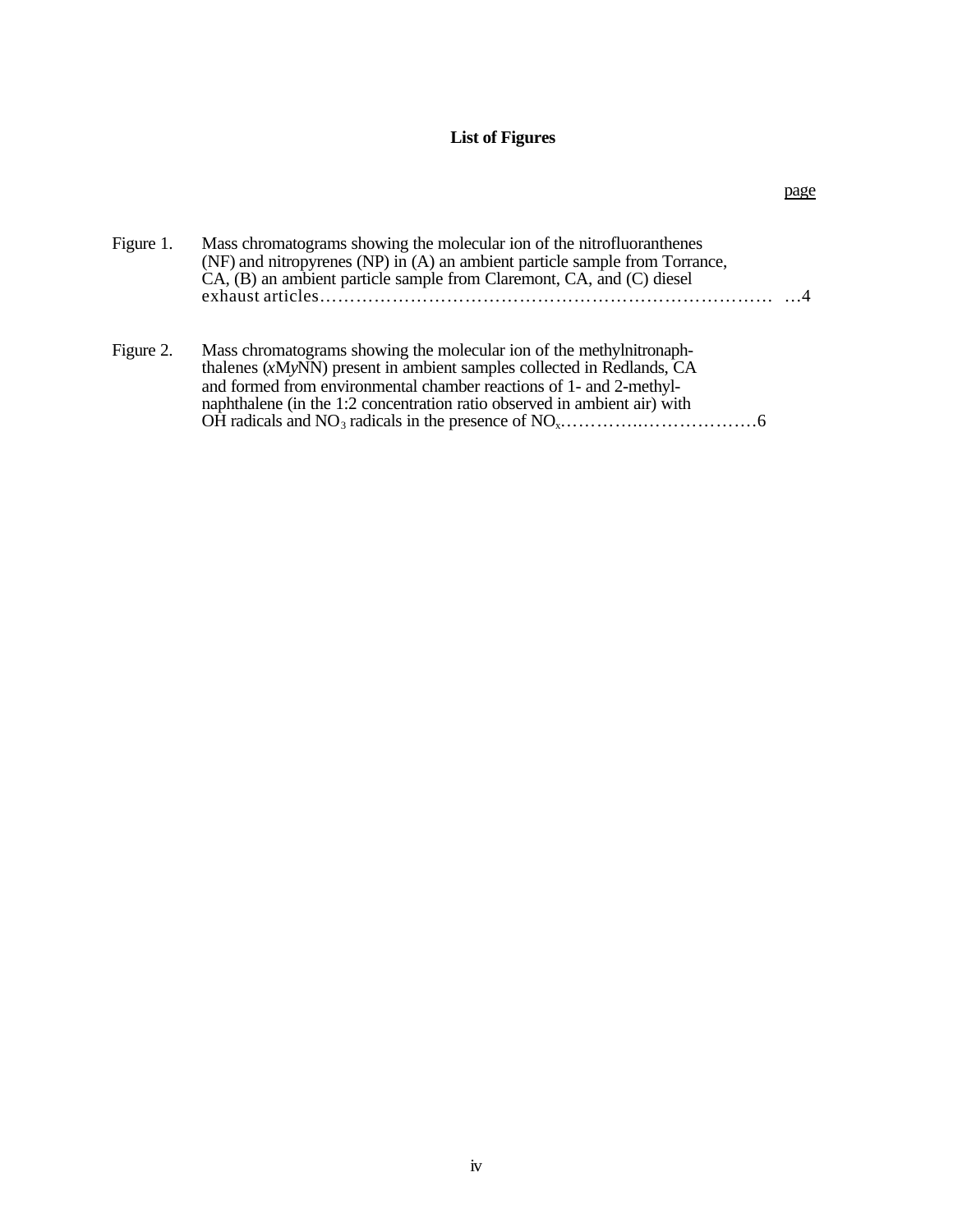### **List of Tables**

|--|

| Table 1.  | Nitro-PAH isomers formed and their yields from the gas-phase reactions<br>of selected PAH with OH radicals and NO <sub>3</sub> radicals and the nitro-PAH    |
|-----------|--------------------------------------------------------------------------------------------------------------------------------------------------------------|
| Table 2.  | PAH and nitro-PAH measured in ambient air samples taken in Glendora,                                                                                         |
| Table 3.  | PAH and nitro-PAH ambient concentrations $(ng/m3)$ at Azusa, Riverside                                                                                       |
| Table 4.  | PAH and nitro-PAH ambient concentrations (ng/m <sup>3</sup> ) at Azusa, Riverside                                                                            |
| Table 5.  | 1- and 2-Methylnaphthalene and methylnitronaphthalene concentrations<br>$(\text{ng/m}^3)$ at Azusa, Riverside and Banning: Intensive #2; August 4-6, 1997 17 |
| Table 6.  | PAH and nitro-PAH ambient concentrations (ng/m <sup>3</sup> ) at Azusa, LA<br>N. Main, Riverside and Banning: Intensive #3; August 22-23, 1997 18            |
| Table 7.  | 1- and 2-Methylnaphthalene and methylnitronaphthalene concentrations $(ng/m3)$ at<br>Azusa, LA N. Main, Riverside and Banning: Intensive #3;                 |
| Table 8.  | PAH and nitro-PAH ambient concentrations (ng/m <sup>3</sup> ) at Azusa, Riverside                                                                            |
| Table 9.  | 1- and 2-Methylnaphthalene and methylnitronaphthalene concentrations<br>$(ng/m3)$ at Azusa, Riverside and Banning: Intensive #4;                             |
| Table 10. | PAH and nitro-PAH ambient concentrations (ng/m <sup>3</sup> ) at Azusa and Riverside:                                                                        |
| Table 11. | PAH and nitro-PAH ambient concentrations (ng/m <sup>3</sup> ) at Azusa, Riverside                                                                            |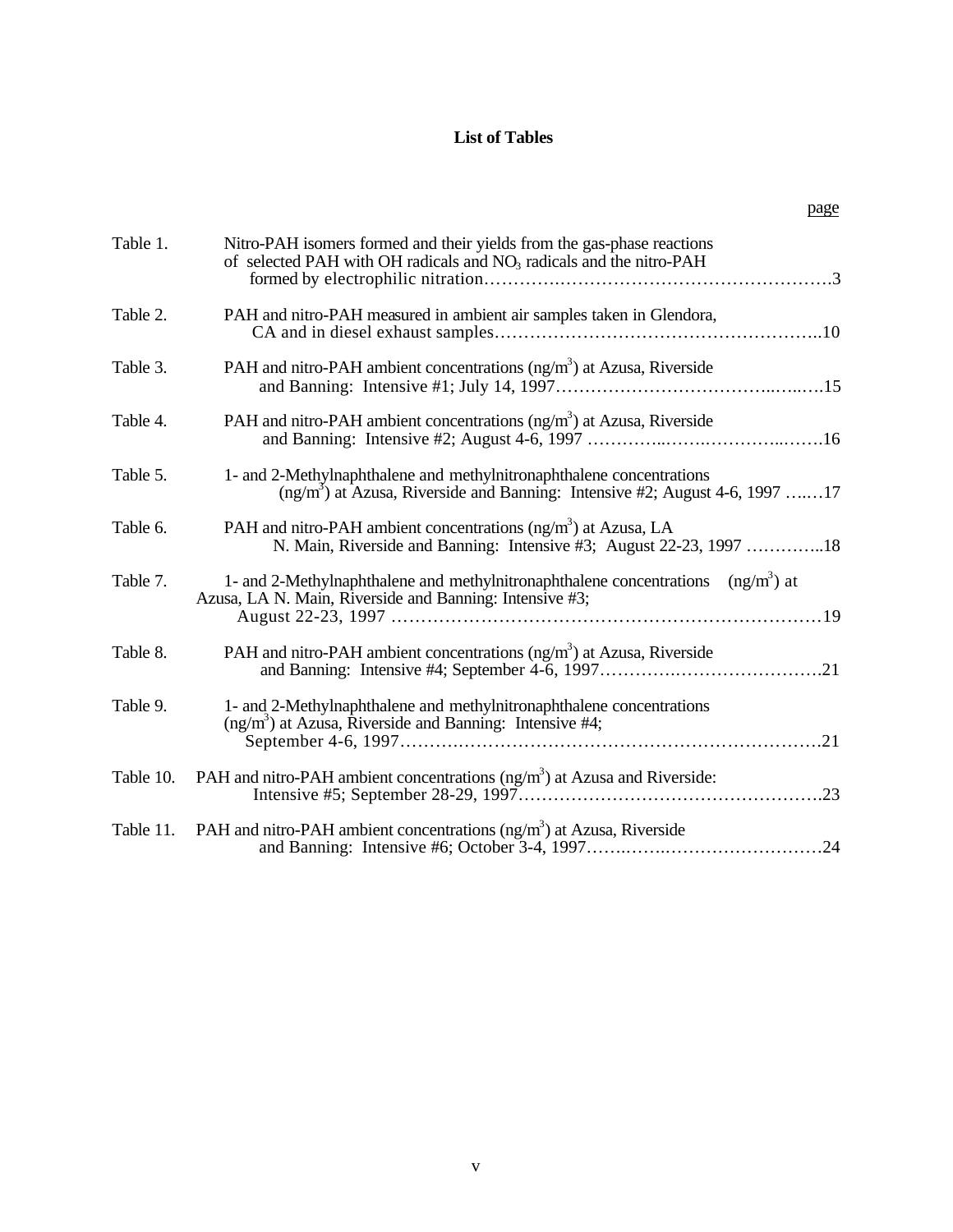|           | Table 12. 1- and 2-Methylnaphthalene and methylnitronaphthalene concentrations<br>$(ng/m3)$ at Azusa, Riverside and Banning: Intensive #6; |  |
|-----------|--------------------------------------------------------------------------------------------------------------------------------------------|--|
| Table 13. | Ratios indicative of OH radical vs $NO3$ radical nitro-PAH formation                                                                       |  |
| Table 14. | Ratios indicative of OH radical $\rm v_s\, NO_3$ radical nitro-PAH formation                                                               |  |
| Table 15. | Ratios indicative of OH radical $\rm v_s\, NO_3$ radical nitro-PAH formation                                                               |  |
| Table 16. | Ratios indicative of OH radical vs $NO3$ radical nitro-PAH formation                                                                       |  |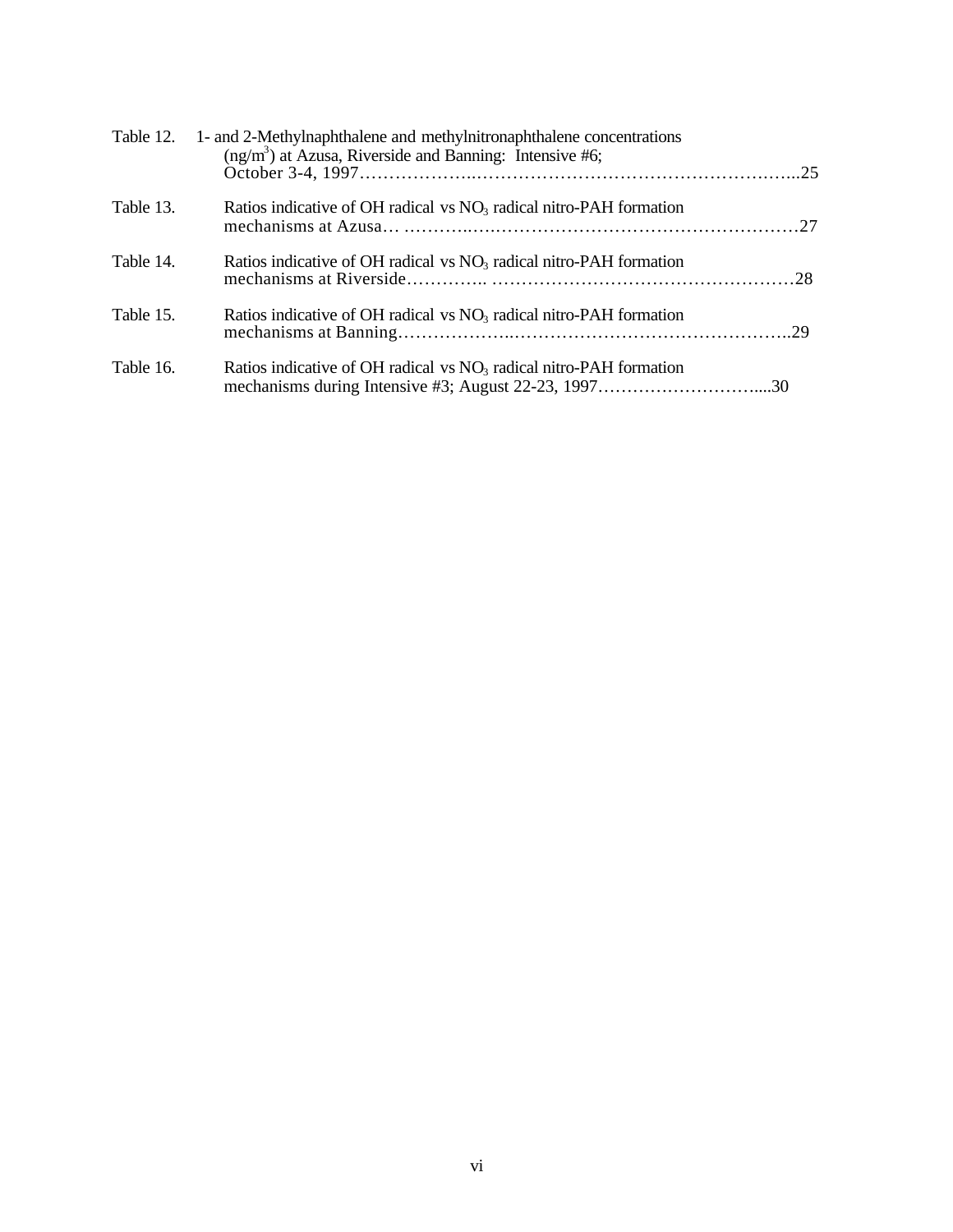### **Abstract**

This contract had three project elements dealing with aspects of the atmospheric chemistry of volatile or semi-volatile organic compounds.

Project Element No. 1 concerned the investigation of ambient  $NO<sub>3</sub>$  radical levels in the Los Angeles Air Basin during the 1997 Southern California Ozone Study (SCOS97-NARSTO), using the formation of nitronaphthalenes and methylnitronaphthalenes (MNNs) as a sensitive indicator of the presence of  $NO<sub>3</sub>$ radicals during nighttime. Naphthalene, 1- and 2-methylnaphthalene and biphenyl and their nitroderivatives formed from atmospheric reactions: 1- and 2-nitronaphthalene, the 14 MNNs and 3 nitrobiphenyl were monitored in 12-hr daytime and 12-hr nighttime samples during the intensive sampling days of the SCOS97-NARSTO ozone study at three sites in the Los Angeles Air Basin, Azusa, Riverside and Banning. Evidence for the presence of  $NO<sub>3</sub>$  radicals is presented.

Project Element No. 2 involved the participation of Roger Atkinson in the Coordinating Research Council, Inc., Review Panel for the Atmospheric Chemistry of Hydrocarbons (RPACH). This data review panel was set up to carry out detailed reviews and evaluations of the literature data concerning the atmospheric chemistry of the various classes of VOCs of importance in photochemical air pollution, with this review and evaluation being concerned with the atmospheric chemistry of alkenes. This review and evaluation of alkene chemistry has been published by Oxford University Press, "The Mechanisms of Atmospheric Oxidation of the Alkenes", J. G. Calvert, R. Atkinson, J. A. Kerr, S. Madronich, G. K. Moortgat, T. J. Wallington, and G. Yarwood, 2000.

Project Element No. 3 was the preparation of two review chapters for the North American Research in Tropospheric Ozone (NARSTO) assessment document and included as part of this effort a sub-contract to Dr. Marcia C. Dodge. The two critical review papers dealt with the following topics: the current status of the kinetics, mechanisms and products of the atmospheric reactions of VOCs and  $NO<sub>x</sub>$  (Roger Atkinson); and the "smog" chamber data-base and current programs in this area and the status of chemical mechanisms for air quality simulation models (Marcia C. Dodge). These NARSTO review papers have been published in a common volume in Atmospheric Environment, volume 34, issues 12-14, pp. 2063-2101 and pp. 2103- 2130, respectively (2000).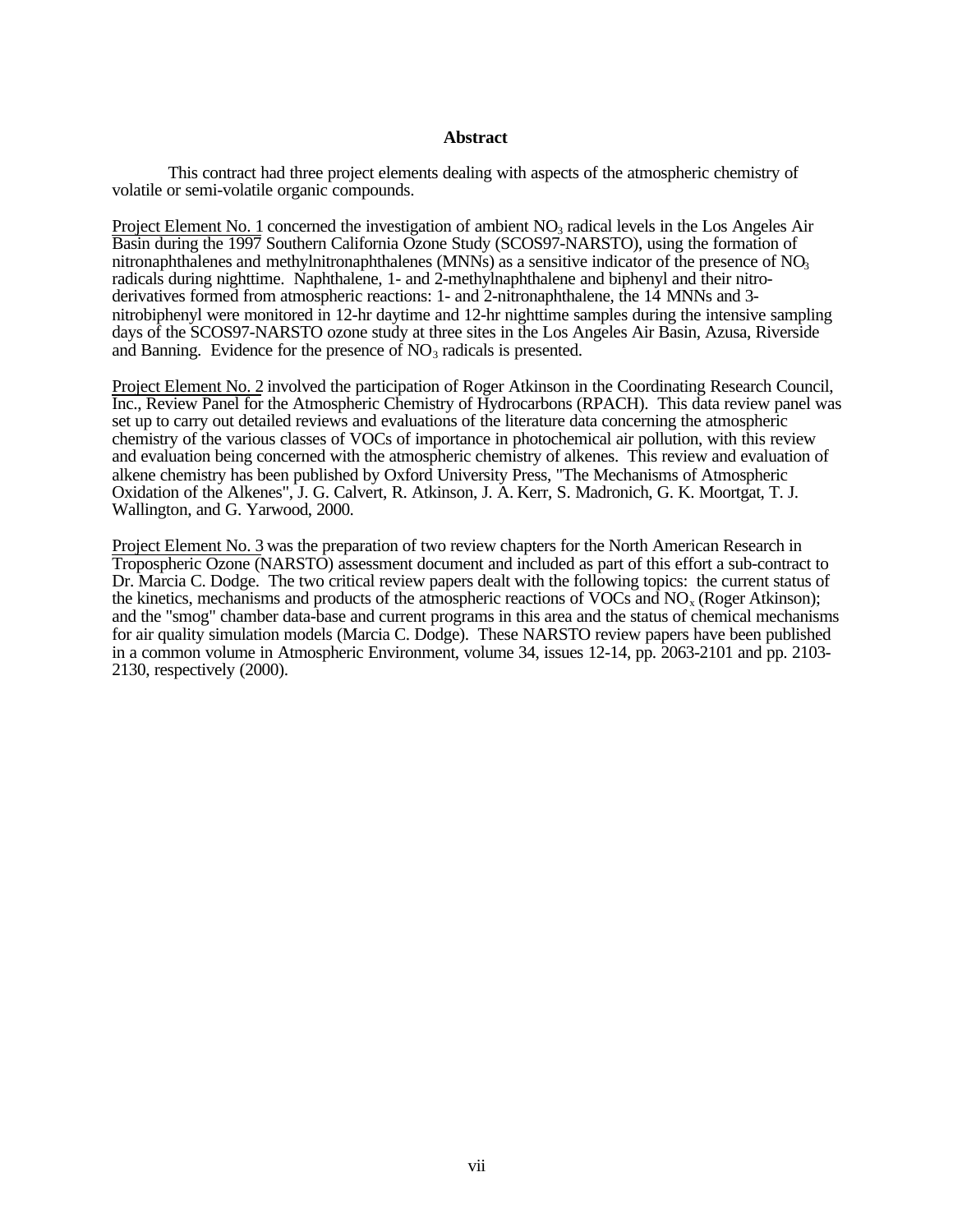### **Executive Summary**

#### **Background**

In California's South Coast Air Basin vehicle traffic as well as other sources emit oxides of nitrogen and volatile organic compounds which undergo a complex series of photochemical reactions leading to products detrimental to human health including ozone, secondary particles and toxic species such as nitrated polycyclic aromatic hydrocarbons. This contract had three project elements dealing with aspects of the atmospheric chemistry of volatile or semi-volatile organic compounds.

Project Element No. 1 concerned the investigation of ambient  $NO<sub>3</sub>$  radical levels in the Los Angeles Air Basin during the 1997 Southern California Ozone Study (SCOS97-NARSTO), using the formation of nitronaphthalenes and methylnitronaphthalenes (MNNs) as a sensitive indicator of the presence of  $NO<sub>3</sub>$  radicals during nighttime.

Project Element No. 2 involved the participation of Roger Atkinson in the Coordinating Research Council, Inc., Review Panel for the Atmospheric Chemistry of Hydrocarbons (RPACH). This data review panel was set up to carry out detailed reviews and evaluations of the literature data concerning the atmospheric chemistry of the various classes of VOCs of importance in photochemical air pollution, with this review and evaluation being concerned with the atmospheric chemistry of alkenes. This review and evaluation of alkene chemistry has been published by Oxford University Press, "The Mechanisms of Atmospheric Oxidation of the Alkenes", J. G. Calvert, R. Atkinson, J. A. Kerr, S. Madronich, G. K. Moortgat, T. J. Wallington, and G. Yarwood, 2000.

Project Element No. 3 was the preparation of two review chapters for the North American Research in Tropospheric Ozone (NARSTO) assessment document and included as part of this effort a subcontract to Dr. Marcia C. Dodge. The two critical review papers dealt with the following topics: the current status of the kinetics, mechanisms and products of the atmospheric reactions of  $\overline{V}O\overline{C}$ s and NO<sub>x</sub> (Roger Atkinson); and the "smog" chamber data-base and current programs in this area and the status of chemical mechanisms for air quality simulation models (Marcia C. Dodge). These NARSTO review papers have been published in a common volume in Atmospheric Environment, volume 34, issues 12-14, pp. 2063-2101 and pp. 2103-2130, respectively (2000).

#### **Methods Element No. 1**

Naphthalene, 1- and 2-methylnaphthalene and biphenyl and their nitro-derivatives formed from atmospheric reactions: 1- and 2-nitronaphthalene, the 14 MNNs and 3-nitrobiphenyl were monitored in 12 hr daytime and 12-hr nighttime samples during the intensive sampling days of the SCOS97-NARSTO ozone study at three sites in the Los Angeles Air Basin, Azusa, Riverside and Banning. Tenax TA cartridges were used to sample the volatile polycyclic aromatic hydrocarbons (PAH) with analysis by thermal desorption gas chromatography/mass spectrometry (GC/MS) utilizing deuterated internal standards for quantification. Polyurethane foam plugs in modified high-volume samplers were used to sample the semi-volatile nitro-PAH. The samples were extracted in an organic solvent, fractionated by high performance liquid chromatography and analyzed by GC/MS.

#### **Results Element No. 1**

Ambient mixing ratios of naphthalene, 1- and 2-methylnaphthalene, biphenyl, 1- and 2 nitronaphthalene, 3-nitrobiphenyl and several methylnitronaphthalenes were measured at source and receptor sites in the Los Angeles Air Basin. Naphthalene was the most abundant volatile PAH, reaching concentrations of 1200 ng  $\overline{m}^3$ . The nitro-PAH were approximately two orders of magnitude lower in concentration than their precursor PAH, but clearly showed evidence that both OH radical-initiated and NO3 radical-initiated nitro-PAH formation mechanisms were operating during the SCOS97-NARSTO intensive sampling days.

#### **Conclusions Element No. 1**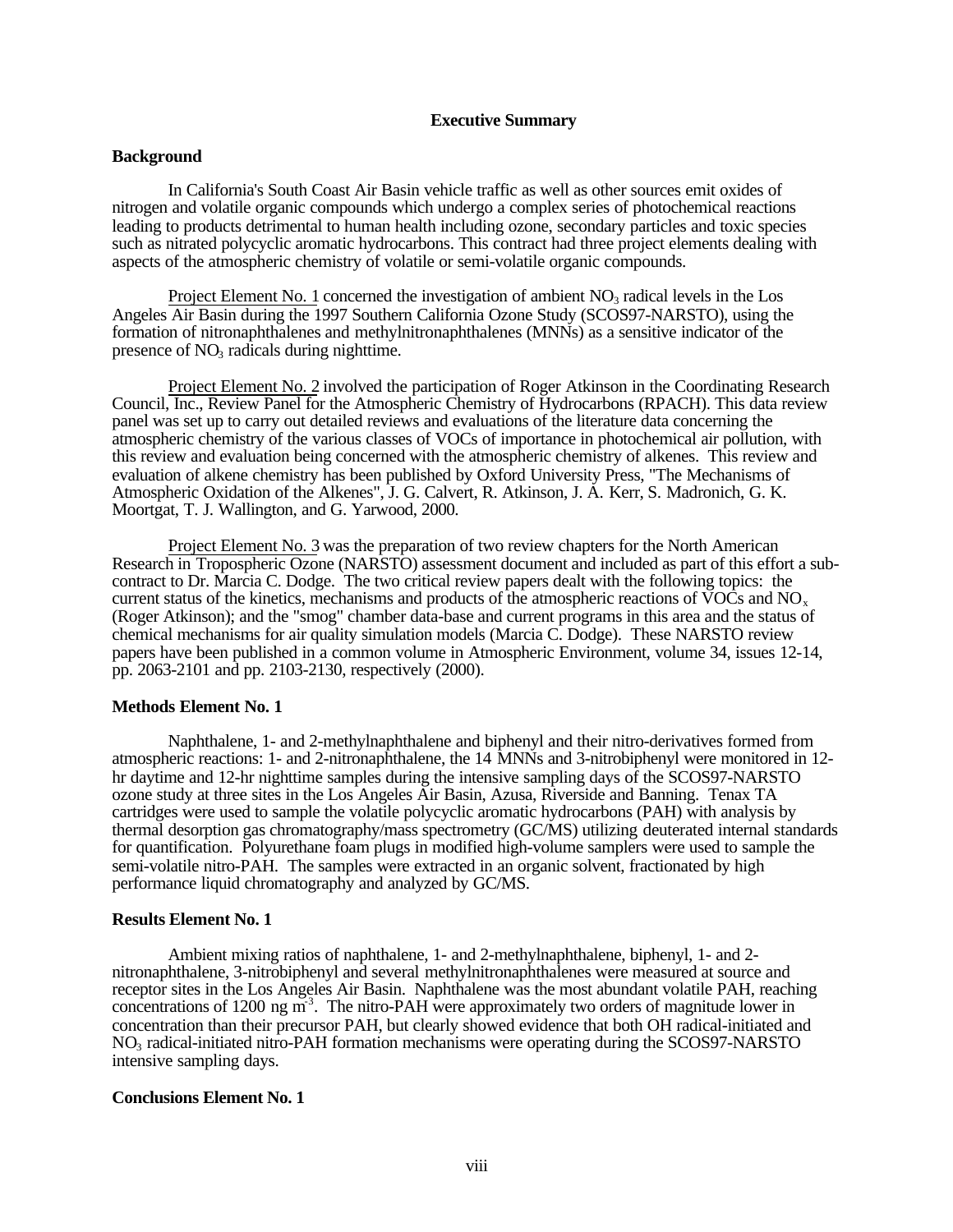Monitoring two-ring PAH and their nitro-derivatives allowed ratios to be measured which served as markers for OH radical-initiated chemistry and nighttime  $NO<sub>3</sub>$  radical-initiated chemistry. Utilizing these ratios it was demonstrated that nitro-PAH were produced by  $NO<sub>3</sub>$  radical chemistry during the SCOS07-NARSTO ozone study, with downwind receptor sites showing more evidence for air masses processed by NO<sub>3</sub> radical chemistry.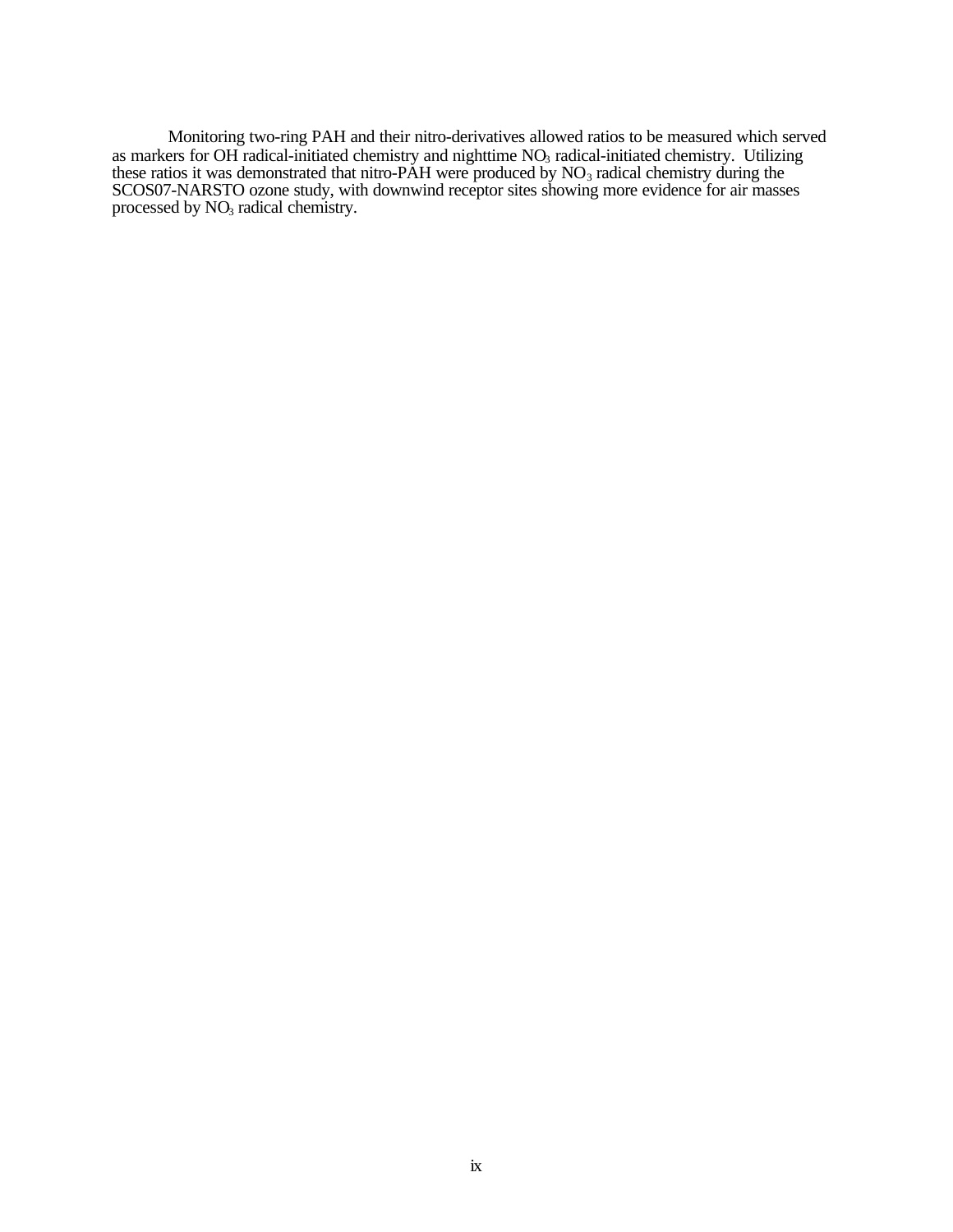### **PROJECT ELEMENT NO. 1: INVESTIGATION OF AMBIENT NO3 RADICAL LEVELS IN THE LOS ANGELES AIR BASIN DURING THE SCOS97 STUDY**

#### **Introduction and Background**

Nitrate (NO<sub>3</sub>) radicals are formed from the gas-phase reaction of NO<sub>2</sub> with O<sub>3</sub>.

$$
NO_2 + O_3 \rightarrow NO_3 + O_2
$$

Because of the rapid photolysis of the  $NO_3$  radical,  $NO_3$  radical concentrations are below the detection limit of present instruments during daytime, but can increase to detectable levels after sunset. While only a small database exists, nighttime  $NO<sub>3</sub>$  radical mixing ratios of up to 430 ppt have been measured in the Los Angeles air basin (Atkinson *et al.*, 1986). The maximum  $NO<sub>3</sub>$  radical concentration observed during an intercomparison of measurement methods for atmospheric nitrogenous species held in Claremont, CA, Sept. 11-19, 1985 was 70 ppt (Biermann *et al.*, 1988) and the maximum observed over 27 nights in July and August, 1990 during the San Joaquin Valley Air Quality study was 80 ppt (Smith *et al.*, 1995). Despite their variable and often low concentrations, NO<sub>3</sub> radicals can play an important role in atmospheric chemistry, by reacting with and removing reactive VOCs such as terpenes and phenols and as a sink for  $NO<sub>x</sub>$ , either through reactions with reactive VOCs or through the equilibrium with  $N<sub>2</sub>O<sub>5</sub>$ ,

$$
NO_3 + NO_2 \leftrightarrow N_2O_5
$$

followed by dry and/or wet deposition of  $N_2O_5$ . To date,  $NO_3$  radicals have been identified and quantified by differential optical absorption spectroscopy (DOAS). This technique is limited to ground level measurements at one site per instrument. Because of the rapid reactions of NO with  $\tilde{O}_3$  (the precursor to  $NO<sub>3</sub>$ ) and with  $NO<sub>3</sub>$  radicals,  $NO<sub>3</sub>$  radicals and  $NO$  cannot co-exist at appreciable levels and ground level NO3 radical measurements may not be representative of elevated altitude airmasses. Indeed measurements made during the SCOS97 - NARSTO study of biogenic volatile organic compounds (BVOCs) at the elevated sites Pine Mountain  $(-1300 \text{ m})$  and Mount Baldy  $(-1200 \text{ m})$  suggested that nighttime NO<sub>3</sub> radical chemistry depleted isoprene and other reactive BVOCs at these elevated sites (Reissell and Arey, 2001). Because these elevated sites were isolated at night from the NO emissions in the valley by being located in a stable inversion layer,  $NO<sub>x</sub>$  and  $O<sub>3</sub>$  transported from the valley during the afternoon formed  $NO<sub>3</sub>$  radicals at the elevated sites after sunset. In contrast, at Azusa, a heavily traffic impacted site at the base of the San Gabriel mountains, NO emissions into the shallow noctural boundary layer reacted with the  $O<sub>3</sub>$  formed during the afternoon and NO concentrations at Azusa built up during the night, precluding the formation of  $NO<sub>3</sub>$  radicals.

If unique product species or product profiles (i.e., characteristic ratios of specific products) from the atmospheric reaction of  $\overline{NO_3}$  with specific VOCs can be identified, these products can be monitored downwind of a source region and their concentrations used to indicate the levels of  $NO<sub>3</sub>$  radicals present in the airmass during its transport. The formation of nitrated polycyclic aromatic hydrocarbons (nitro-PAH) from the hydroxyl (OH) radical and  $NO<sub>3</sub>$  radical-initiated reactions of gas-phase PAH has been well documented (Atkinson and Arey, 1994; Arey,1998). The postulated reaction mechanism involves the addition of the radical to the aromatic ring, followed by addition of  $NO<sub>2</sub>$  and the loss of water or nitric acid for the OH radical and NO<sub>3</sub> radical reactions, respectively (Sasaki *et al.*, 1997a). The OH radical-initiated and  $NO<sub>3</sub>$  radical-initiated reactions may form different relative abundances of the nitro-PAH products. In addition, the products from both radical reactions are often distinct from the nitro-PAH resulting from electrophilic PAH nitration and identified in diesel exhaust (Schuetzle, 1983) and other emission sources. Table 1 (adapted from Arey, 1998) lists for several abundant PAH, the specific nitro-PAH isomers formed by OH radical-initiated and  $NO<sub>3</sub>$  radical-initiated reactions, the available yield data, and for comparison, the nitro-PAH isomers formed by electrophilic nitration. The dominant atmospheric loss process for PAH is expected to be by reaction with the OH radical, but the significantly higher yield of nitro-PAH from the NO3 radical reaction can make both radical-initiated reactions important contributors to the observed ambient nitro-PAH (Atkinson and Arey, 1994; Gupta *et al.*,1996; Arey, 1998).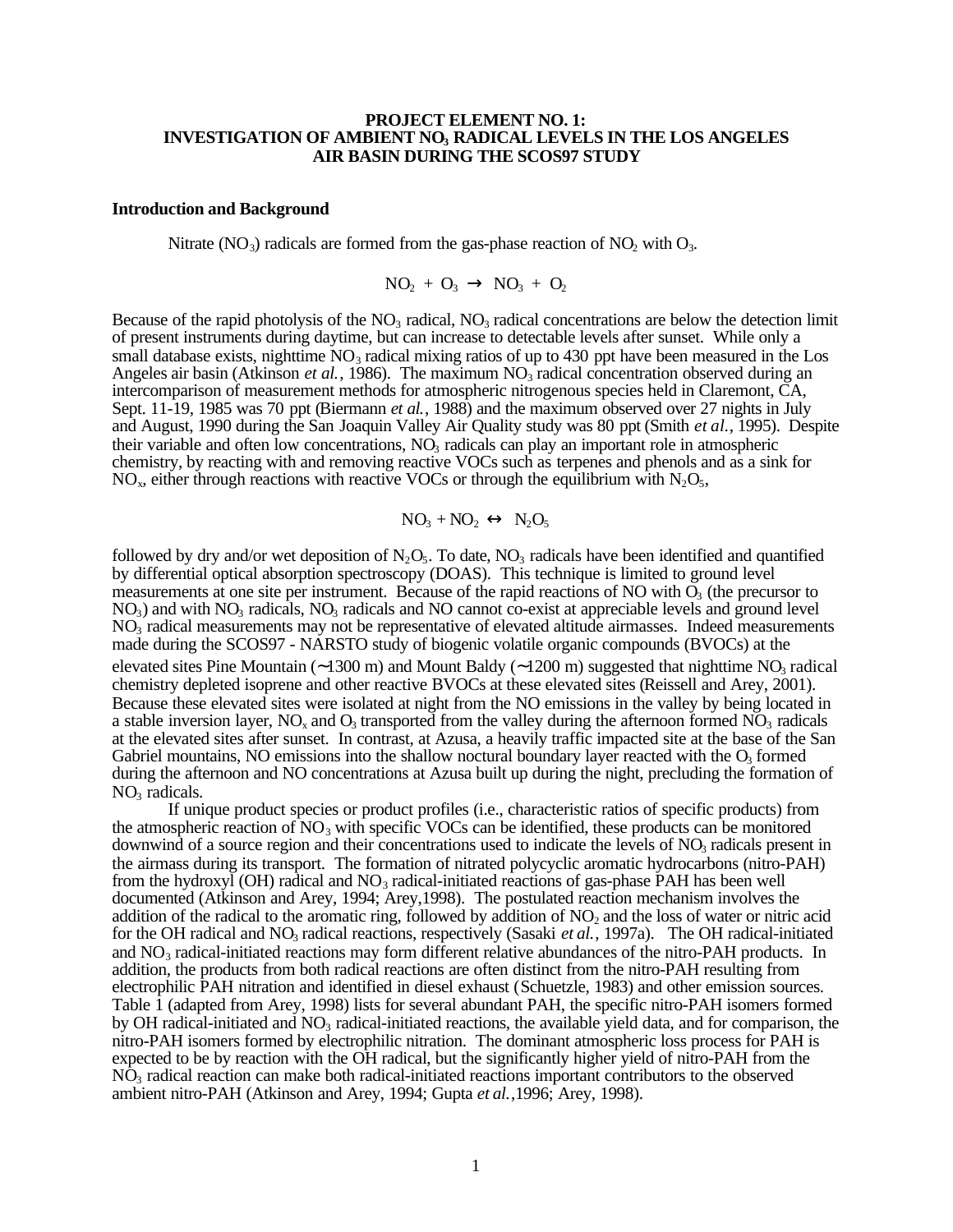Fluoranthene and pyrene are four-ring PAH that are present in ambient atmospheres mainly in the gas-phase (Atkinson *et al.*, 1988; Coutant *et al.*, 1988; Arey *et al.*, 1989). The gas-phase OH and NO<sub>3</sub> radical-initiated reactions of these PAH form nitro-isomers distinct from the electrophilic nitration products found in direct emissions (see Table 1), and these nitro-isomers being less volatile than the parent fluoranthene and pyrene become particle-associated. We and others have identified the presence of 2 nitrofluoranthene and 2-nitropyrene in ambient particles as indicative of OH radical-initiated chemistry (see Figure 1A) and a high ratio of 2-nitrofluoranthene/2-nitropyrene as indicative of  $NO<sub>3</sub>$  radical-initiated formation of 2-nitrofluoranthene (see Figure 1B) [Atkinson *et al.*, 1988; Zielinska *et al.*, 1989; Ciccioli *et al.*, 1995; 1996; Arey, 1998; Dimashki *et al.*, 2000; Fielberg *et al.*, 2001]. 1-Nitropyrene, also observed in ambient particles, has been attributed to direct emissions from sources such as diesel exhaust (see Figure 1C), where the nitro-PAH identified have been the electrophilic nitration products of the PAH.

Among the two-ring PAH we have also identified nitro-PAH products (or nitro-PAH product ratios) which can serve as "markers" for both daytime OH radical-initiated reactions and for nighttime  $NO<sub>3</sub>$ radical-initiated reactions (Atkinson and Arey, 1994; Sasaki *et al.*, 1995, 1997a; Gupta *et al.*, 1996; Arey, 1998). In particular, the products of the 2-ring PAH, naphthalene, 1- and 2-methylnaphthalene and biphenyl, which are the most abundant PAH found in ambient air (Arey *et al.*, 1987; 1989) and are present totally in the gas-phase (Coutant *et al.*, 1988), are appropriate for examining OH radical-initiated versus NO3 radical-initiated chemistry. The 2-ring nitro-PAH generally are significantly more abundant in ambient air than the nitrofluoranthenes and nitropyrenes, for example, in Glendora, CA in August 1986, the maximum values measured were (in  $\text{ng/m}^3$ ): 1-nitronaphthalene, 2.7 (day) and 5.7 (night); 2nitronaphthalene, 2.6 (day) and 3.1 (night); 3-nitrobiphenyl, 1.2 (day) and 0.5 (night); 2-nitrofluoranthene, 0.3 (day) and 2.0 (night); 2-nitropyrene, 0.02 (day) and 0.05 (night); and 1-nitropyrene, 0.03 (day) and 0.04 (night) [Atkinson *et al.*, 1988; Arey *et al.*, 1989]. Because of the difficulty in collecting sufficient particles to analyze the nitrofluoranthenes and nitropyrenes and the fact that the precursor fluoranthene and pyrene will be distributed between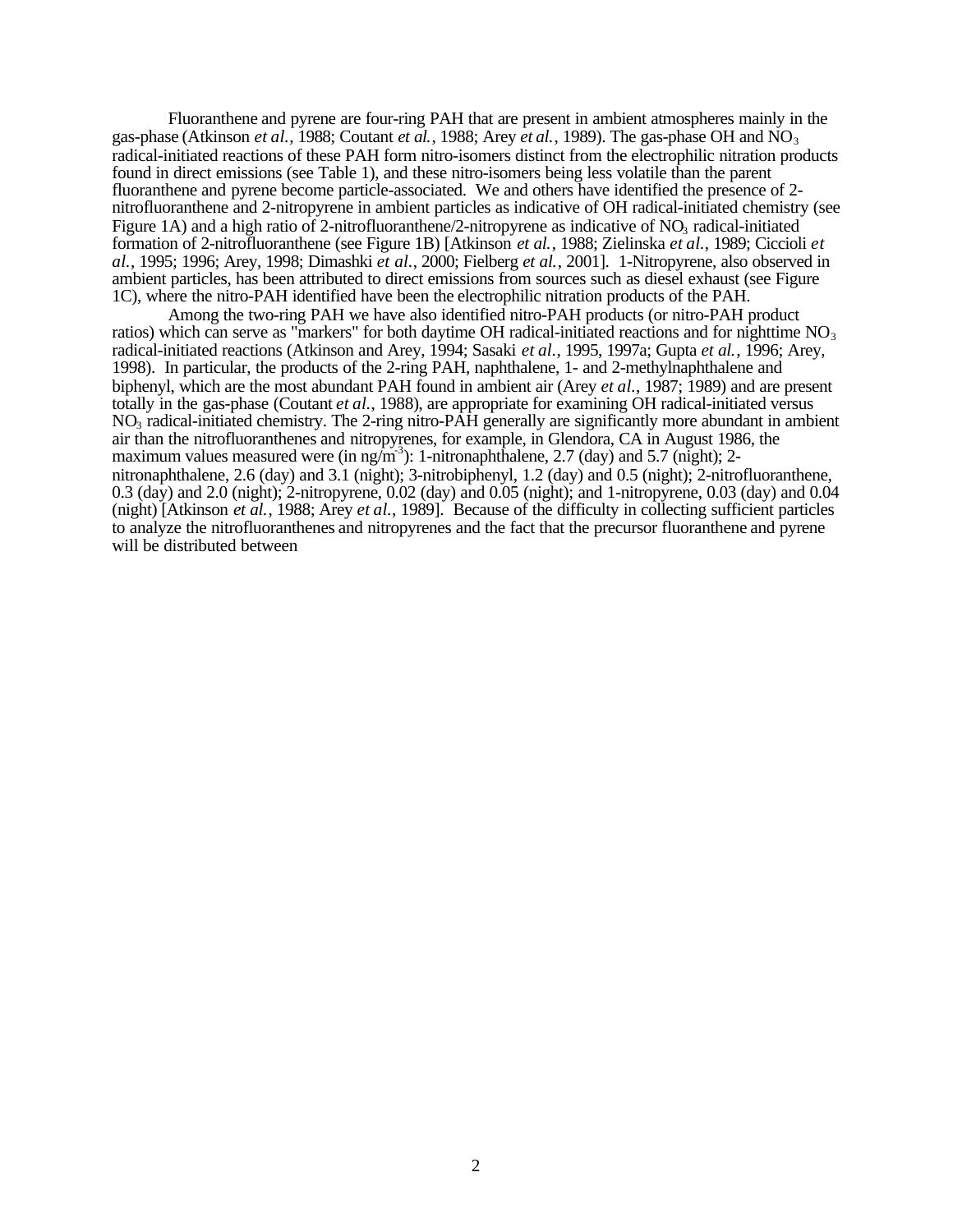Table 1. Nitro-PAH isomers formed and their yields from the gas-phase reactions of selected PAH with OH radicals and  $NO<sub>3</sub>$  radicals (each in the presence of oxides of nitrogen) and the nitro-PAH formed by electrophilic nitration (adapted from Arey, 1998 and Sasaki *et al.*, 1997).

|                     |                                                                                                             | Nitro-PAH Formed from                                                                                      |                                                                                                       |
|---------------------|-------------------------------------------------------------------------------------------------------------|------------------------------------------------------------------------------------------------------------|-------------------------------------------------------------------------------------------------------|
| Parent PAH          | Gas-phase OH Radical-initiated<br>Reaction (Yield)                                                          | Gas-phase $NO3$ Radical-initiated<br>Reaction (Yield)                                                      | <b>Electrophilic Nitration</b>                                                                        |
| Naphthalene         | 1-Nitronaphthalene (1.2%)<br>2-Nitronaphthalene (1.3%)                                                      | 1-Nitronaphthalene (24%)<br>2-Nitronaphthalene (11%)                                                       | 1-Nitronaphthalene><br>2-Nitronaphthalene                                                             |
| 1-Methylnaphthalene | $1M5NN > 1M4NN \ge 1M6NN \ge$<br>$1M3NN \ge 1M7NN \sim 1M2NN \gg$<br>1M8NN<br>(Total Yield $~0.4\%$ )       | $1M3NN > 1M5NN \ge 1M4NN \ge$<br>$1M8NN \sim 1M6NN > 1M7NN \geq$<br>1M2NN<br>(Total Yield $\sim$ 30%)      | 1M4NN > 1M2NN > 1M5NN ><br>$1$ M8NN > $1$ M7NN ~ $1$ M3NN ><br>1M6NN                                  |
| 2-Methylnaphthalene | $2M5NN > 2M6NN \sim 2M7NN \sim$<br>$2M4NN \sim 2M8NN \gg 2M3NN \gg$<br>2M1NN<br>(Total Yield $\sim 0.2\%$ ) | $2M4NN > 2M1NN \sim 2M5NN \geq$<br>$2M8NN \sim 2M3NN \sim 2M7NN \sim$<br>2M6NN<br>(Total Yield $\sim$ 30%) | 2M1NN > > 2M8NN > 2M4NN<br>>2M6NN>2M5NN>2M3NN>2M7NN                                                   |
| Biphenyl            | 3-Nitrobiphenyl (5%)                                                                                        | No reaction observed                                                                                       | 2-Nitrobiphenyl<br>4-Nitrobiphenyl                                                                    |
| Fluoranthene        | 2-Nitrofluoranthene $(-3%)$<br>7-Nitrofluoranthene $(-1\%)$<br>8-Nitrofluoranthene $(-0.3\%)$               | 2-Nitrofluoranthene $(-24%)$                                                                               | $3-Nitrofluoranthene >$<br>8-Nitrofluoranthene ><br>$7$ -Nitrofluoranthene $>$<br>1-Nitrofluoranthene |
| Pyrene              | 2-Nitropyrene $(-0.5\%)$<br>4-Nitropyrene $(-0.06%)$                                                        | 4-Nitropyrene $(-0.06\%)$                                                                                  | 1-Nitropyrene                                                                                         |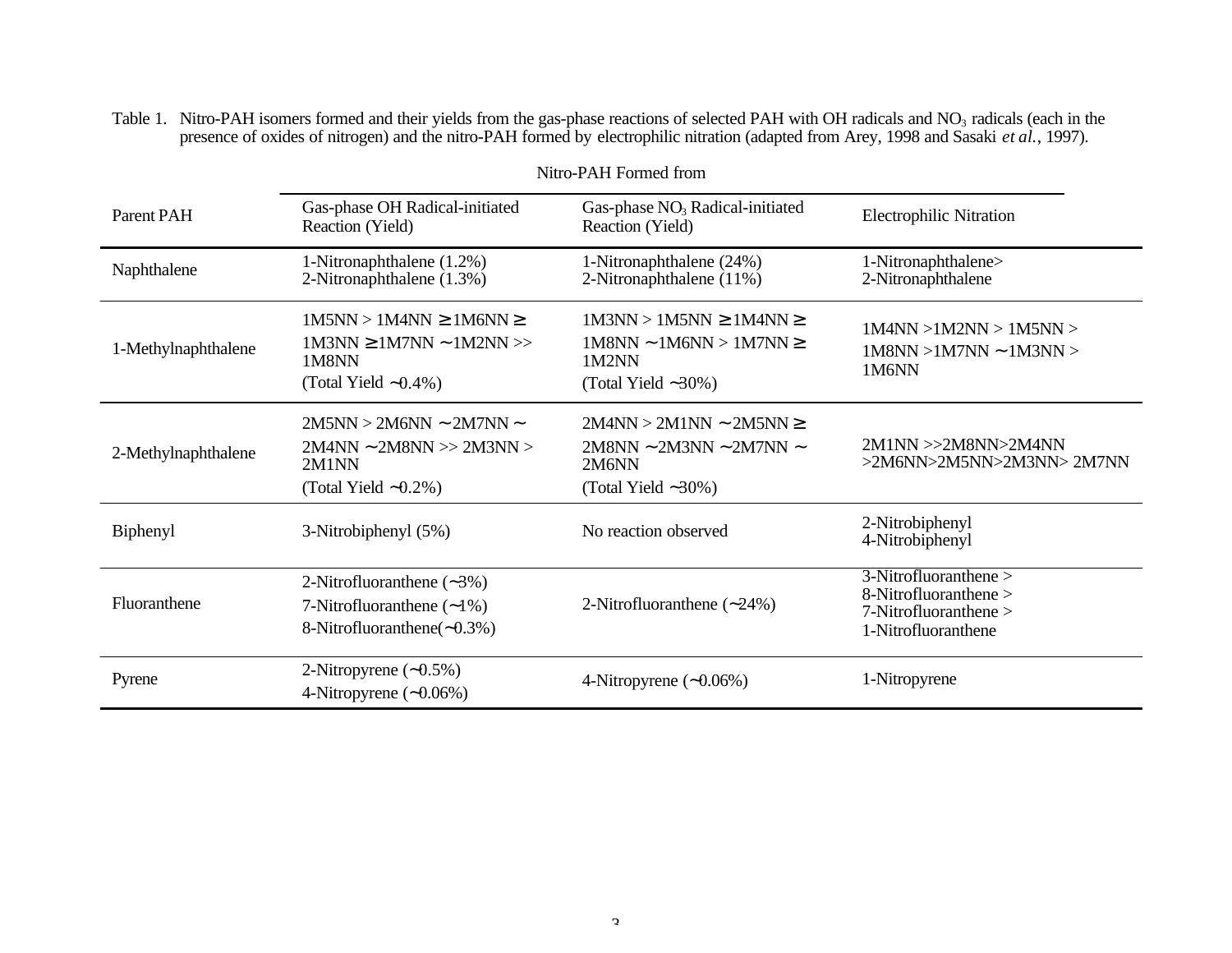

Retention Time

Figure 1. Mass chromatograms showing the molecular ion of the nitrofluoranthenes (NF) and nitropyrenes (NP) in (A) an ambient particle sample from Torrance, CA; (B) an ambient particle sample from Claremont, CA and (C) a diesel exhaust particle sample. Note that (C) was analyzed under different GC/MS conditions, resulting in a different retention time for 1-NP.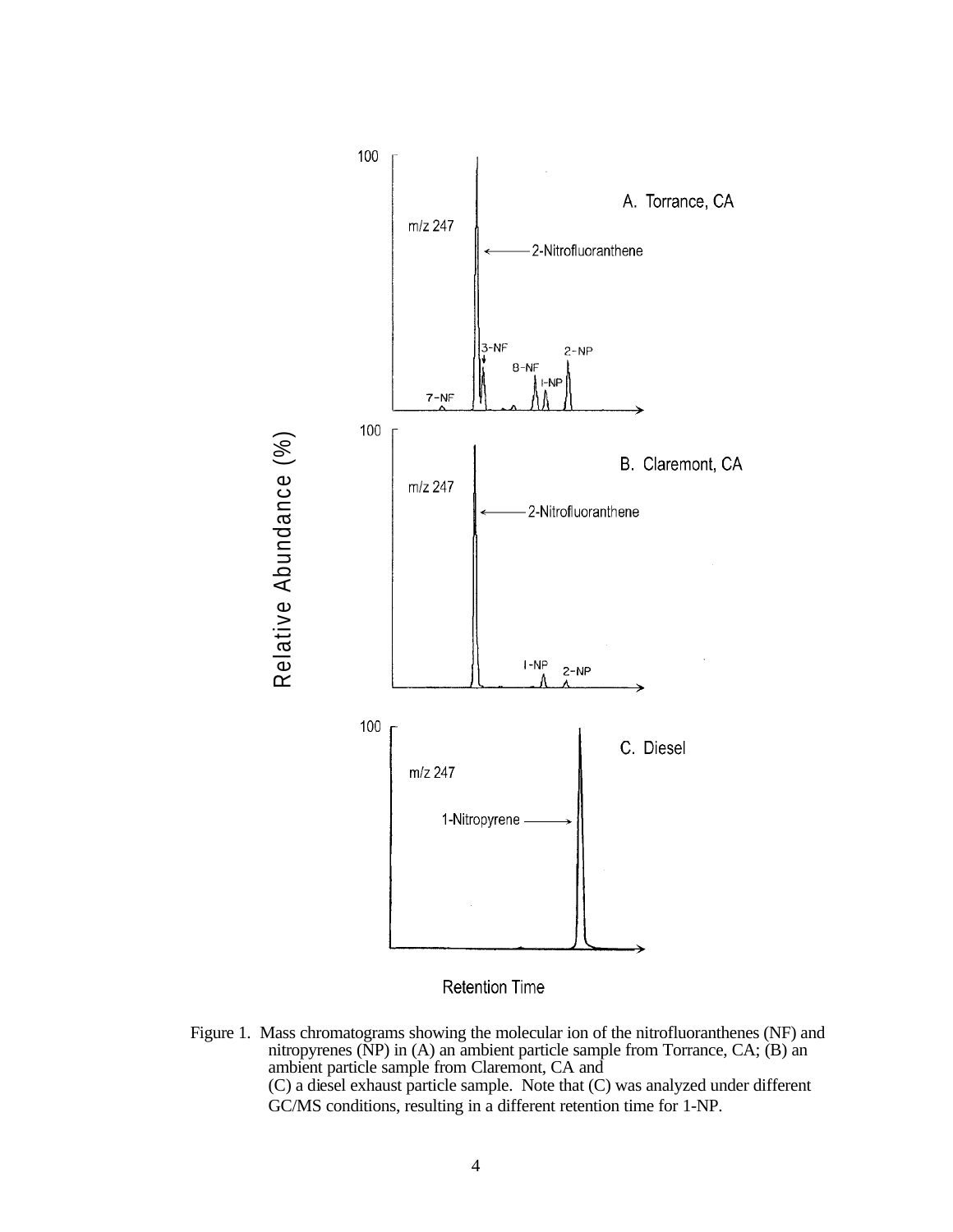the gas-phase and the particles, the decision was made to concentrate on analysis of the 2-ring PAH and nitro-PAH in order to elucidate the chemistry occurring during the SCOS97-NARSTO study and to look in particular for  $NO_3$  radical chemistry occurring during transport from the source site of Azusa to the downwind sites of Riverside and Banning

Based on ambient measurements of 1- and 2-nitronaphthalene (NN) and the 14 methylnitronaphthalenes (MNNs) in Redlands, CA, we have previously shown that NNs and MNNs formed from gas-phase atmospheric reactions of 2-ring PAH make important contributions to the gas-phase mutagenicity of ambient air samples assayed in a microsuspension bacterial system (Gupta, 1995; Gupta *et al.*, 1996). As noted above, the reactions leading to the formation of 1- and 2-nitronaphthalene (analogous reactions form the methylnitronaphthalenes from 1- and 2-methylnaphthalene) are:



(including nitro-products)

where  $X = OH$  or  $NO_3$ . For the  $NO_3$  radical reaction, the  $NO_3$ -naphthalene or  $NO_3$ -methylnaphthalene adduct either decomposes or reacts with NO<sub>2</sub> to form, in part, NNs or MNNs, respectively, and the rate of formation of these NNs and MNNs is given by  $y_{\rm kq}$ ( $\rm NO_3$ ][NO<sub>2</sub>][PAH]/k<sub>b</sub>, where y is the yield of the nitronaphthalene or methylnitro-naphthalene isomer (or sum of isomers) (Atkinson *et al.*, 1994). Hence NN and MNN formation depend on  $\int [NO_3][NO_2]$  dt. The values of y for 1-NN and 2-NN are 0.24 and 0.11, respectively, and y for the sum of the seven 1-methylnitronaphthalenes and the seven 2-

methylnitronaph-thalenes are ~0.3 each (Atkinson and Arey, 1994; Sasaki *et al.*, 1997a).<br>We have carried out environmental chamber experiments to expose naphthalene and 1- and 2methylnaphthalene to OH radicals (in the presence of  $\overline{NO_x}$ ) and, in separate experiments, to  $\overline{NO_x}$  radicals (Zielinska *et al.*, 1989; Gupta and Arey, unpublished data). Shown in Figure 2 (see also Table 1) is the MNN profile of daytime and nighttime samples collected in Redlands, CA in October, 1994 (Gupta *et al.*, 1996), together with the MNNs formed in the chamber OH radical- and  $NO<sub>3</sub>$  radical-initiated reactions (with the initial 1- and 2-methylnaphthalene ratio at 1:2, similar to ambient air measurements at Redlands) [Gupta and Arey, unpublished data]. As may be seen from the figure, the ambient daytime MNN profile at Redlands was similar to the OH radical reaction profile (in particular note the dominance of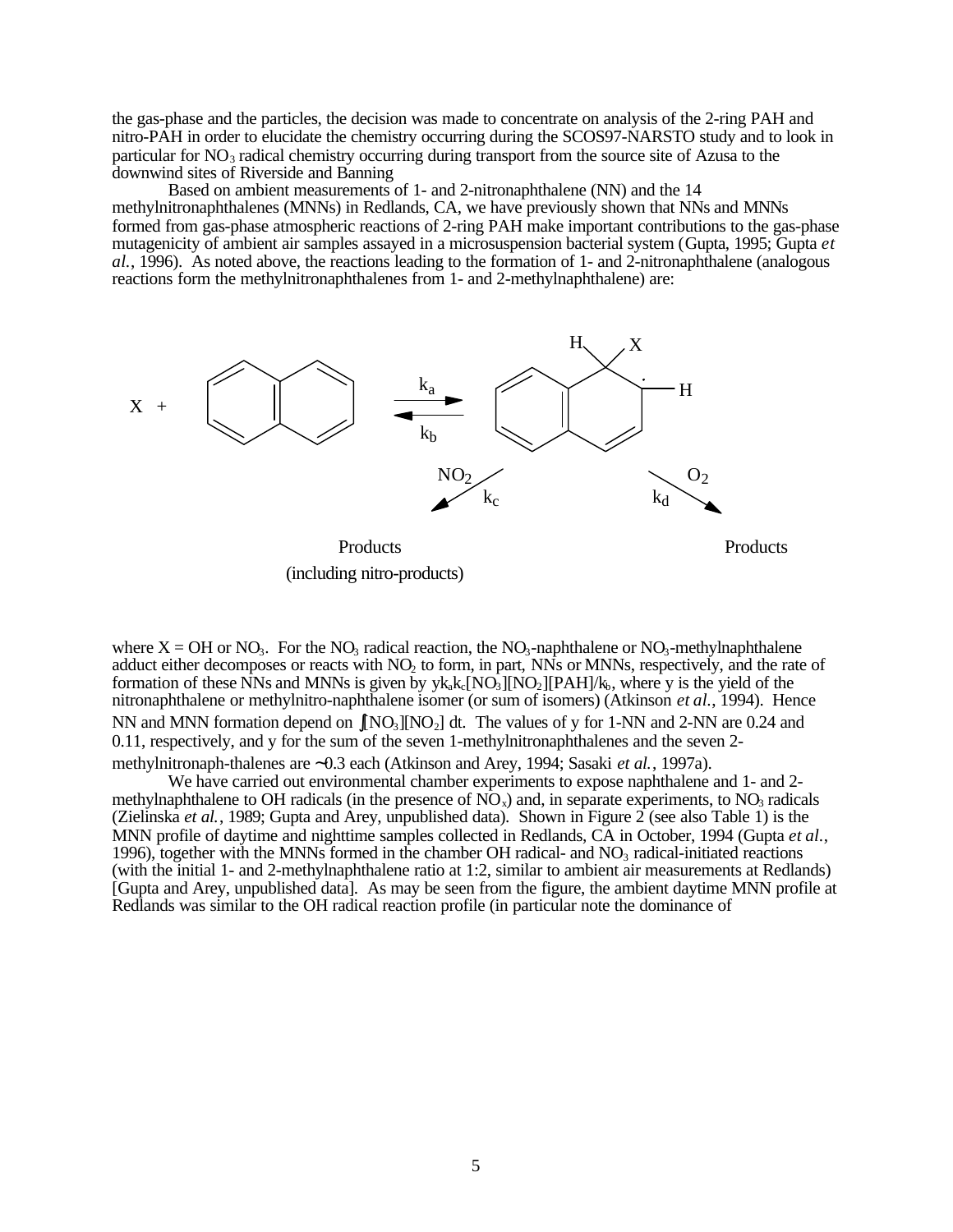

Figure 2. Mass chromatograms showing the molecular ion of the methylnitronaphthalenes (*x*M*y*NN) present in ambient samples collected in Redlands, CA and formed from environmental chamber reactions of 1- and 2-methylnaphthalene (in the 1:2 concentration ratio observed in ambient air) with OH radicals and  $NO<sub>3</sub>$  radicals in the presence of  $\rm NO<sub>x</sub>$ .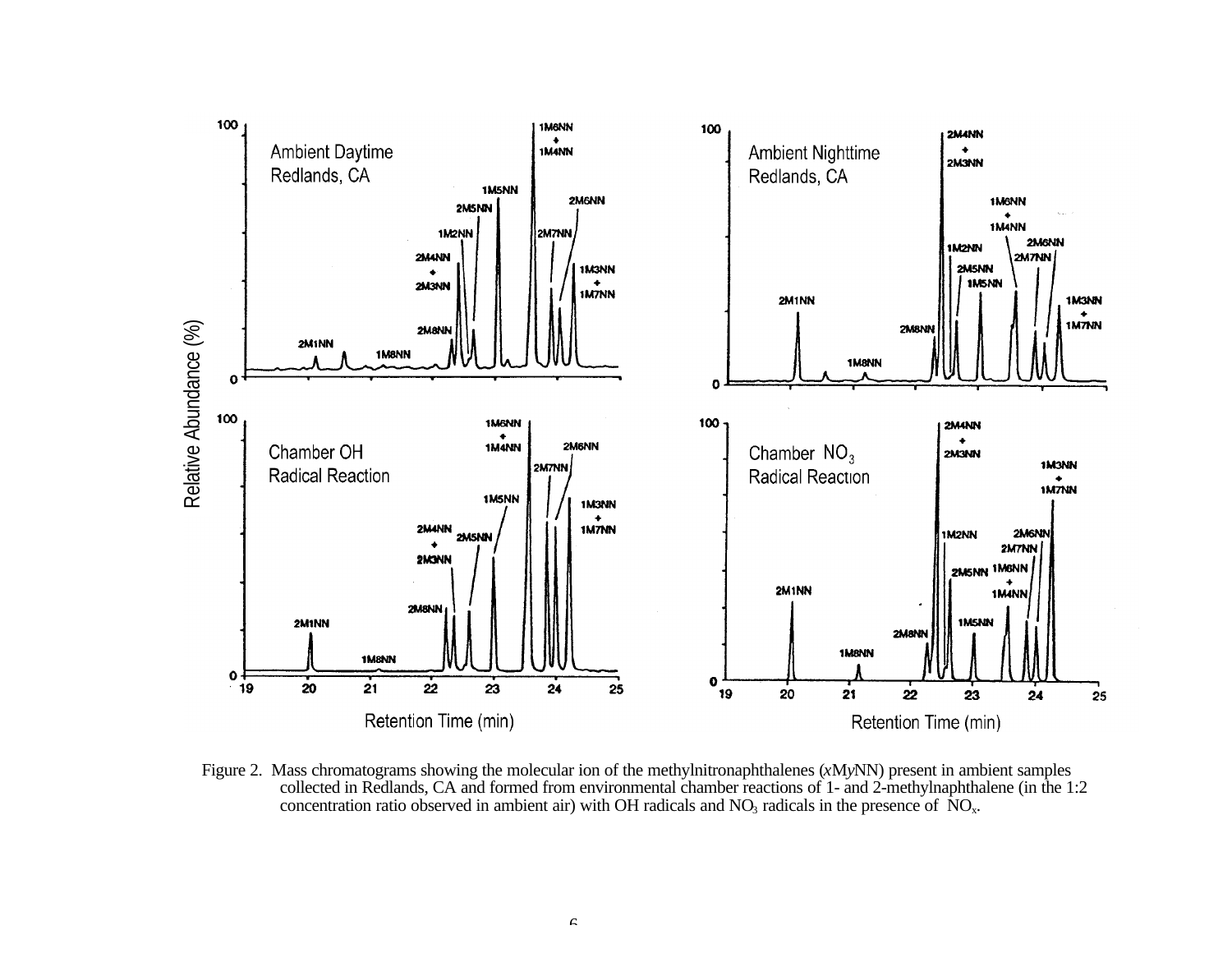the 1M6NN + 1M4NN peak) and the nighttime Redlands profile was similar to the  $NO<sub>3</sub>$  radical reaction profile (note the dominance of the 2M4NN peak). The same was also the case for 1-NN and 2-NN, with the OH radical reaction and daytime Redlands 1-NN/2-NN concentration ratio both being  $\sim$ 1:1 and the NO<sub>3</sub> radical reaction and nighttime concentration ratio both being  $\sim$ 2:1. Because OH radicals are formed mainly from photolysis (e.g., photolysis of  $O_3$ ) and are highly reactive, their nighttime concentrations are extremely low. Conversely, as noted above, the  $NO_3$  radicals (formed from  $O_3$  and  $NO_2$ ) are present in significant levels only at night, because NO<sub>3</sub> photolyzes rapidly during the daytime.

It was previously postulated that the MNNs observed in Glendora, CA in August, 1986 during an intense photochemical air pollution episode were formed from the daytime OH radical-initiated reaction of gas-phase methylnaphthalenes (Zielinska *et al.* 1989b). In contrast to Redlands, at Glendora (Zielinska *et al.*, 1989b; Arey and Zielinska, 1989) the daytime and nighttime MNN profiles were very similar and little evidence for the occurrence of nighttime  $NO<sub>3</sub>$  radical chemistry was found, perhaps reflecting the fact that at Glendora, a more urban location, fresh emissions of NO would rapidly react with any  $NO<sub>3</sub>$  radicals formed. Presumably the MNNs measured during the nighttime at Glendora represented "carry-over" from the MNNs formed by daytime OH radical-initiated reactions. However, at Redlands further downwind in the South Coast Air Basin, the NN and MNN isomer distributions observed on October nights were consistent with the formation of NNs and MNNs from gas-phase  $NO<sub>3</sub>$  radical-initiated reactions of naphthalene (Atkinson and Arey, 1994) and the methylnaphthalenes (Zielinska *et al.*, 1989; Gupta, 1995; Gupta *et al.*, 1996). Additionally for one day/night sample pair at Redlands, the nighttime NN and MNN concentrations were nearly a factor of 10 higher than the daytime concentrations, convincing proof of a nighttime formation mechanism. It should be noted that 3-nitrobiphenyl, formed only from daytime OH radical-initiated reaction of biphenyl (see below) had similar daytime and nighttime concentrations, ruling out any possibility of meteorology or transport producing the elevated NN and MNN concentrations at night. Finally, based on their measured rate constants for reaction with the  $NO<sub>3</sub>$  radical, the resulting nitro-PAH yields (Atkinson and Arey, 1994) and the  $\geq$ 300-fold higher concentrations of naphthalene and 1- and 2-methylnaphthalene than their nitrated derivatives (Gupta, 1995), this nighttime formation pathway for the NNs and MNNs at Redlands is plausible.

Biphenyl reacts with the OH radical forming an  $\sim$  5% yield of 3-nitrobiphenyl (Atkinson and Arey, 1994; see Table 1). Because biphenyl does not react with the  $NO<sub>3</sub>$  radical, and direct emission sources would be expected to contain mainly 2- and 4-nitrobiphenyl, 3-nitrobiphenyl can be used as a marker for OH radical chemistry (Atkinson and Arey, 1994). Thus, we have identified a number of nitro-PAH, both gas-phase and particle-associated, which can serve as "markers" for OH radical reactions  $(1-NN/2-NN = 1$ ,  $1M6NN+1M4NN$ , 3-nitrobiphenyl, 2-nitropyrene) and NO<sub>3</sub> radical reactions  $(1-NN/2-NN = 2, 2M4NN, 2-N)$ nitrofluoranthene). Taking advantage of the higher abundances of the 2-ring PAH, we proposed to measure the volatile PAH naphthalene, 1- and 2-methylnaphthalene and biphenyl and, to serve as sensitive indicators of the presence of  $NO<sub>3</sub>$  radicals or OH radicals, their nitro-derivatives formed from atmospheric reactions: 1- and 2-nitronaphthalene, the 14 methylnitronaphthalenes and 3-nitrobiphenyl at source and receptor sites during SCOS97. Generally, twelve-hr daytime and nighttime samples were collected during the intensive sampling days of the SCOS97-NARSTO study, with simultaneous sampling occurring at "source" and "receptor" sites. The source site at Azusa was sampled during all six intensive sampling periods, as was the downwind receptor site of Riverside. The Banning site in the far eastern end of the air basin was sampled during 5 of the 6 intensive periods and the downtown source site at Los Angeles North Main Street was sampled during the August 22-23, 1997 sampling intensive.

In addition to our interest in nitro-PAH as markers of radical reactions occurring in an airmass, the formation of products from the gas-phase reactions of PAH, by both OH radical-initiated and  $NO<sub>3</sub>$  radicalinitiated reactions, has important implications for potential health risks to populations downwind of urban areas. The PAH emitted from combustion sources such as vehicle exhaust are modified by these atmospheric radical reactions producing a large array of products, including, for example, dialdehydes and hydroxynitro-PAH, as well as nitro-PAH (Sasaki *et al.*, 1997a). Nitro-PAH are well known as potent bacterial mutagens (Tokiwa and Ohnishi, 1986; Rosenkranz, 1996; Gupta *et al.*, 1996; Enya *et al.*, 1997) and recent work has identified them as human cell mutagens as well (Busby *et al.*, 1994; Sasaki *et al.*, 1997b; 1999; Phousongphouang *et al.*, 2000). The health implications of other PAH reaction products are largely unknown at this time.

Relative Importance of Atmospheric Nitro-PAH Formation vs Direct Emissions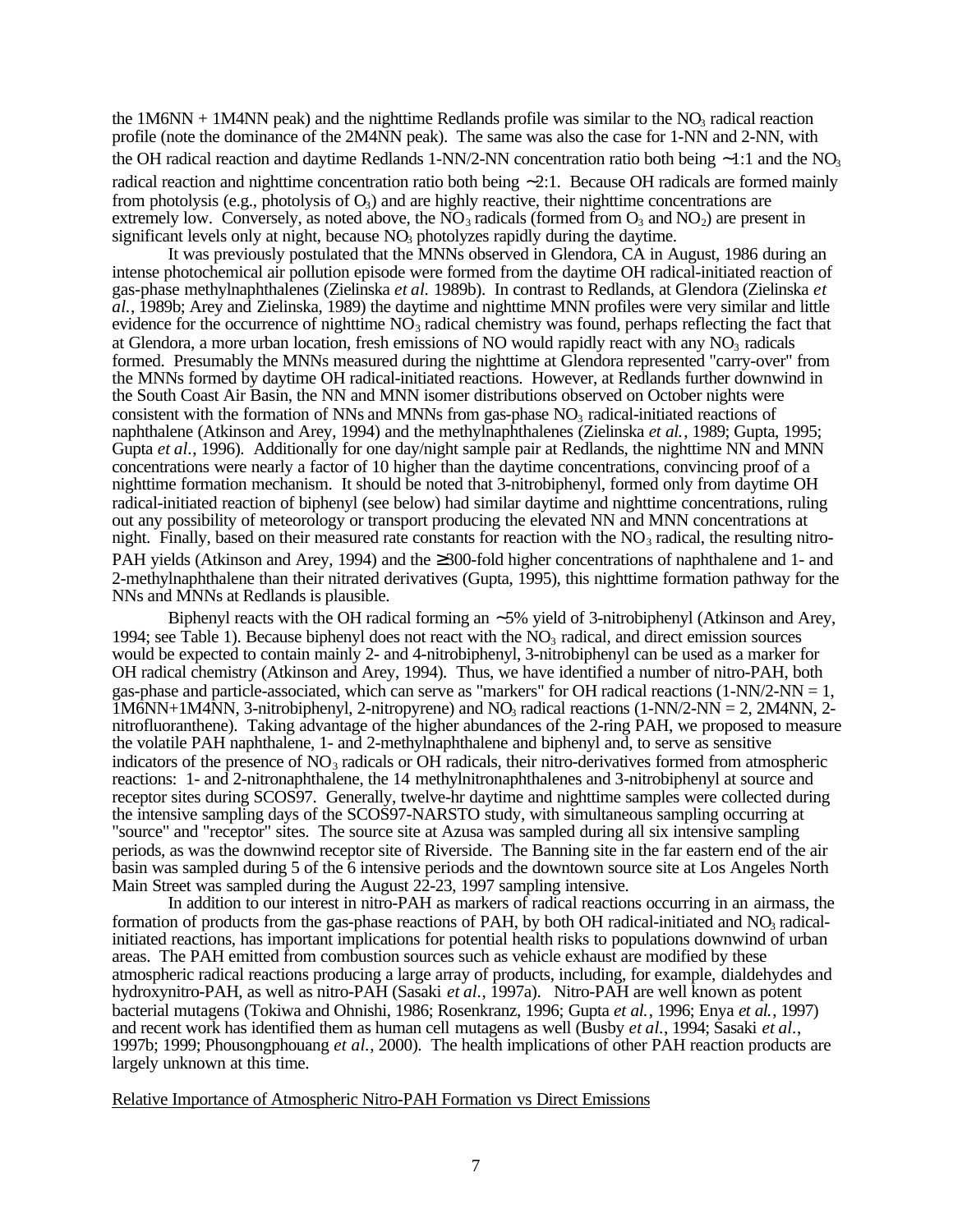It is now generally recognized that when considering the nitrofluoranthenes and nitropyrenes (often the most abundant particle-associated nitro-PAH species in ambient atmospheres), atmospheric formation often dominates over direct emissions (Atkinson *et al.*, 1988; Zielinska *et al.*, 1989; Ciccioli *et al.*, 1995; 1996; Arey, 1998; Dimashki *et al.*, 2000; Fielberg *et al.*, 2001). As seen in Figure 1, the atmospherically formed 2-nitrofluoranthene (2-NF) is more abundant than 1-nitropyrene (1-NP) whose presence is attributed to direct emissions such as diesel exhaust.

 Table 2 contains ambient data for selected PAH and their nitro-derivatives from a 12-hr daytime and a 12-hr nighttime sample collected in Glendora, CA on Aug. 13-14, 1986. For comparison, also shown are the results from analysis of diesel exhaust samples from a Cummins L10 engine running on a pre-1993 diesel fuel and on a reformulated diesel fuel (Truex *et al.*, 1998). Generally the relative abundance of the PAH present in ambient air is consistent with what is seen in the diesel exhaust, with the two-ring PAH more abundant (naphthalene the most abundant PAH, followed by 2-methylnaphthalene then 1-methylnaphthalene) than the 4-ring PAH, fluoranthene and pyrene. Only electrophilic nitration products of PAH were seen in the diesel exhaust and 1-nitropyrene was the most abundant nitro-PAH measured. Surprisingly, 2-nitronaphthalene was more abundant than 1-nitronaphthalene. No methylnitronaphthalenes were detected in the diesel exhaust, nor were any nitrobiphenyl isomers.

It may be concluded that for nitro-PAH formed solely by atmospheric radical-initiated reactions, i.e., 2-nitrofluoranthene, 2-nitropyrene and 3-nitrobiphenyl (see Table 1), their presence in ambient air can be attributed to in-situ atmospheric formation. In the recent diesel toxicity study (see Table 2), no methylnitronaphthalenes (MNNs) were seen and the only previously reported MNN identified in diesel exhaust was 2M1NN (Paputa-Peck *et al.*, 1983), the expected major electrophilic nitration product of 2 methylnaphthalene (Table 1). Therefore, the presence in ambient air of MNN isomers, in particular those isomers least likely to be formed by electrophilic nitration is indicative of the occurrence of atmospheric formation mechanisms. Furthermore, as shown in Figure 2, different MNN isomer distribution patterns are indicative of OH radical-initiated vs  $NO<sub>3</sub>$  radical-initiated formation mechanisms.

The judgement on whether the nitronaphthalenes in ambient air are atmospherically formed or present from direct emissions is made difficult because the radical-initiated reaction products include both isomers, and both 1- and 2-nitronaphthalene have been observed in diesel exhaust (Table 2) . The highly elevated concentrations of nitronaphthalenes in comparison with 1-nitropyrene in the Glendora samples (Table 2) is strongly suggestive of atmospheric reactions forming the nitronaphthalenes, but direct emissions may have contributed to the NNs present. In addition, degradation of the NNs may influence the ratio of 1NN/2NN, for example, 1-nitronaphthalene has been reported to photolyze more rapidly than 2 nitronaphthalene (Fielberg *et al.*, 1999). Therefore, the nitronaphthalene data must be interpreted in conjunction with the MNN data and data for 3-nitrobiphenyl (an indicator of OH radical-initiated reactions).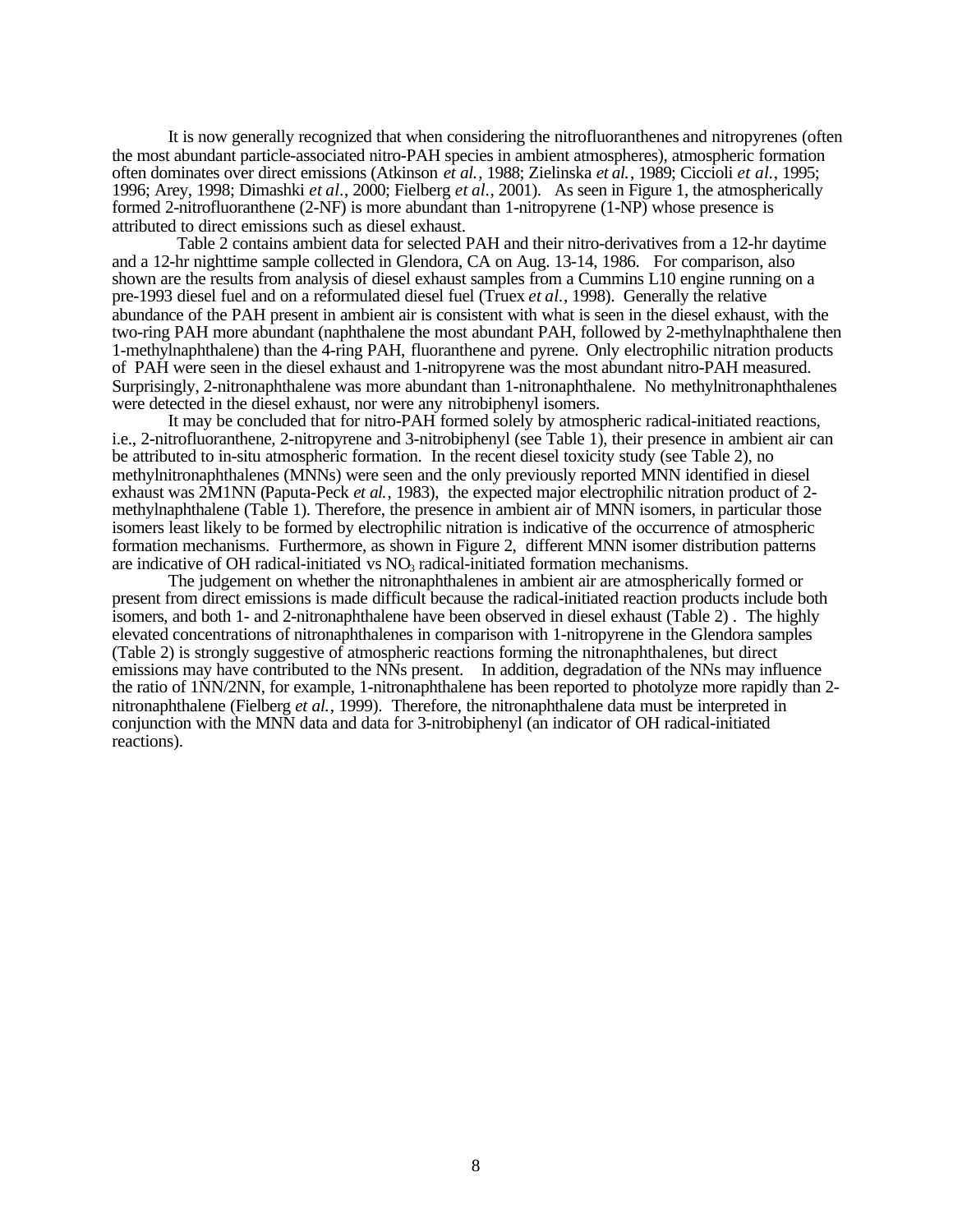|                         | Glendora $(ng/m^3)^a$ |                      | Diesel Exhaust $(\mu g/Bhp-hr)^6$ |                   |
|-------------------------|-----------------------|----------------------|-----------------------------------|-------------------|
| Compound                | $8/13/86$ Daytime     | 8/13-14/86 Nighttime | pre-1993 Fuel                     | Reformulated Fuel |
| Naphthalene             | 2400                  | 4800                 | 1852                              | 1500              |
| 1-Methylnaphthalene     | 160                   | 390                  | 1055                              | 480               |
| 2-Methylnaphthalene     | 320                   | 730                  | 1617                              | 899               |
| Biphenyl                | 95                    | 170                  | 403                               | 293               |
| Fluoranthene            | 4.0                   | 6.2                  | 72                                | 54                |
| Pyrene                  | 2.5                   | 5.5                  | 107                               | 98                |
| 1-Nitronaphthalene      | 2.3                   | 2.6                  | 0.52                              | 0.66              |
| 2-Nitronaphthalene      | 1.8                   | 1.6                  | 1.51                              | 1.37              |
| Methylnitronaphthalenes | Not quantified        | Not quantified       | None detected                     | None detected     |
| 3-Nitrobiphenyl         | 1.2                   | 0.4                  | None detected                     | None detected     |
| 2-Nitrofluoranthene     | 0.2                   | 0.5                  | None detected                     | None detected     |
| 1-Nitropyrene           | 0.03                  | 0.04                 | 1.95                              | 1.64              |
| 2-Nitropyrene           | 0.02                  | 0.05                 | None detected                     | None detected     |

Table 2. PAH and nitro-PAH measured in ambient air samples taken in Glendora, CA and in diesel exhaust samples.

<sup>a</sup> Adapted from Arey *et al.* 1989 and Atkinson *et al.*, 1988.<br><sup>b</sup> Micrograms per Brake horse power hour (adapted from Truex *et al.*, 1998, Tables 31 and 35).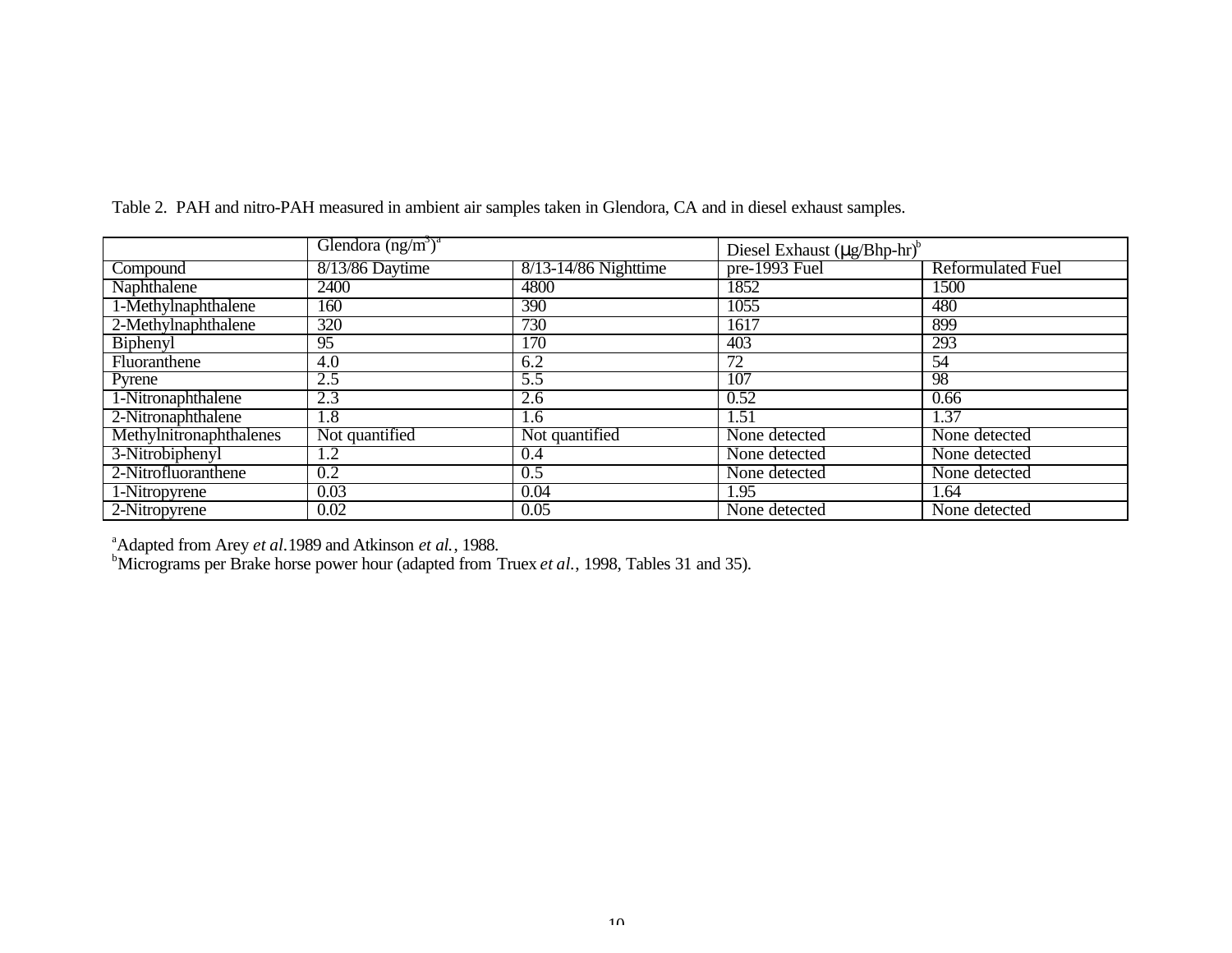### **Experimental Methods**

Ambient air sampling for selected PAH and nitro-PAH was conducted in Azusa, Banning, Central Los Angeles (LA North Main Street), and Riverside, CA during the SCOS97-NARSTO Intensive Sampling Periods in the summer and early autumn of 1997. Tenax TA cartridges were used to sample the volatile PAH and polyurethane foam (PUF) plugs in modified high-volume (Hi-vol) samplers were used to sample the semi-volatile nitro-PAH. To be able to detect differences in day/night atmospheric formation routes for the nitro-PAH, each 24-hr sampling period consisted of a 12-hr daytime and a 12-hr nighttime sample collection. The sampling began at 0600 hrs and at the end of the 12-hr sampling period the Hi-vol samplers were shut down for 10 minutes to accommodate a change of the sampling media.

### PAH sampling on Tenax and analysis

The Tenax cartridges, sized to fit into the inlet of the gas chromatograph, were precleaned by heating overnight >250 °C with a constant flow of helium through the tubes. After conditioning and while still warm, the adsorbent tubes were capped with brass nuts, caps (Swagelock) and Teflon ferrules. The tubes were placed in cleaned glass jars which were sealed with a metal lid lined with Teflon film and were stored in a freezer prior to and after sampling. Two Tenax cartridges were placed in series, with analysis of the second tube serving to verify that no breakthrough occurred. At each site the Tenax sampling equipment consisted of a diaphragm pump (Thomas), a mass flow controller (Tylan General), and a mass flow control unit. The Tenax tubes were mounted at a height of 1.8 - 2.0 m (at Azusa the sampling equipment was located on the roof of the South Coast Air Quality Management District monitoring station) and the sampling was conducted at a flow rate of 100 mL min<sup>-1</sup>.

Naphthalene, 1-methylnaphthalene (1MN), 2-methylnaphthalene (2MN) and biphenyl were identified and quantified by gas chromatography/mass spectrometry (GC/MS) using a Hewlett-Packard 5890 GC interfaced to a 5970 Mass Selective Detector. Deuterated internal standards in 2 µL of methanol were spiked on the Tenax cartridges in the following amounts (nanograms): naphthalene- $d_8$  (83.7), 1MN $d_{10}$  (20.9) and biphenyl- $d_{10}$  (10.0). Each cartridge was thermally desorbed at 275 °C onto the head of a 60 m DB-5MS capillary column (0.25 mm i.d.; 0.25  $\mu$ m film thickness) equipped with a 1 meter DB-1701  $pre$ -column with a 1  $\mu$ m film thickness which allowed good focusing of the PAH with a column temperature of 30 °C and a desorption time of 10 min.

By analyzing standard solutions of varying concentrations, response factors were calculated for the molecular ions of naphthalene (m/z 128), 1MN and 2MN (m/z 142), using the molecular ion of naphthalene-d<sub>8</sub> (m/z 136) and 1MN-d<sub>0</sub> (m/z 164), respectively. For the molecular ion of biphenyl (m/z 154), the molecular ion of biphenyl-d<sub>10</sub> (m/z 164) was used as an internal standard. These response factors were used for the GC/MS selected ion monitoring (GC/MS-SIM) quantification of the PAH. The deuterated internal standards eluted just prior to (not completely baseline resolved) the corresponding PAH.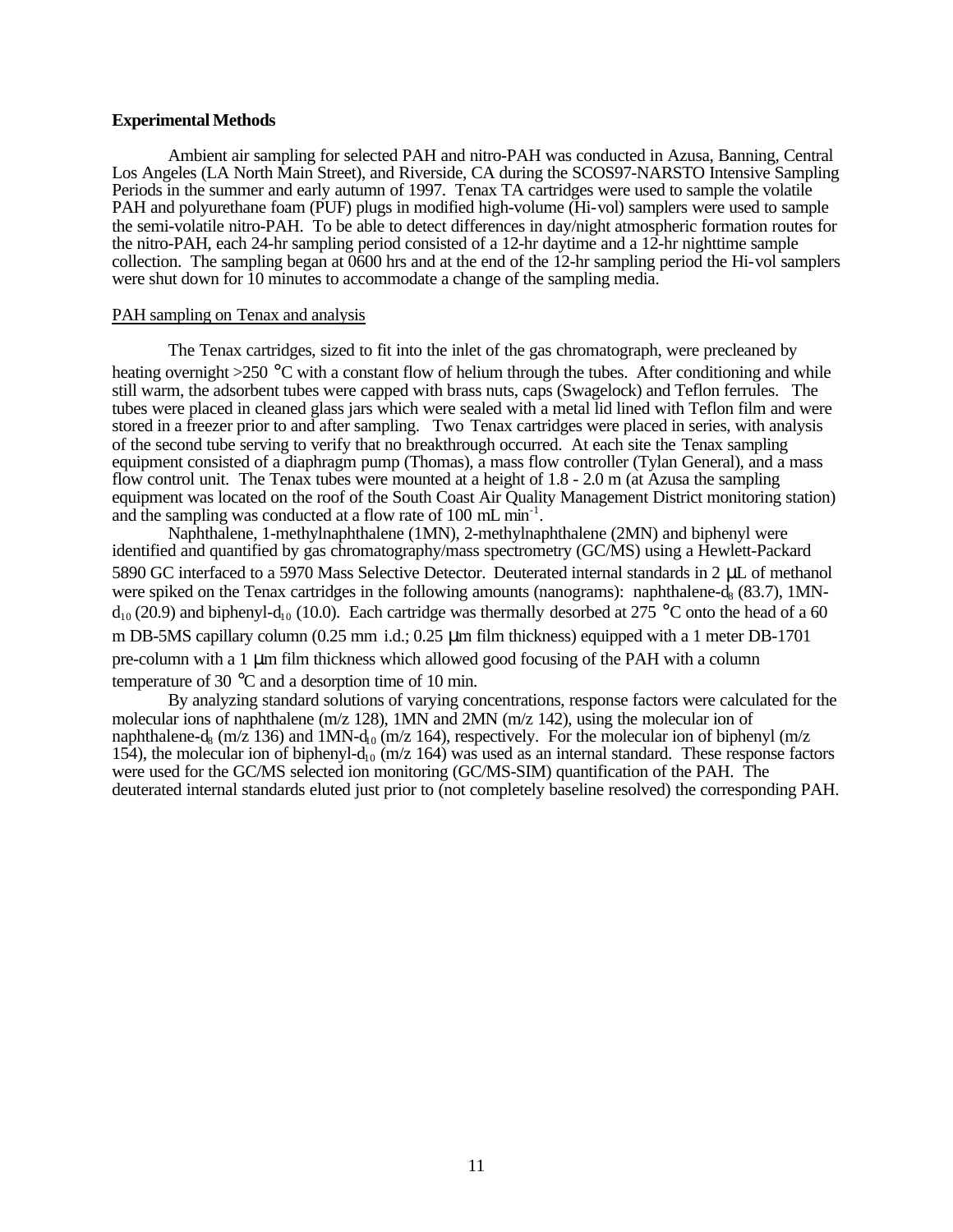### Nitro-PAH sampling and analysis

Sampling for the semi-volatile two-ring nitro-PAH was conducted concurrently with the Tenax cartridge sampling. Two modified Hi-vol samplers with PUF plugs placed downstream from a filter in the modified sampling apparatus were located at each sampling site (with the exception of Intensive #3 when only one Hi-vol was available at the Riverside and LA North Main Street sites). The Hi-vol samplers were modified by the addition of a "New York Style" cylindrical aluminum cartridge for PUF adsorbent plugs used in sampling vapor-phase organic compounds. The samplers employed a standard 8 in. x 10 in. Teflon-impregnated glass fiber (TIGF) filter upstream of the PUF adsorbent and were operated at a relatively high flow rate of  $\sim$  20 scfm (560 liters per minute). The aluminum cartridges were lined with glass sleeves, which contain the PUF adsorbent and were sealed with Teflon-jacketed gaskets. The samplers were housed in an anodized aluminum shelter and covered with an aluminum weather shield for outdoor service.

The TIGF filters (Pallflex T60A20) were precleaned by a 20-hour Soxhlet extraction with dichloromethane (DCM, Fisher Optima) followed by drying (60 °C, 3 hr) and a 20-hour Soxhlet extraction with methanol (Fisher Optima). The precut PUF plugs were obtained from S&W Plastics (Riverside, CA). Each sampling train consisted of a front PUF plug (3-in. dia. x 3.5-in. long) and a back PUF plug (3-in. dia. x 1-in. long). The purpose of the back plug was to check for breakthrough from the main front plug. The PUF plugs were pre-cleaned by extraction in a large Soxhlet apparatus, first with DCM (20 hr) followed by drying (60 °C, 3 hr) and then by Soxhlet extraction with methanol (20 hr) and drying. Prior to use the PUF plugs were wrapped in aluminum foil and placed in Ziploc bags inside glass canning jars and stored in the dark at -20 °C. After sampling the PUF plugs were returned to the freezer for storage until extraction.

The PUF plug samples were spiked with a deuterated internal standard solution of 1- nitronaphthalene-d<sub>7</sub> and 2-nitrofluorene-d<sub>9</sub> and then Soxhlet extracted for 16 hours with DCM. The extracts were prepared for GC/MS-SIM analysis of the semi-volatile nitro-PAH by fractionating the extract by high performance liquid chromatography (HPLC). The HPLC fractionation was performed on a Hewlett-Packard Model 1050VWD system equipped with a Spherisorb semi-preparative 5-µm Silica column and the fractions were collected by an ISCO Foxy 200 fraction collector. The mobile phase program employed, at a flow rate of 3 mL

min-1, was as follows: 100% n-hexane for 10 min, followed by a 5-minute linear gradient to 95% n-hexane and 5% DCM. The solvent was programmed over the next 25 minutes to 100% DCM where it was held for 10 min, then programmed to 100% acetonitrile over 10 min, held isocratic for an additional 10 min, and then programmed back to the initial conditions. The PAH fraction was collected from 10-19 min and the nitro-PAH fraction was collected from 24-37 min. Prior to GC/MS analysis, the HPLC fractions were concentrated by rotary evaporation under vacuum to 2 mL volume, and then by evaporation at atmospheric pressure and room temperature to 50 µL volume.

The nitro-PAH fraction was then analyzed by GC/MS-SIM with the system described above, except that a Hewlett-Packard 7673A Autosampler was utilized for sample injection in the splitless mode. For analysis of the nitro-PAH, the molecular ions and several characteristic fragment ions were monitored as follows: nitronaphthalenes (m/z 173, 127, 115), 1-nitro-naphthalene-d<sub>7</sub> (m/z 180, 134, 122), methylnitronaphthalenes (m/z 187, 170, 141, 139, 115) [Arey and Zielinska, 1989], and 3-nitrobiphenyl (m/z 199, 153, 152, 151). The methylnitronaphthalenes and 3-nitrobiphenyl were quantified on the basis of their molecular ion peaks relative to the m/z 180 molecular ion peak of 1-nitronaphthalene- $d_7$ . The nitronaphthalenes were quantified using the  $[M-NO_2]^+$  fragment ion peak at m/z 127 and the corresponding deuterated fragment from the internal standard at m/z 134. The quantifications of 1- and 2 nitronaphthalene and 3-nitrobiphenyl were based on response factors calculated relative to 1 nitronaphthalene- $d_7$  from the analysis of standard solutions of varying concentrations. The methylnitronaphthalenes were quantified based on a response factor calculated for 2-methyl-1 nitronaphthalene, which may introduce a small bias depending upon the intensity of the molecular ion peak in the individual methylnitronaphthalene isomers.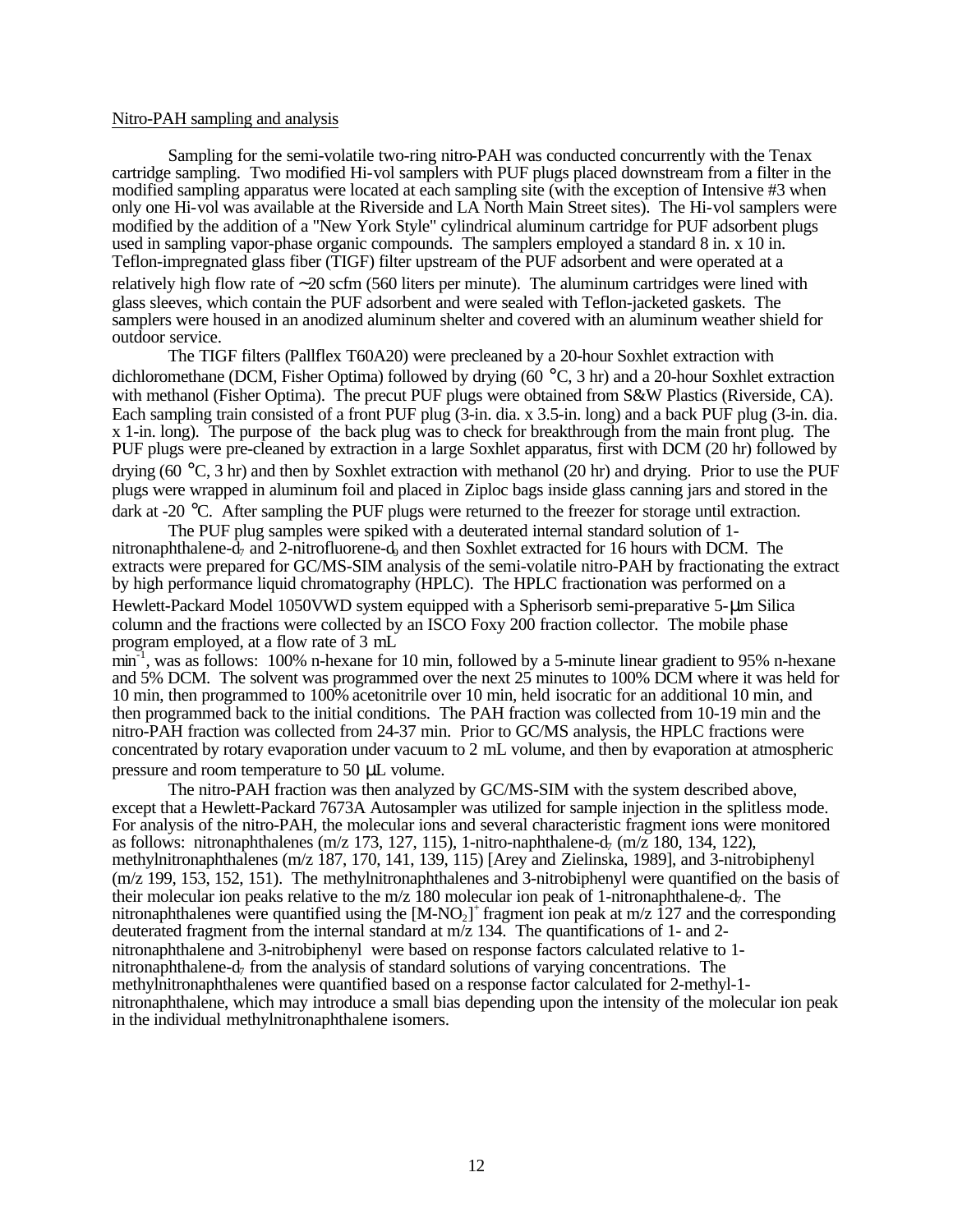### **Results**

The ambient concentrations of the two-ring PAH: naphthalene (NAPH) 1-methylnaphthalene (1MN), 2-methylnaphthalene and biphenyl (BPh) and the semi-volatile two-ring nitro-PAH: 1 nitronaphthalene (1NN), 2-nitronaphthalene (2NN), 3-nitrobiphenyl (3NBPh) and the x-methyl-ynitronaphthalenes (xMyNN) are given for the six sampling intensives in Tables 3-12, respectively. Note that not all of the 14 isomers of the MNNs were observed and quantified.

The PAH were collected quantitatively on the Tenax. Breakthrough of naphthalene, the most volatile of the PAH measured, was <1%. Some breakthrough of the nitronaphthalenes onto the backup PUF plug was observed, with the average % nitro-PAH on the backup PUF plug being 22% for 1NN, 20% for 2NN and 3% for 3NBPh. The values given in Tables 3-12 represent the sum of the nitro-PAH measured on the two PUF plugs.

Naphthalene was the most abundant PAH measured, with concentrations generally highest at the source sites of Azusa and LA North Main Street and lower concentrations in Riverside and Banning. The maximum naphthalene mixing ratio observed was nearly 1200 ng  $m<sup>3</sup>$  in a morning sample taken at LA North Main Street. At Azusa naphthalene reached 800 ng m<sup>3</sup> at night. Thus, the highest concentrations observed during this study were significantly less than those observed in Glendora in 1986 when the naphthalene reached 6000 ng m<sup>-3</sup> (Arey *et al.*, 1989). As observed previously in Glendora, CA (Arey *et al.*, 1989) the ratio of 2MN/1MN was approximately two. The nitro-PAH were about two orders of magnitude lower in concentration than their precursor PAH.

Unlike previous studies (Atkinson *et al.*, 1988; Arey *et al.*, 1989), the measured 1-nitronaphthalene concentration was generally less than that of the 2-nitronaphthalene. It is not known whether this reflects differences in the emissions of the nitronaphthalenes, or perhaps lower formation rates than previously and, therefore, more influence of the more rapid photolysis of 1-nitronaphthalene *vs* 2-nitronaphthalene on the ambient ratio observed.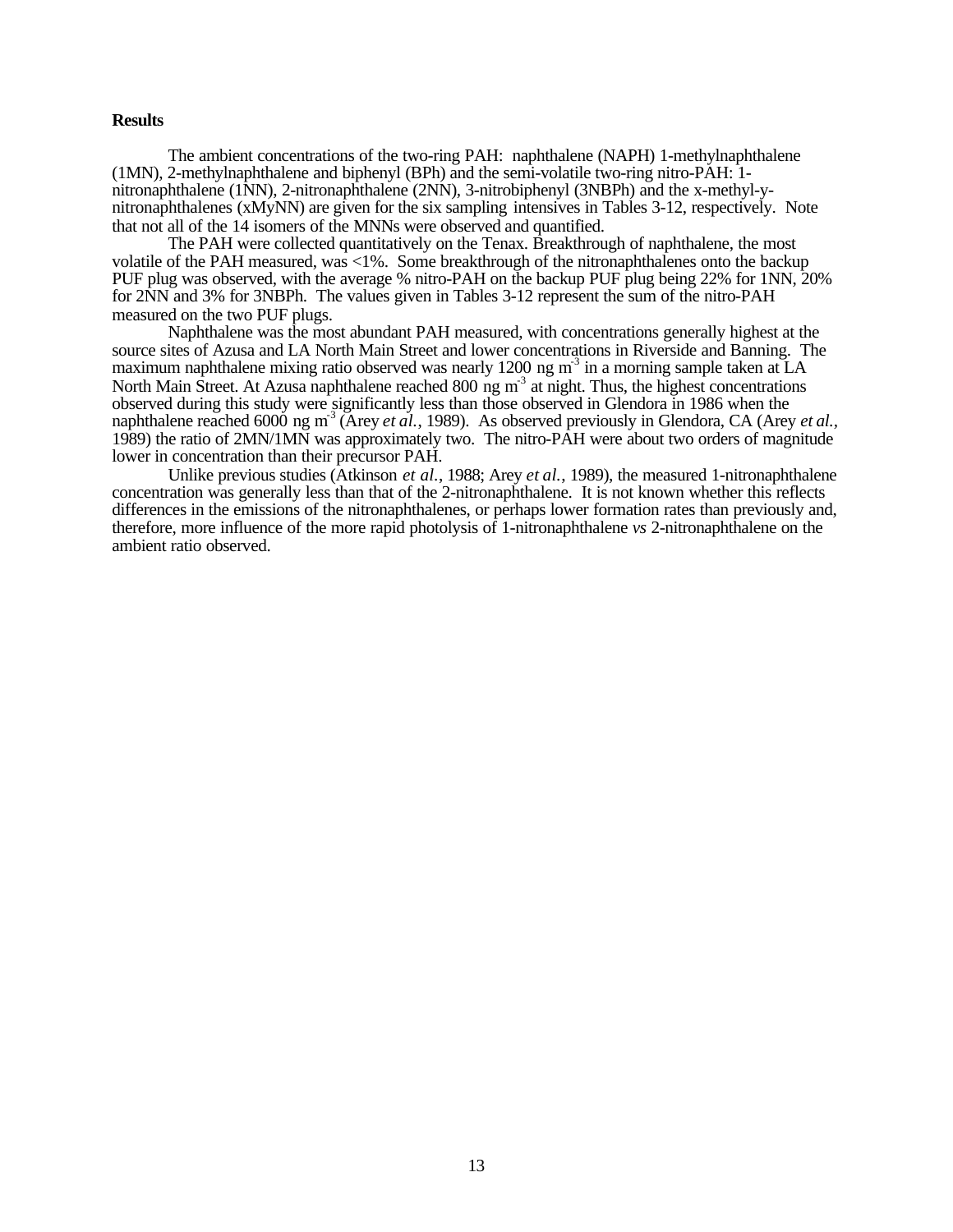| Intensive #1<br>07/14/1997               |            |       |             |         |       |       |              |           |       |       |                |
|------------------------------------------|------------|-------|-------------|---------|-------|-------|--------------|-----------|-------|-------|----------------|
|                                          | <b>BPh</b> | 3NBPh | <b>NAPH</b> | 1NN     | 2NN   |       |              |           |       |       |                |
| Azusa<br>07/14/97 (0600-1800)            | 196        | 0.23  | a           | 0.20    | 0.34  |       |              |           |       |       |                |
| <b>Riverside</b><br>07/14/97 (0600-1800) | 121        | 0.05  | 362         | 0.04    | 0.09  |       |              |           |       |       |                |
| <b>Banning</b><br>07/14/97 (0600-1800)   | 25         | 0.02  | 53          | 0.01    | 0.04  |       |              |           |       |       |                |
|                                          | 2MN        | 1MN   | 2M8NN       | 2M4+3NN | 1M2NN | 2M5NN | <b>1M5NN</b> | $1M6+4NN$ | 2M7NN | 2M6NN | <b>1M3+7NN</b> |
| Azusa<br>07/14/97 (0600-1800)            | a          | a     | 0.02        | 0.06    | 0.01  | 0.03  | 0.17         | 0.25      | 0.06  | 0.05  | 0.10           |
| <b>Riverside</b><br>07/14/97 (0600-1800) | 112        | 54    | 0.005       | 0.02    | 0.002 | 0.01  | 0.04         | 0.07      | 0.02  | 0.02  | 0.04           |
| <b>Banning</b><br>07/14/97 (0600-1800)   | 23         | 13    | 0.004       | 0.01    | 0.002 | 0.004 | 0.01         | 0.03      | 0.01  | 0.01  | 0.01           |

Table 3. PAH and nitro-PAH ambient concentrations (ng/m<sup>3</sup>) at Azusa, Riverside and Banning: Intensive #1; July 14, 1997

<sup>a</sup>No data. problem with internal standard calibration.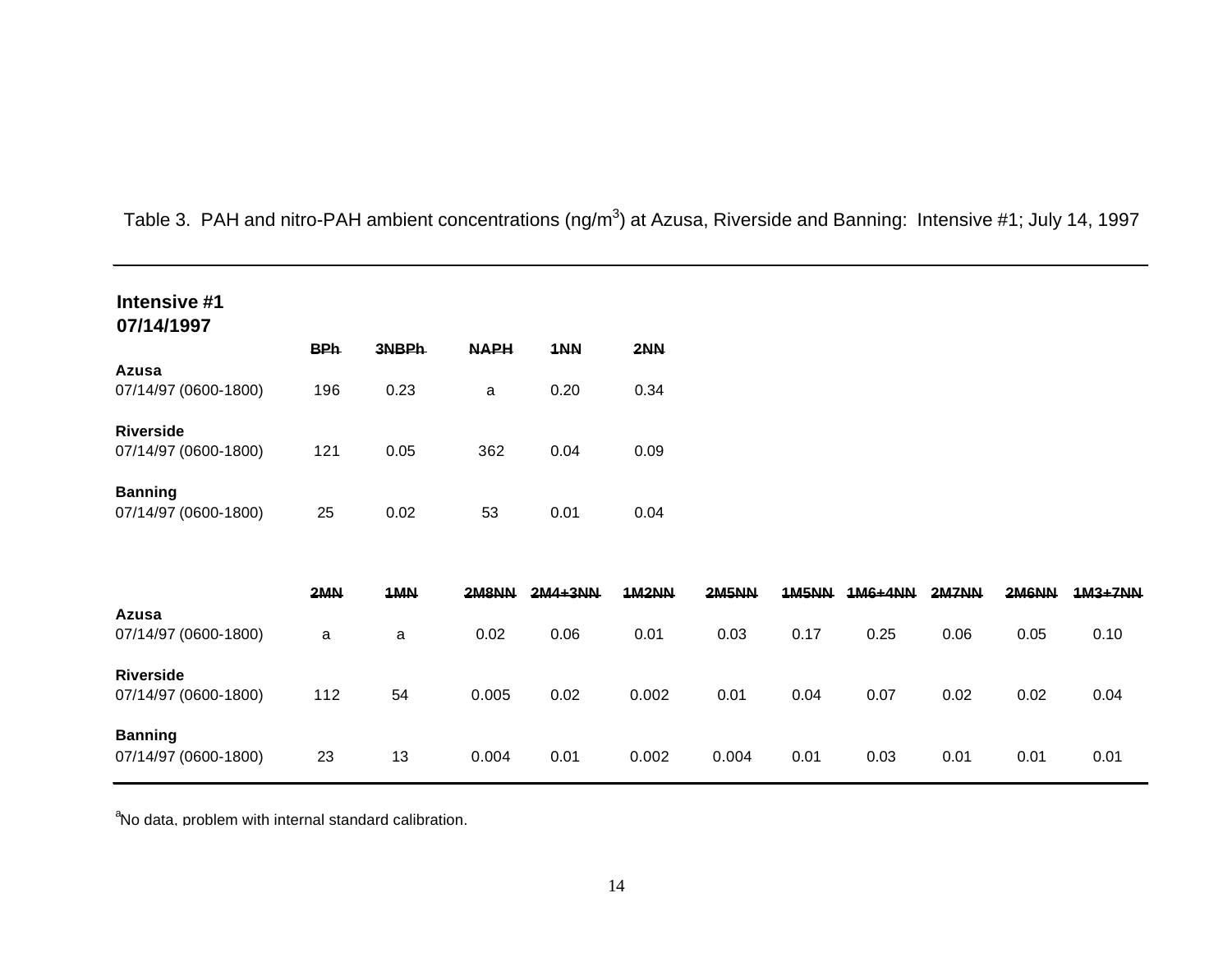| Intensive #2<br>08/04-06/1997 |            |       |             |                    |       |
|-------------------------------|------------|-------|-------------|--------------------|-------|
| <b>AZUSA</b>                  | <b>BPh</b> | 3NBPh | <b>NAPH</b> | $1$ <sub>N</sub> N | 2NN   |
| 8/4/97 (0600-1800)            | 78         | 0.17  | 450         | 0.11               | 0.21  |
| 8/4-5/97 (1800-0600)          | 65         | 0.06  | 820         | 0.30               | 0.39  |
| 8/5/97 (0600-1800)            | 84         | 0.16  | 482         | 0.11               | 0.18  |
| 8/5-6/97 (1800-0600)          | 45         | 0.04  | 837         | 0.18               | 0.26  |
| 8/6/97 (0600-1800)            | 82         | 0.12  | 494         | 0.06               | 0.12  |
| <b>RIVERSIDE</b>              | <b>BPh</b> | 3NBPh | <b>NAPH</b> | 1NN                | 2NN   |
| 8/4/97 (0600-1800)            | 18         | 0.09  | 183         | 0.11               | 0.34  |
| 8/4-5/97 (1800-0600)          | 15         | 0.02  | 364         | 0.21               | 0.23  |
| 8/5/97 (0600-1800)            | 28         | 0.10  | 357         | 0.10               | 0.23  |
| 8/5-6/97 (1800-0600)          | 18         | 0.02  | 429         | 0.14               | 0.17  |
| 8/6/97 (0600-1800)            | 27         | 0.05  | 336         | 0.02               | 0.04  |
| <b>BANNING</b>                | <b>BPh</b> | 3NBPh | <b>NAPH</b> | 1NN                | 2NN   |
| 8/4/97 (0600-1800)            | a          | 0.01  | a           | 0.01               | 0.02  |
| 8/4-5/97 (1800-0600)          | 12         | 0.02  | 151         | 0.15               | 0.14  |
| 8/5/97 (0600-1800)            | 27         | b     | 55          | b                  | b     |
| 8/5-6/97 (1800-0600)          | 14         | 0.02  | 175         | 0.05               | 0.07  |
| 8/6/97 (0600-1800)            | 6.4        | 0.004 | 19          | 0.003              | 0.004 |

### Table. 4 PAH and nitro-PAH ambient concentrations (ng/m<sup>3</sup>) at Azusa, Riverside and Banning: Intensive #2; August 4-6, 1997

 ${}^{\rm a}$ Tenax sample lost in wind qust.

<sup>b</sup>Sample lost.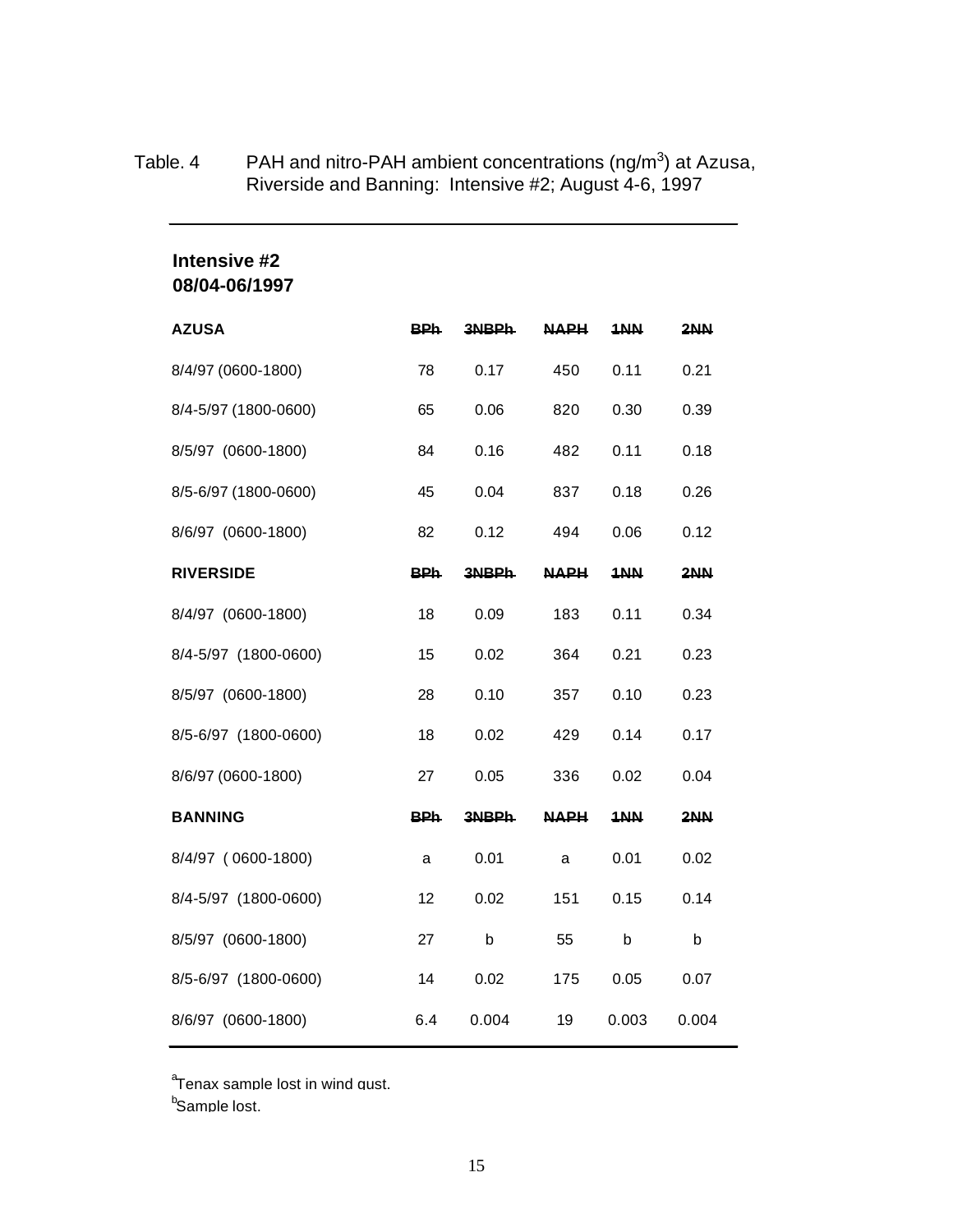Table 5. 1- and 2-Methylnaphthalene and methylnitronaphthalene concentrations (ng/m<sup>3</sup>) at Azusa, Riverside and Banning: Intensive #2; August 2-4, 1997

| <b>AZUSA</b>               | 2MN | 1MN | 2M8NN | $2MA+3NN$ | <b>1M2NN</b> | 2M5NN        | 1M5NN | $1M6+4NN$ | 2M7NN | 2M6NN | 1M3+7NN |
|----------------------------|-----|-----|-------|-----------|--------------|--------------|-------|-----------|-------|-------|---------|
| 8/4/97 Day (0600-1800)     | 126 | 69  | 0.01  | 0.05      | 0.01         | 0.03         | 0.12  | 0.18      | 0.01  | 0.05  | 0.08    |
| 8/4-5/97 Night (1800-0600) | 350 | 177 | 0.05  | 0.15      | 0.02         | 0.08         | 0.23  | 0.37      | 0.08  | 0.08  | 0.13    |
| 8/5/97 Day (0600-1800)     | 135 | 75  | 0.01  | 0.04      | 0.01         | 0.03         | 0.11  | 0.16      | 0.04  | 0.05  | 0.07    |
| 8/5-6/97 Night (1800-0600) | 349 | 176 | 0.03  | 0.09      | n.d.         | 0.01         | 0.17  | 0.25      | 0.06  | 0.06  | 0.10    |
| 8/6/97 Day (0600-1800)     | 144 | 84  | 0.01  | 0.03      | n.d.         | 0.03         | 0.09  | 0.13      | 0.04  | 0.04  | 0.06    |
| <b>RIVERSIDE</b>           | 2MN | 1MN | 2M8NN | $2MA+3NN$ | <b>1M2NN</b> | <b>2M5NN</b> | 1M5NN | 1M6+4NN   | 2M7NN | 2M6NN | 1M3+7NN |
| 8/4/97 Day (0600-1800)     | 45  | 24  | 0.02  | 0.06      | 0.01         | 0.02         | 0.11  | 0.21      | 0.07  | 0.06  | 0.11    |
| 8/4-5/97 Night (1800-0600) | 136 | 69  | 0.03  | 0.13      | 0.01         | 0.05         | 0.17  | 0.22      | 0.06  | 0.05  | 0.08    |
| 8/5/97 Day (0600-1800)     | 92  | 47  | 0.01  | 0.03      | n.d.         | n.d.         | 0.10  | 0.15      | 0.05  | 0.04  | 0.07    |
| 8/5-6/97 Night (1800-0600) | 162 | 82  | 0.03  | 0.09      | 0.01         | 0.04         | 0.13  | 0.18      | 0.03  | 0.04  | 0.06    |
| 8/6/97 Day (0600-1800)     | 85  | 45  | 0.01  | 0.01      | 0.002        | 0.006        | 0.02  | 0.04      | 0.02  | 0.02  | 0.03    |
| <b>BANNING</b>             | 2MM | 1MN | 2M8NN | $2MA+3NN$ | 1M2NN        | 2M5NN        | 1M5NN | 1M6+4NN   | 2M7NN | 2M6NN | 1M3+7NN |
| 8/4/97 Day (0600-1800)     | a   | a   | 0.002 | 0.004     | 0.001        | 0.003        | 0.01  | 0.02      | 0.004 | 0.005 | 0.01    |
| 8/4-5/97 Night (1800-0600) | 60  | 32  | 0.02  | 0.07      | 0.004        | 0.03         | 0.08  | 0.10      | 0.02  | 0.03  | 0.03    |
| 8/5/97 Day (0600-1800)     | 19  | 10  | a     | a         | a            | a            | a     | a         | a     | a     | a       |
| 8/5-6/97 Night (1800-0600) | 58  | 31  | 0.01  | 0.03      | 0.002        | 0.01         | 0.04  | 0.06      | 0.01  | 0.02  | 0.02    |
| 8/6/97 Day (0600-1800)     | 6.1 | 3.4 | 0.001 | 0.002     | n.d.         | n.d.         | 0.002 | 0.004     | n.d.  | 0.002 | n.d.    |

<sup>a</sup>Sample lost.  $n.d.$  = not detected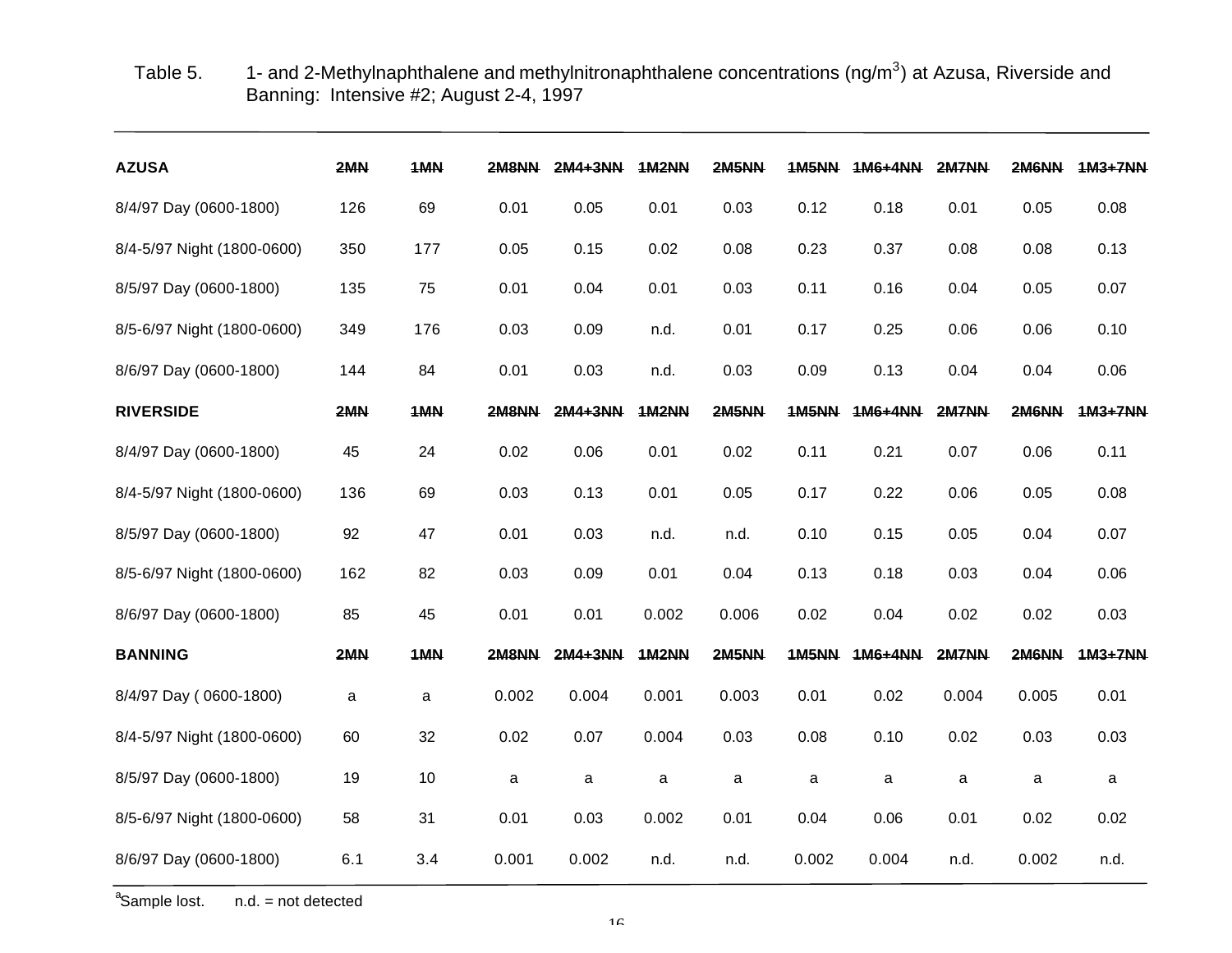# Table 6. PAH and nitro-PAH ambient concentrations (ng/m<sup>3</sup>) at Azusa, LA N. Main, Riverside and Banning: Intensive #3; August 22-23, 1997

# **Intensive #3 08/22-23/1997**

| <b>AZUSA</b>            | <b>BPh</b> | 3NBPh | <b>NAPH</b> | 1NN  | 2NN  |
|-------------------------|------------|-------|-------------|------|------|
| 08/22/97 (0600-1200)    | 36         | 0.24  | 672         | 0.33 | 0.35 |
| 08/22/97 (1200-1800)    | 40         | 0.84  | 326         | 1.25 | 1.24 |
| 08/22-23/97 (1800-0600) | 45         | 0.24  | 767         | 0.83 | 0.88 |
| 08/23/97 (0600-1200)    | 36         | 0.35  | 600         | 0.49 | 0.74 |
| 08/23/97 (1200-1800)    | 15         | 0.18  | 118         | 0.33 | 0.39 |
| LA N. MAIN              | <b>BPh</b> | 3NBPh | <b>NAPH</b> | 1NN  | 2NN  |
| 08/22/97 (0600-1200)    | 142        | 1.02  | 1165        | 0.35 | 0.35 |
| 08/22/97 (1200-1800)    | 60         | 0.54  | 463         | 0.57 | 0.56 |
| 08/22-23/97 (1800-0600) | 148        | 0.16  | 985         | 0.34 | 0.28 |
| 08/23/97 (0600-1200)    | 78         | 0.34  | 868         | 0.32 | 0.35 |
| 08/23/97 (1200-1800)    | 30         | 0.19  | 270         | 0.55 | 0.52 |
| <b>RIVERSIDE</b>        | <b>BPh</b> | 3NBPh | <b>NAPH</b> | 1NN  | 2NN  |
| 08/22/97 (0600-1800)    | 25         | 0.16  | 373         | 0.20 | 0.25 |
| 08/22-23/97 (1800-0600) | 24         | 0.11  | 486         | 0.41 | 0.39 |
| 08/23/97 (0600-1800)    | 27         | 0.19  | 251         | 0.12 | 0.35 |
| <b>BANNING</b>          | <b>BPh</b> | 3NBPh | <b>NAPH</b> | 1NN  | 2NN  |
| 08/22/97 (0600-1800)    | 20         | 0.04  | 70          | 0.03 | 0.10 |
| 08/22-23/97 (1800-0600) | 18         | 0.05  | 199         | 0.48 | 0.53 |
| 08/23/97 (0600-1800)    | 15         | 0.03  | 31          | 0.03 | 0.06 |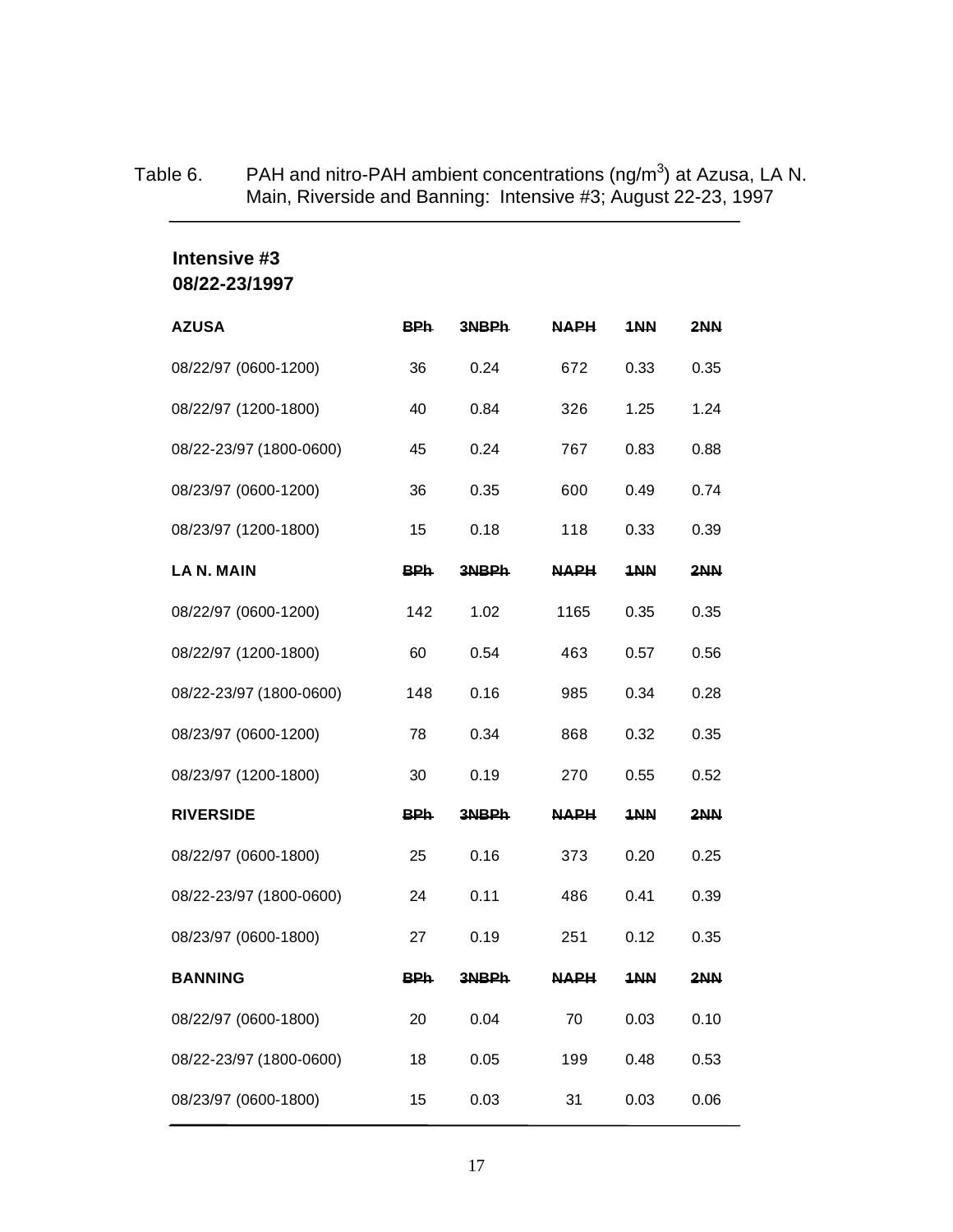| <b>AZUSA</b>            | 2MN | 1MN | 2M8NN | 2M4+3NN | <b>1M2NN</b> | 2M5NN | 1M5NN        | $1M6+4NN$ | 2M7NN | 2M6NN | $1M3+7NN$ |
|-------------------------|-----|-----|-------|---------|--------------|-------|--------------|-----------|-------|-------|-----------|
| 08/22/97 (0600-1200)    | 230 | 125 | n.d.  | 0.05    | n.d.         | n.d.  | 0.14         | 0.26      | 0.09  | 0.05  | 0.12      |
| 08/22/97 (1200-1800)    | 97  | 54  | 0.09  | 0.20    | n.d.         | n.d.  | 0.48         | 0.69      | 0.15  | 0.13  | 0.26      |
| 08/22-23/97 (1800-0600) | 325 | 170 | 0.12  | 0.29    | n.d.         | n.d.  | 0.52         | 0.81      | 0.18  | 0.16  | 0.27      |
| 08/23/97 (0600-1200)    | 185 | 99  | n.d.  | 0.09    | n.d.         | n.d.  | 0.24         | 0.42      | 0.11  | 0.09  | 0.19      |
| 08/23/97 (1200-1800)    | 25  | 14  | n.d.  | 0.03    | n.d.         | n.d.  | 0.13         | 0.19      | 0.04  | 0.03  | 0.09      |
|                         |     |     |       |         |              |       |              |           |       |       |           |
| <b>LAN. MAIN</b>        | 2MN | 1MN | 2M8NN | 2M4+3NN | <b>1M2NN</b> | 2M5NN | <b>1M5NN</b> | 1M6+4NN   | 2M7NN | 2M6NN | 1M3+7NN   |
| 08/22/97 (0600-1200)    | 371 | 196 | n.d.  | n.d.    | n.d.         | n.d.  | 0.12         | 0.20      | n.d.  | n.d.  | 0.11      |
| 08/22/97 (1200-1800)    | 143 | 73  | n.d.  | 0.1     | n.d.         | n.d.  | 0.29         | 0.41      | 0.09  | n.d.  | 0.16      |
| 08/22-23/97 (1800-0600) | 386 | 193 | 0.05  | 0.08    | n.d.         | n.d.  | 0.16         | 0.24      | 0.07  | 0.05  | 0.08      |
| 08/23/97 (0600-1200)    | 279 | 145 | n.d.  | n.d.    | n.d.         | n.d.  | 0.13         | 0.21      | n.d.  | n.d.  | n.d.      |

Table 7. 1- and 2-Methylnaphthalene and methylnitronaphthalene concentrations (ng/m<sup>3</sup>) at Azusa, LA N. Main, Riverside and Banning: Intensive #3; August 22-23, 1997

n.d. = not detected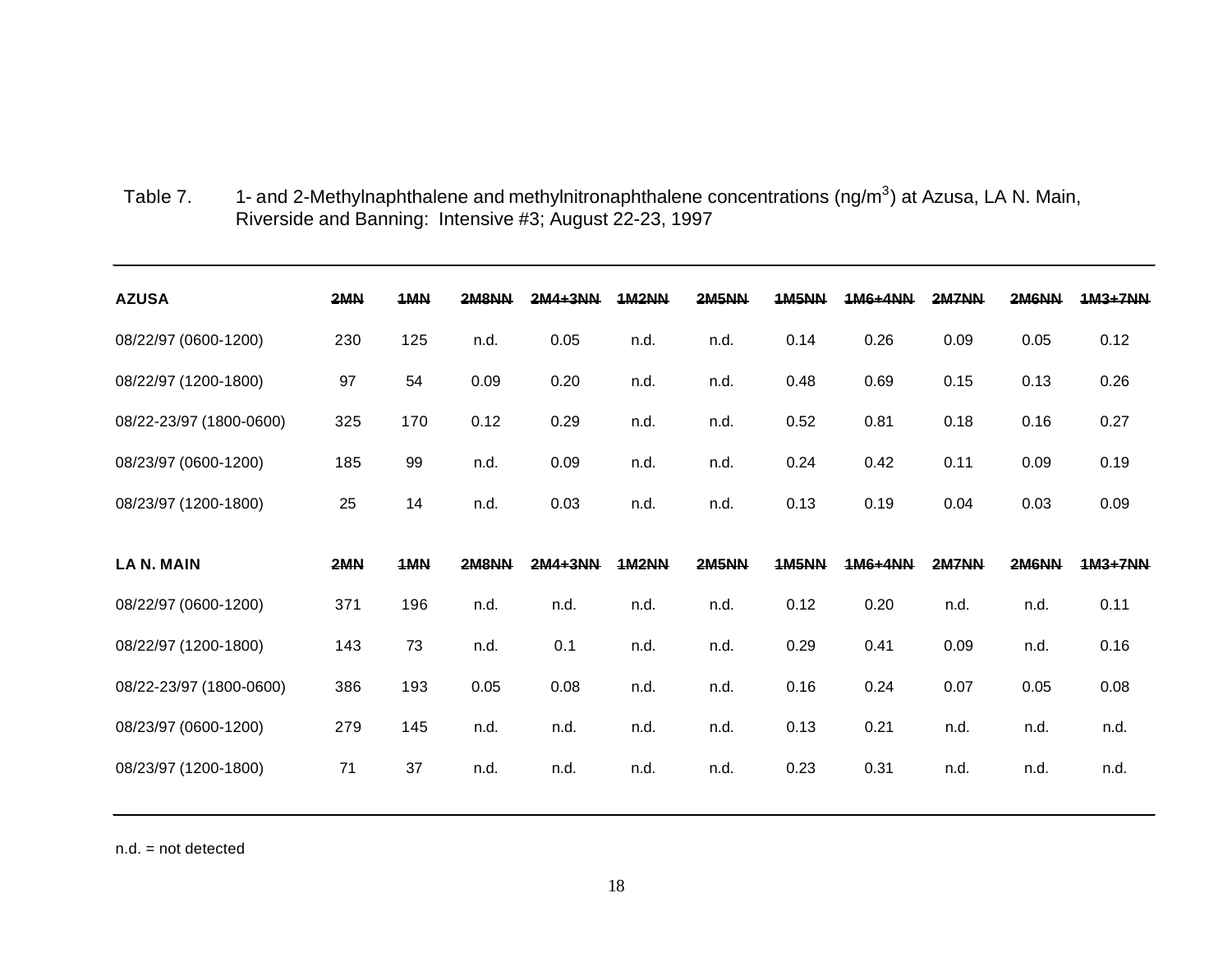Table 7.  $1$ - and 2-Methylnaphthalene and methylnitronaphthalene concentrations (ng/m<sup>3</sup>) at Azusa, LA N. Main, Riverside and Banning: Intensive #3; August 22-23, 1997 (continued)

| <b>RIVERSIDE</b>        | 2MN | 1MN | 2M8NN | 2M4+3NN | <b>1M2NN</b> | 2M5NN | 1M5NN | 1M6+4NN | 2M7NN | 2M6NN | 1M3+7NN |
|-------------------------|-----|-----|-------|---------|--------------|-------|-------|---------|-------|-------|---------|
| 08/22/97 (0600-1800)    | 104 | 55  | 0.005 | 0.01    | n.d.         | 0.006 | 0.09  | 0.15    | 0.01  | 0.01  | 0.02    |
| 08/22-23/97 (1800-0600) | 162 | 83  | 0.06  | 0.24    | n.d.         | 0.01  | 0.17  | 0.24    | 0.08  | 0.07  | 0.13    |
| 08/23/97 (0600-1800)    | 56  | 29  | n.d.  | 0.06    | n.d.         | 0.01  | 0.09  | 0.19    | 0.08  | 0.07  | 0.12    |
|                         |     |     |       |         |              |       |       |         |       |       |         |
|                         |     |     |       |         |              |       |       |         |       |       |         |
| <b>BANNING</b>          | 2MN | 1MN | 2M8NN | 2M4+3NN | <b>1M2NN</b> | 2M5NN | 1M5NN | 1M6+4NN | 2M7NN | 2M6NN | 1M3+7NN |
| 08/22/97 (0600-1800)    | 25  | 13  | n.d.  | 0.02    | n.d.         | n.d.  | 0.02  | 0.06    | 0.02  | 0.03  | 0.04    |
| 08/22-23/97 (1800-0600) | 60  | 33  | 0.05  | 0.30    | n.d.         | n.d.  | 0.13  | 0.21    | 0.09  | 0.07  | 0.12    |

n.d. = not detected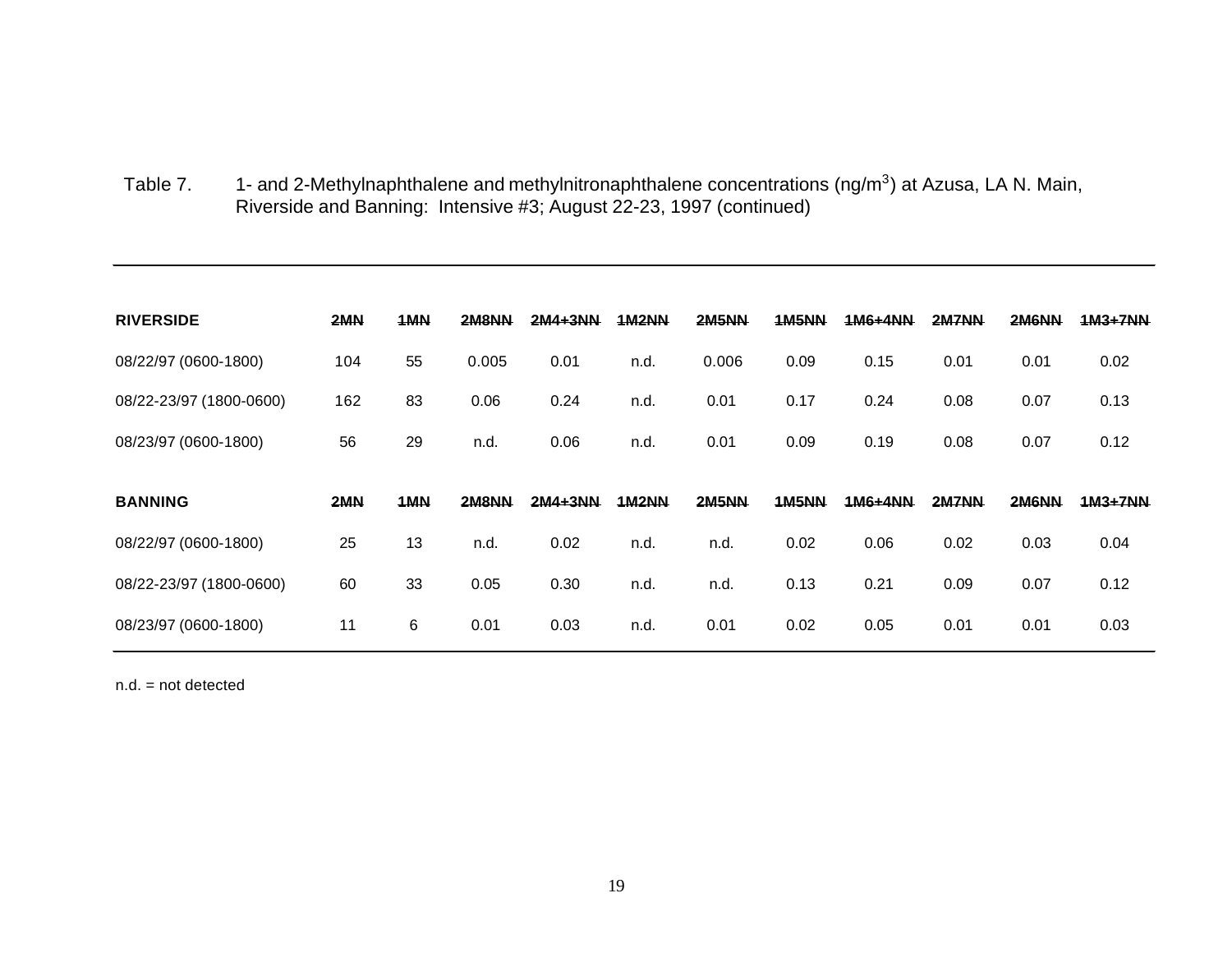### Table 8. PAH and nitro-PAH ambient concentrations (ng/m<sup>3</sup>) at Azusa Riverside and Banning: Intensive #4; September 4-6, 1997

### **Intensive #4 09/04-06/1997**

| <b>AZUSA</b>                         | <b>BPh</b> | 3NBPh | <b>NAPH</b> | 1NN  | 2NN  |
|--------------------------------------|------------|-------|-------------|------|------|
| 09/04/97 (0600-1800) <sup>a</sup>    | 34         | 0.10  | 387         | 0.07 | 0.12 |
| 09/04-05/97 (1800-0600) <sup>b</sup> | 26         | 0.03  | 544         | 0.11 | 0.16 |
| 09/05/97 (0600-1800)                 | 30         | 0.09  | 412         | 0.08 | 0.17 |
| 09/05-06/97 (1800-0600)              | 84         | 0.05  | 643         | 0.17 | 0.21 |
| 09/06/97 (0600-1800)                 | 55         | 0.15  | 372         | 0.08 | 0.17 |
| <b>RIVERSIDE</b>                     | <b>BPh</b> | 3NBPh | <b>NAPH</b> | 1NN  | 2NN  |
| 09/04-05/97 (1800-0600)              | 14         | 0.03  | 315         | 0.20 | 0.23 |
| 09/05/97 (0600-1800)                 | 22         | 0.04  | 225         | 0.03 | 0.08 |
| 09/05-06/97 (1800-0600)              | 16         | 0.02  | 400         | 0.16 | 0.19 |
| 09/06/97 (0600-1800)                 | 22         | 0.05  | 261         | 0.01 | 0.04 |
| <b>BANNING</b>                       | <b>BPh</b> | 3NBPh | <b>NAPH</b> | 1NN  | 2NN  |
| 09/05/97 (0600-1800)                 | 8.5        | 0.01  | 49          | 0.01 | 0.03 |
| 09/05-06/97 (1800-0600)              | 9.6        | 0.01  | 150         | 0.09 | 0.10 |
| 09/06/97 (0600-1800)                 | 4.7        | 0.01  | 32          | 0.02 | 0.03 |

<sup>a</sup>The Tenax sample from which the PAH were quantified was collected from 0600-2000 hr. <sup>b</sup>The Tenax sample from which the PAH were quantified was collected from 2000-0600 hr.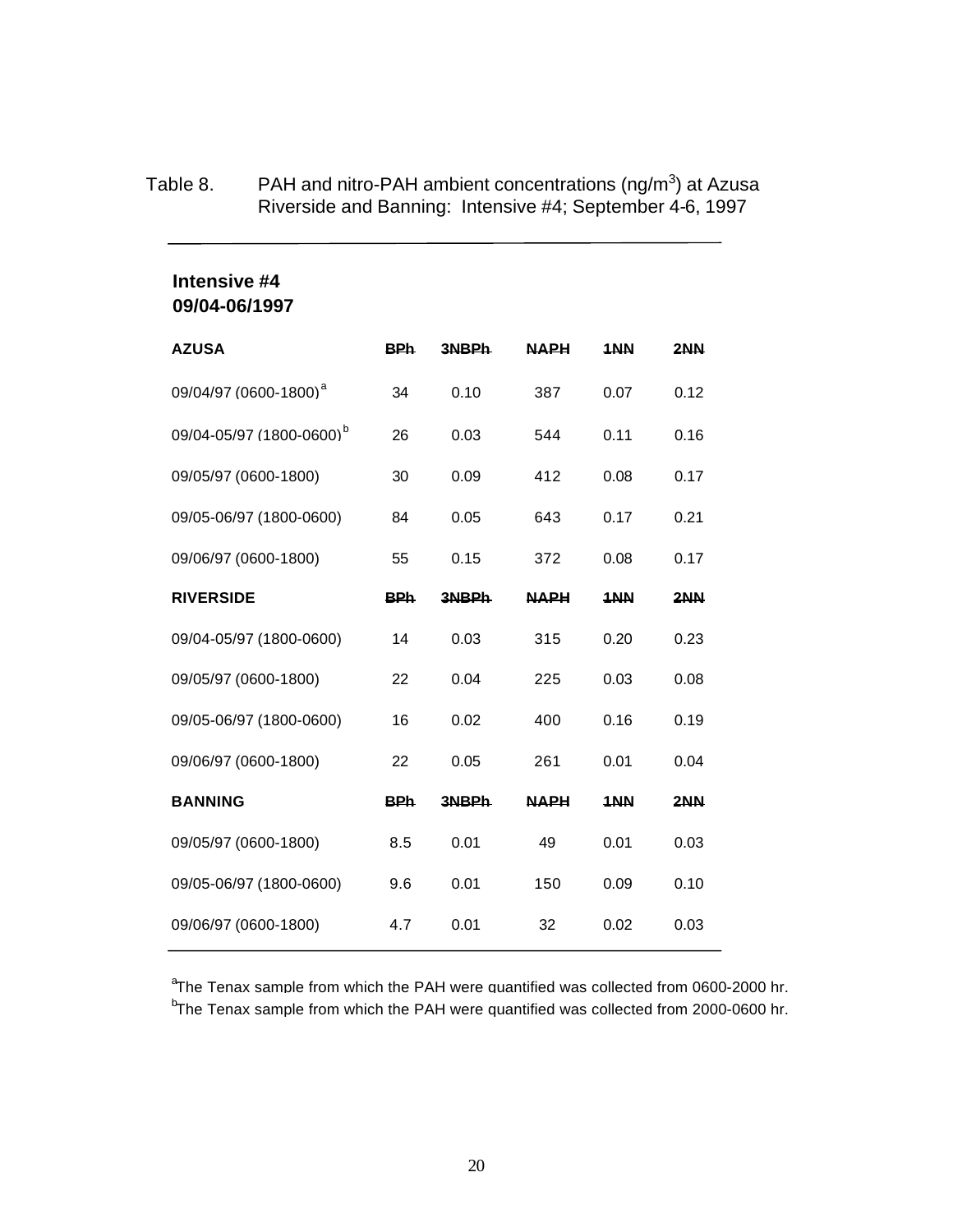| <b>AZUSA</b>                         | 2MN | 1MN | 2M8NN | 2M4+3NN   | 1M2NN        | 2M5NN        | 1M5NN | 1M6+4NN | 2M7NN | 2M6NN | 1M3+7NN   |
|--------------------------------------|-----|-----|-------|-----------|--------------|--------------|-------|---------|-------|-------|-----------|
| 09/04/97 (0600-1800) <sup>a</sup>    | 132 | 69  | 0.01  | 0.02      | 0.004        | 0.01         | 0.07  | 0.10    | 0.01  | 0.03  | 0.04      |
| 09/04-05/97 (1800-0600) <sup>b</sup> | 232 | 120 | 0.03  | 0.07      | 0.01         | 0.04         | 0.13  | 0.23    | 0.03  | 0.05  | 0.08      |
| 09/05/97 (0600-1800)                 | 117 | 63  | 0.01  | 0.04      | 0.006        | 0.02         | 0.10  | 0.16    | 0.04  | 0.04  | 0.07      |
| 09/05-06/97 (1800-0600)              | 264 | 131 | 0.03  | 0.07      | 0.02         | 0.03         | 0.14  | 0.20    | 0.05  | 0.05  | 0.06      |
| 09/06/97 (0600-1800)                 | 113 | 61  | 0.01  | 0.03      | 0.006        | 0.02         | 0.09  | 0.13    | 0.04  | 0.03  | 0.05      |
| <b>RIVERSIDE</b>                     | 2MN | 1MN | 2M8NN | $2MA+3NN$ | <b>1M2NN</b> | 2M5NN        | 1M5NN | 1M6+4NN | 2M7NN | 2M6NN | 1M3+7NN   |
| 09/04-05/97 (1800-0600)              | 116 | 59  | 0.04  | 0.14      | 0.01         | 0.06         | 0.16  | 0.21    | 0.06  | 0.06  | 0.08      |
| 09/05/97 (0600-1800)                 | 63  | 33  | 0.01  | 0.02      | 0.003        | 0.01         | 0.04  | 0.06    | 0.02  | 0.02  | 0.03      |
| 09/05-06/97 (1800-0600)              | 155 | 77  | 0.02  | 0.06      | 0.01         | 0.03         | 0.12  | 0.19    | 0.04  | 0.03  | 0.06      |
| 09/06/97 (0600-1800)                 | 65  | 34  | 0.003 | 0.01      | n.d.         | 0.01         | 0.02  | 0.04    | 0.02  | 0.01  | 0.02      |
| <b>BANNING</b>                       | 2MN | 1MN | 2M8NN | 2M4+3NN   | 1M2NN        | <b>2M5NN</b> | 1M5NN | 1M6+4NN | 2M7NN | 2M6NN | $1M3+7NN$ |
| 09/05/97 (0600-1800)                 | 19  | 11  | 0.004 | 0.01      | 0.001        | 0.006        | 0.02  | 0.03    | 0.01  | 0.01  | 0.01      |
| 09/05-06/97 (1800-0600)              | 63  | 34  | 0.01  | 0.06      | 0.003        | 0.02         | 0.05  | 0.07    | 0.02  | 0.02  | 0.03      |
| 09/06/97 (0600-1800)                 | 14  | 8   | 0.003 | 0.01      | 0.001        | 0.004        | 0.01  | 0.02    | 0.01  | 0.01  | 0.01      |

Table 9.  $1$ - and 2-Methylnaphthalene and methylnitronaphthalene concentrations (ng/m<sup>3</sup>) at Azusa, Riverside and Banning: Intensive #4; September 4-6, 1997

 ${}^{a}$ The Tenax sample from which the PAH were quantified was collected from 0600-2000 hr. n.d. = not detected.

b The Tenax sample from which the PAH were quantified was collected from 2000-0600 hr.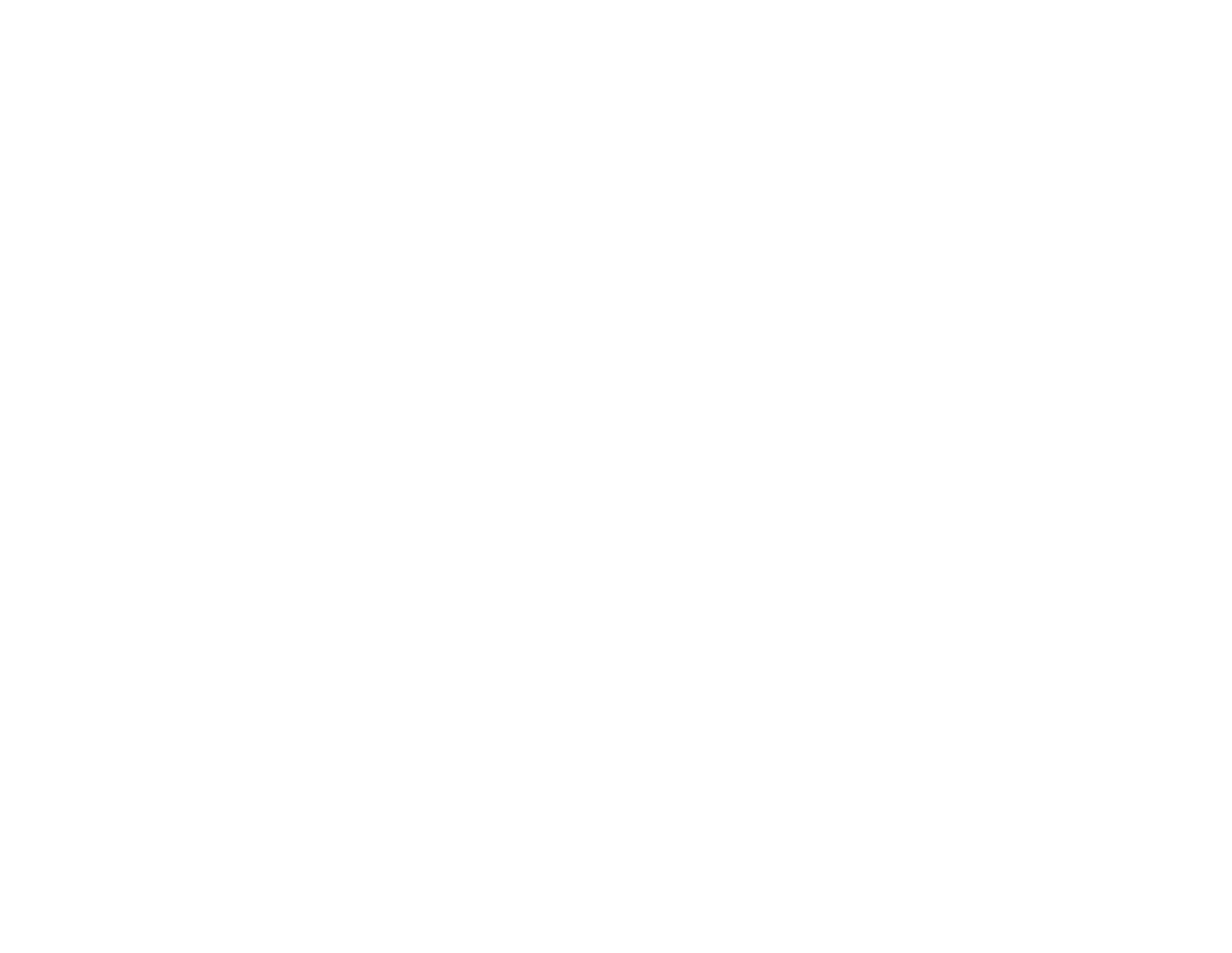Table 10: PAH and nitro-PAH ambient concentrations (ng/m<sup>3</sup>) at Azusa and Riverside: Intensive #5; September 28-29, 1997

# **Intensive #5 09/28-29/1997**

| <b>AZUSA</b>            | <b>BPh</b> | 3NBPh | <b>NAPH</b> | 1NN  | 2NN  |
|-------------------------|------------|-------|-------------|------|------|
| 09/28/97 (0600-1800)    | 24         | 0.08  | 272         | 0.10 | 0.18 |
| 09/28-29/97 (1800-0600) | 20         | 0.04  | 420         | 0.17 | 0.24 |
| 09/29/97 (0600-1800)    | 30         | 0.08  | 476         | 0.09 | 0.17 |
| <b>RIVERSIDE</b>        | <b>BPh</b> | 3NBPh | <b>NAPH</b> | 1NN  | 2NN  |
| 09/28-29/97 (1800-0600) | 13         | 0.02  | 283         | 0.17 | 0.20 |
| 09/29/97 (0600-1800)    | 15         | 0.04  | 213         | 0.03 | 0.08 |

| <b>AZUSA</b>            | 2MN | 1MN | 2M8NN | $2MA+3NN$ | <b>1M2NN</b> | <b>2M5NN</b> | <b>1M5NN</b> | 1M6+4NN | 2M7NN        | 2M6NN | $1M3+7NN$ |
|-------------------------|-----|-----|-------|-----------|--------------|--------------|--------------|---------|--------------|-------|-----------|
| 09/28/97 (0600-1800)    | 80  | 41  | 0.01  | 0.04      | 0.006        | 0.02         | 0.10         | 0.16    | 0.05         | 0.04  | 0.07      |
| 09/28-29/97 (1800-0600) | 174 | 87  | 0.04  | 0.12      | 0.02         | 0.06         | 0.17         | 0.26    | 0.08         | 0.06  | 0.11      |
| 09/29/97 (0600-1800)    | 152 | 79  | 0.02  | 0.05      | 0.01         | 0.03         | 0.12         | 0.19    | 0.06         | 0.05  | 0.08      |
| <b>RIVERSIDE</b>        | 2MM | 1MN | 2M8NN | $2MA+3NN$ | <b>1M2NN</b> | <b>2M5NN</b> | <b>1M5NN</b> | 1M6+4NN | <b>2M7NN</b> | 2M6NN | $1M3+7NN$ |
| 09/28-29/97 (1800-0600) | 114 | 55  | 0.03  | 0.13      | 0.01         | 0.04         | 0.12         | 0.15    | 0.05         | 0.04  | 0.06      |
| 09/29/97 (0600-1800)    | 62  | 31  | 0.01  | 0.02      | 0.01         | 0.02         | 0.05         | 0.09    | 0.03         | 0.03  | 0.04      |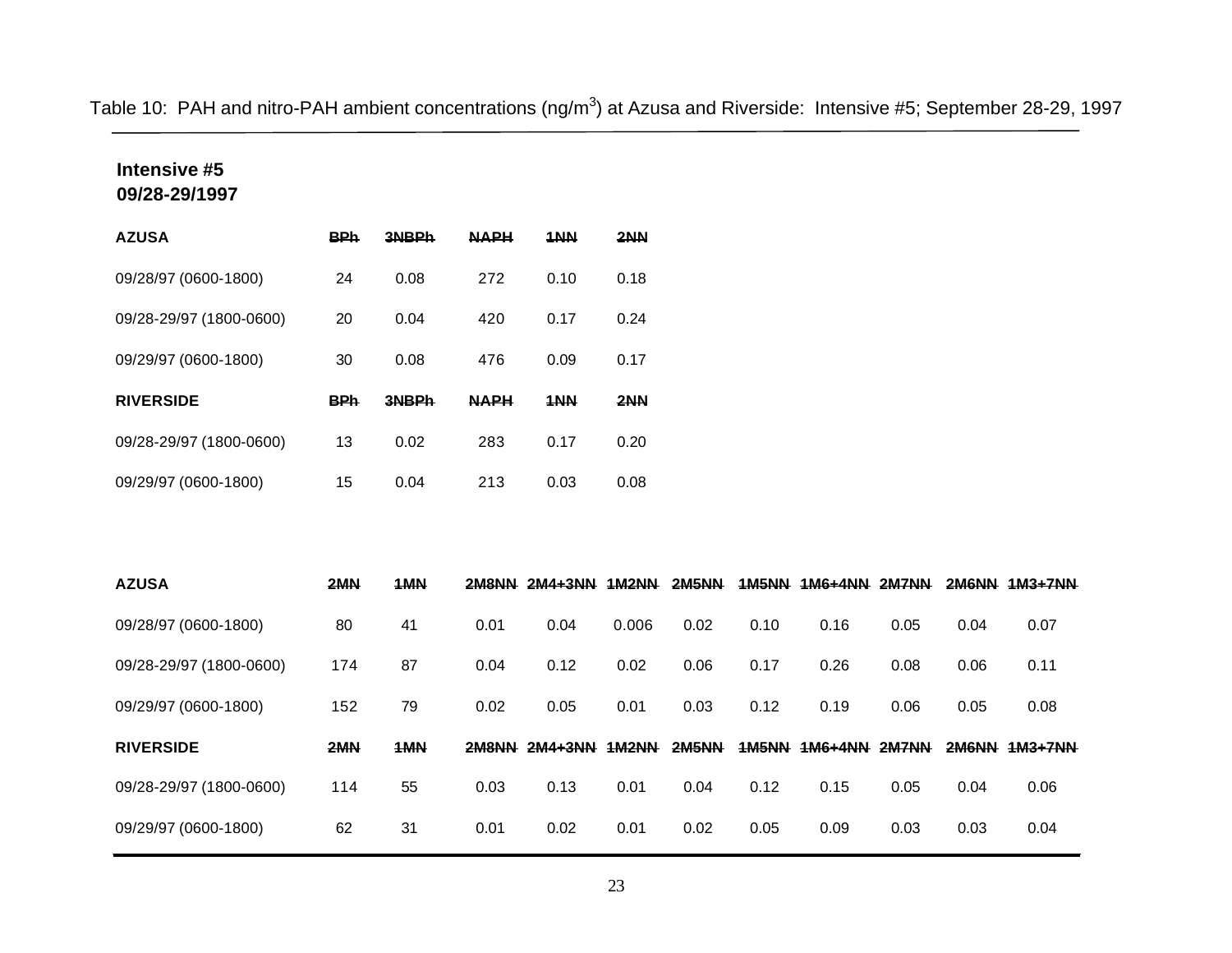Table 11. PAH and nitro-PAH ambient concentrations (ng/m<sup>3</sup>) at Azusa, Riverside and Banning: Intensive #6; October 3-4, 1997

| Intensive #6<br>10/03-04/1997 |            |       |             |      |      |
|-------------------------------|------------|-------|-------------|------|------|
| <b>AZUSA</b>                  | <b>BPh</b> | 3NBPh | <b>NAPH</b> | 1NN  | 2NN  |
| 10/03/97 (0600-1800)          | 33         | 0.07  | 255         | 0.08 | 0.12 |
| 10/03-04/97 (1800-0600)       | 40         | 0.04  | 460         | 0.15 | 0.19 |
| 10/04/97 (0600-1800)          | 27         | 0.10  | 259         | 0.07 | 0.14 |
| <b>RIVERSIDE</b>              | <b>BPh</b> | 3NBPh | <b>NAPH</b> | 1NN  | 2NN  |
| 10/03/97 (0600-1800)          | 15         | 0.03  | 133         | 0.05 | 0.11 |
| 10/03-04/97 (1800-0600)       | 8.0        | 0.02  | 222         | 0.13 | 0.15 |
| 10/04/97 (0600-1800)          | 18         | 0.06  | 163         | 0.05 | 0.13 |
| <b>BANNING</b>                | <b>BPh</b> | 3NBPh | <b>NAPH</b> | 1NN  | 2NN  |
| 10/03/97 (0600-1800)          | 8.7        | 0.01  | 96          | 0.02 | 0.05 |
| 10/03-04/97 (1800-0600)       | 18         | 0.01  | 201         | 0.12 | 0.11 |
| 10/04/97 (0600-1800)          | 7.7        | 0.03  | 105         | 0.03 | 0.06 |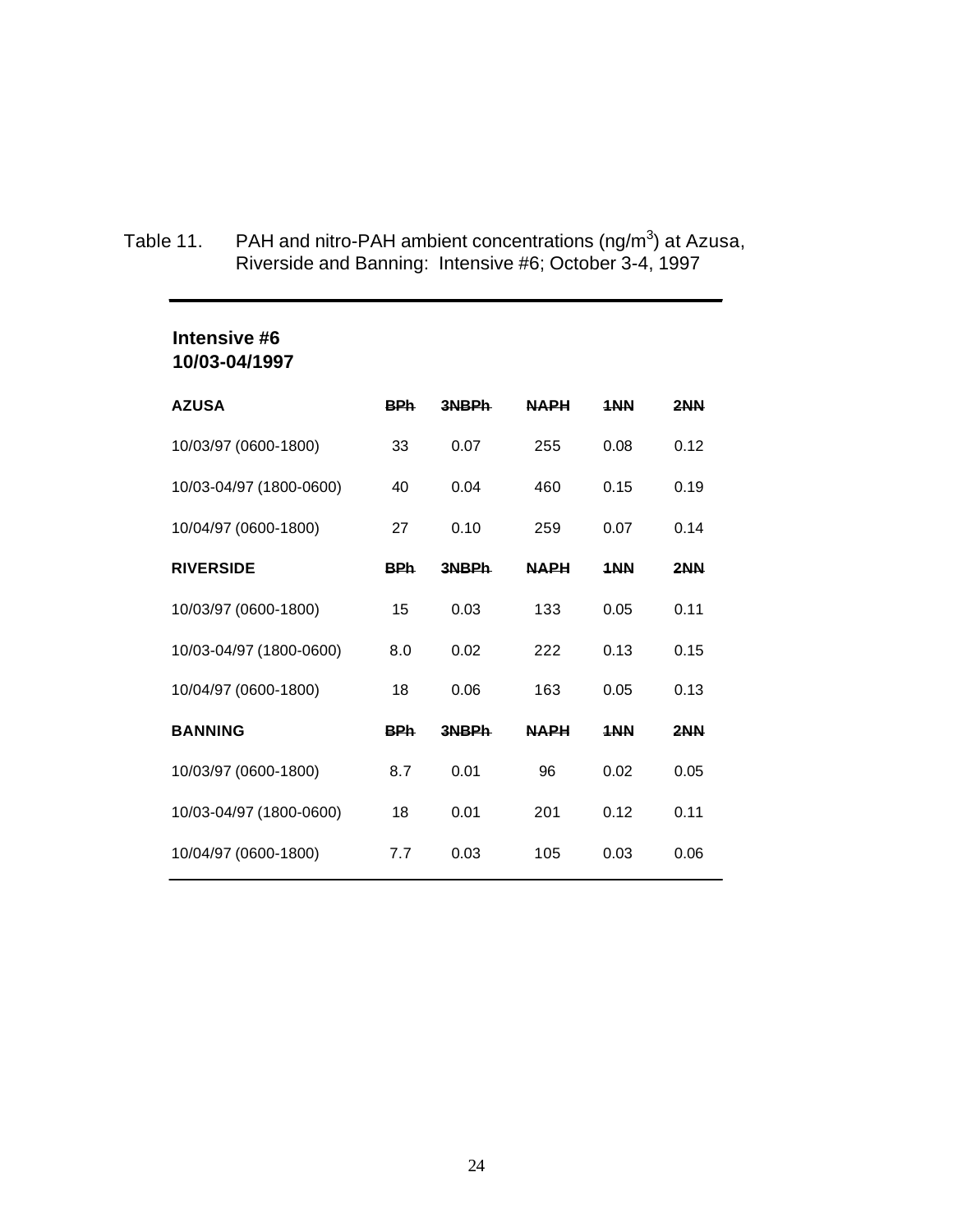| <b>AZUSA</b>          | 2MN | 1MN | 2M8NN | $2MA+3NN$ | <b>1M2NN</b> | 2M5NN        | <b>1M5NN</b> | 1M6+4NN   | 2M7NN | 2M6NN | $1M3+7NN$ |
|-----------------------|-----|-----|-------|-----------|--------------|--------------|--------------|-----------|-------|-------|-----------|
| 10/03/97 (0600-1800)  | 78  | 41  | 0.01  | 0.03      | 0.004        | 0.01         | 0.07         | 0.10      | 0.03  | 0.02  | 0.04      |
| 10/03-04/97 (1800-060 | 175 | 86  | 0.03  | 0.09      | 0.01         | 0.04         | 0.12         | 0.17      | 0.05  | 0.04  | 0.07      |
| 10/04/97 (0600-1800)  | 68  | 36  | 0.01  | 0.03      | 0.003        | 0.01         | 0.07         | 0.11      | 0.03  | 0.03  | 0.05      |
| <b>RIVERSIDE</b>      | 2MN | 1MN | 2M8NN | $2MA+3NN$ | <b>1M2NN</b> | <b>2M5NN</b> | 1M5NN        | $1M6+4NN$ | 2M7NN | 2M6NN | 1M3+7NN   |
| 10/03/97 (0600-1800)  | 36  | 19  | 0.01  | 0.02      | 0.003        | 0.01         | 0.05         | 0.08      | 0.02  | 0.02  | 0.03      |
| 10/03-04/97 (1800-060 | 88  | 43  | 0.02  | 0.07      | 0.01         | 0.03         | 0.10         | 0.14      | 0.04  | 0.03  | 0.05      |
| 10/04/97 (0600-1800)  | 41  | 21  | 0.01  | 0.02      | n.d.         | 0.01         | 0.05         | 0.10      | 0.02  | 0.02  | 0.04      |
| <b>BANNING</b>        | 2MN | 1MN | 2M8NN | $2MA+3NN$ | 1M2NN        | <b>2M5NN</b> | 1M5NN        | 1M6+4NN   | 2M7NN | 2M6NN | 1M3+7NN   |
| 10/03/97 (0600-1800)  | 30  | 15  | 0.003 | 0.01      | 0.001        | 0.005        | 0.02         | 0.04      | 0.01  | 0.01  | 0.01      |
| 10/03-04/97 (1800-060 | 72  | 36  | 0.02  | 0.05      | 0.004        | 0.02         | 0.06         | 0.08      | 0.03  | 0.02  | 0.03      |
| 10/04/97 (0600-1800)  | 31  | 16  | 0.01  | 0.02      | 0.003        | 0.006        | 0.02         | 0.04      | 0.01  | 0.01  | 0.03      |

Table 12. 1- and 2-Methylnaphthalene and methynitronaphthalene concentrations (ng/m<sup>3</sup>) at Azusa, Riverside and Banning: Intensive #6; October 3-4, 1997

n.d. = not detected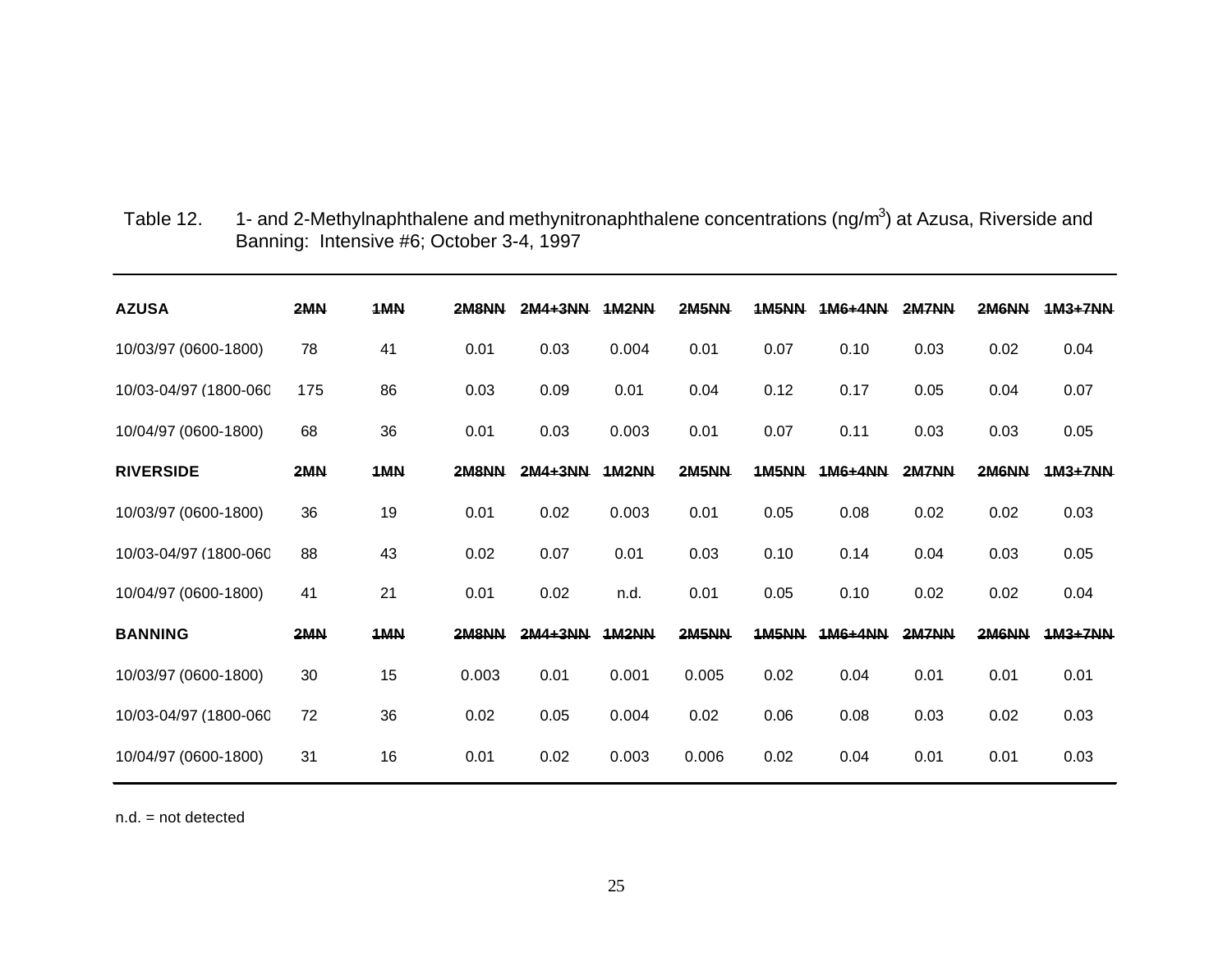### **Discussion**

As noted in the Introduction certain nitro-PAH and nitro-PAH ratios can be utilized as "markers" for OH radical and  $NO_3$  radical chemistry. Tables 13-15 give marker ratios for the 12-hr daytime and 12-hr nighttime samples collected during Intensives #2, #4, #5 and #6 at Azusa, Riverside and Banning, respectively. (Because only a single daytime sample was collected in July, the data from Intensive #1 is not discussed further.) Table 16 gives marker ratios for Intensive #3, during which 6-hr morning and 6-hr afternoon samples were collected at Azusa and LA North Main Street.

As seen from Table 1 the only source of 3-nitrobiphenyl in the atmosphere is expected to be its formation from OH radical-initiated reaction of gas-phase biphenyl. As noted, biphenyl reacts only with the OH radical (*i.e.*, photolysis, reaction with  $O_3$ , and reaction with  $NO_3$  are all expected to be insignificant loss processes for gas-phase biphenyl) and forms an ~5% yield of 3-nitrobiphenyl. There are no known emission sources of 3-nitrobiphenyl, which is not an expected electrophilic nitration product of biphenyl. Thus the formation of 3-nitrobiphenyl is an indicator that OH radical chemistry has occurred.

At heavily traffic-impacted source sites such as Azusa and LA North Main Street, biphenyl emissions will be fairly constant throughout the day and night with some enhanced emissions during peak traffic times. The biphenyl mixing ratios will vary, largely under the control of meteorology (Lu and Turco, 1994; 1995; 1996). For example, the increased mixing heights generally present during the afternoons in the South Coast Air Basin will result in lower afternoon mixing ratios, while emissions of biphenyl into the shallow marine layer which forms at night will produce higher nighttime biphenyl mixing ratios. The ratio of 3NBPh/BPh is an indicator of OH radical chemisty and because of varying dilution (mixing heights) is a better indicator than the 3-nitrobiphenyl concentration alone. Since 3-nitrobiphenyl is being produced during the daytime, higher 3NBPh/BPh ratios would be expected during the day, reflecting OH radical chemistry. This ratio is indeed consistently higher during the day with the average 3NBPh/BPh ratios at Azusa being 0.26% daytime and 0.11% nighttime (Table 13) and at Riverside: 0.29% daytime and 0.15% nighttime (Table 14). Banning is a downwind receptor site and the mixing ratios of the PAH and nitro-PAH measured at Banning are clearly influenced by dilution during transport as well as by chemical formation and destruction reactions (*i.e***.,** more uncertainty exists in a ratio of lower ambient concentrations), however, the highest value measured for the 3NBPh/BPh ratio at Banning, 0.34%, was a daytime value (Table 15). Isolating the afternoon hours when the OH radical concentration is expected to peak (note that solar noon would be 1300 hrs. PDT), a value of the ratio of 3NBPh/BPh as high as 2.1% was observed at Azusa for the 1200-1800 hr. sample on August 22, 1997 (Table 16)

 2-Nitronaphthalene is produced both by the OH radical-initiated reaction of naphthalene (yield  $\sim$ 1%) and from the nighttime NO<sub>3</sub> radical-initiated reaction (yield 11%). If nighttime NO<sub>3</sub> radical reaction is producing 2-NN, the ratio of the 2-NN formation (2NN/NAPH) to the 3NBPh formation (3NBPh/BPh) would increase (the ratio is labeled "NN formation" on the tables). An additional marker for  $NO<sub>3</sub>$  radical chemistry is the ratio of 1M6NN (more correctly 1M6NN + 1M4NN, since they co-elute in our analyses) to 2M4NN (the co-eluting 2M3NN is very minor). As may be seen from Figure 1, in the chamber  $NO<sub>3</sub>$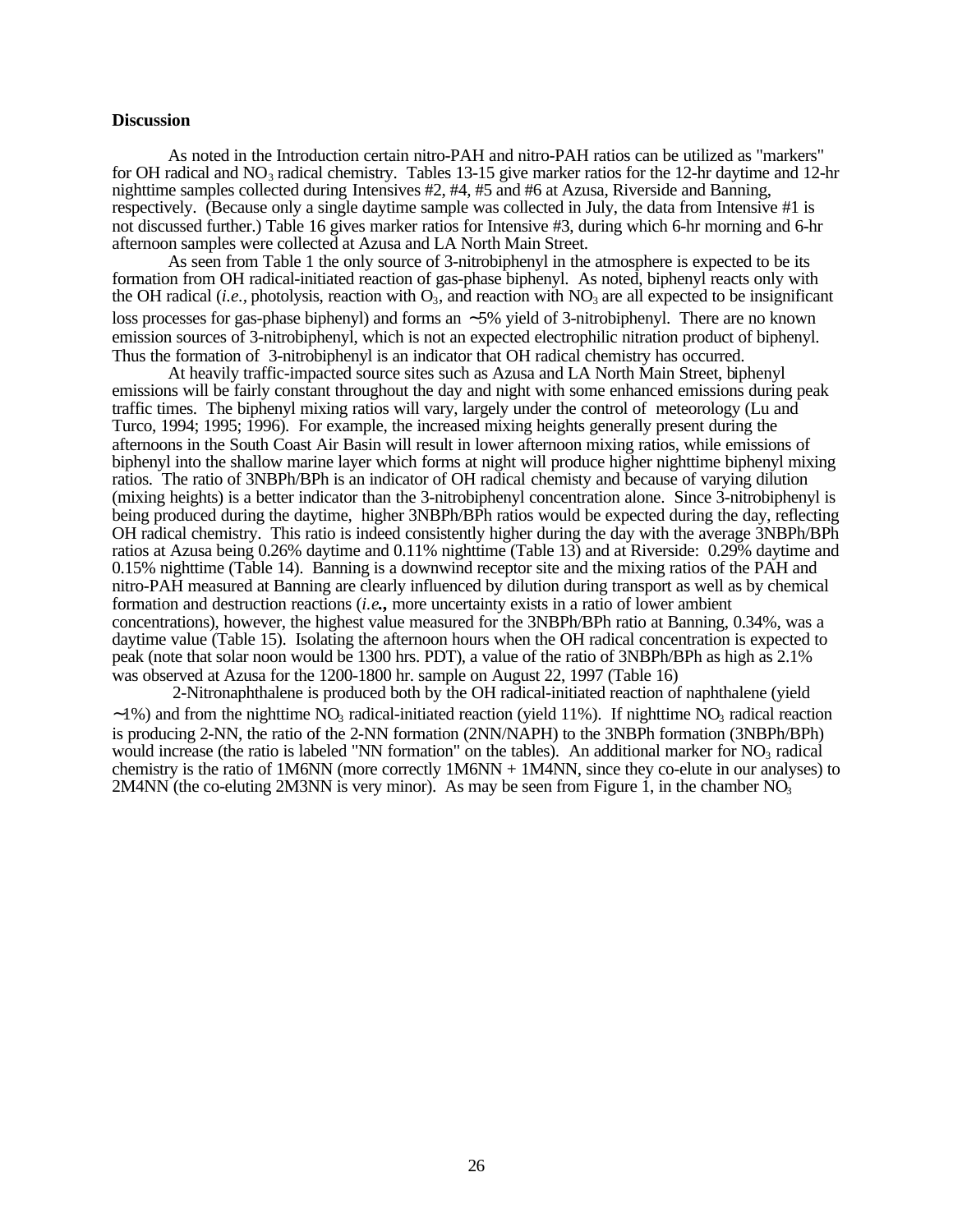|                                   |      | % Reaction<br>3NBPh/BPh x 100 |            | % Reaction<br>2NN/NAPH x 100 |      | "NN formation"<br>(2NN/NAPH)/(3NBPh/BPh) |      | "NO <sub>3</sub> OH"<br>2M4NN/1M6NN |
|-----------------------------------|------|-------------------------------|------------|------------------------------|------|------------------------------------------|------|-------------------------------------|
| <b>Sampling Dates &amp; Times</b> | Day  | <b>Night</b>                  | <b>Day</b> | <b>Night</b>                 | Day  | <b>Night</b>                             | Day  | <b>Night</b>                        |
| 8/4/97 (0600-1800)                | 0.22 |                               | 0.05       |                              | 0.21 |                                          | 0.28 |                                     |
| 8/4-5/97 (1800-0600)              |      | 0.10                          |            | 0.05                         |      | 0.48                                     |      | 0.41                                |
| 8/5/97 (0600-1800)                | 0.19 |                               | 0.04       |                              | 0.20 |                                          | 0.25 |                                     |
| 8/5-6/97 (1800-0600)              |      | 0.08                          |            | 0.03                         |      | 0.40                                     |      | 0.36                                |
| 8/6/97 (0600-1800)                | 0.15 |                               | 0.02       |                              | 0.17 |                                          | 0.23 |                                     |
| 09/04/97 (0600-1800)              | 0.29 |                               | 0.03       |                              | 0.11 |                                          | 0.20 |                                     |
| 09/04-05/97 (1800-0600)           |      | 0.11                          |            | 0.03                         |      | 0.26                                     |      | 0.30                                |
| 09/05/97 (0600-1800)              | 0.30 |                               | 0.04       |                              | 0.14 |                                          | 0.25 |                                     |
| 09/05-06/97 (1800-0600)           |      | 0.06                          |            | 0.03                         |      | 0.54                                     |      | 0.35                                |
| 09/06/97 (0600-1800)              | 0.26 |                               | 0.05       |                              | 0.17 |                                          | 0.23 |                                     |
| 09/28/97 (0600-1800)              | 0.33 |                               | 0.07       |                              | 0.20 |                                          | 0.23 |                                     |
| 09/28-29/97 (1800-0600)           |      | 0.20                          |            | 0.06                         |      | 0.29                                     |      | 0.46                                |
| 09/29/97 (0600-1800)              | 0.27 |                               | 0.04       |                              | 0.14 |                                          | 0.26 |                                     |
| 10/03/97 (0600-1800)              | 0.21 |                               | 0.05       |                              | 0.22 |                                          | 0.30 |                                     |
| 10/03-04/97 (1800-0600)           |      | 0.09                          |            | 0.04                         |      | 0.46                                     |      | 0.53                                |
| 10/04/97 (0600-1800)              | 0.37 |                               | 0.05       |                              | 0.15 |                                          | 0.23 |                                     |
| Average                           | 0.26 | 0.11                          | 0.04       | 0.04                         | 0.17 | 0.40                                     | 0.25 | 0.40                                |

Table 13. Ratios indicative of OH radical *vs* NO<sub>3</sub> radical nitro-PAH formation mechanisms at Azusa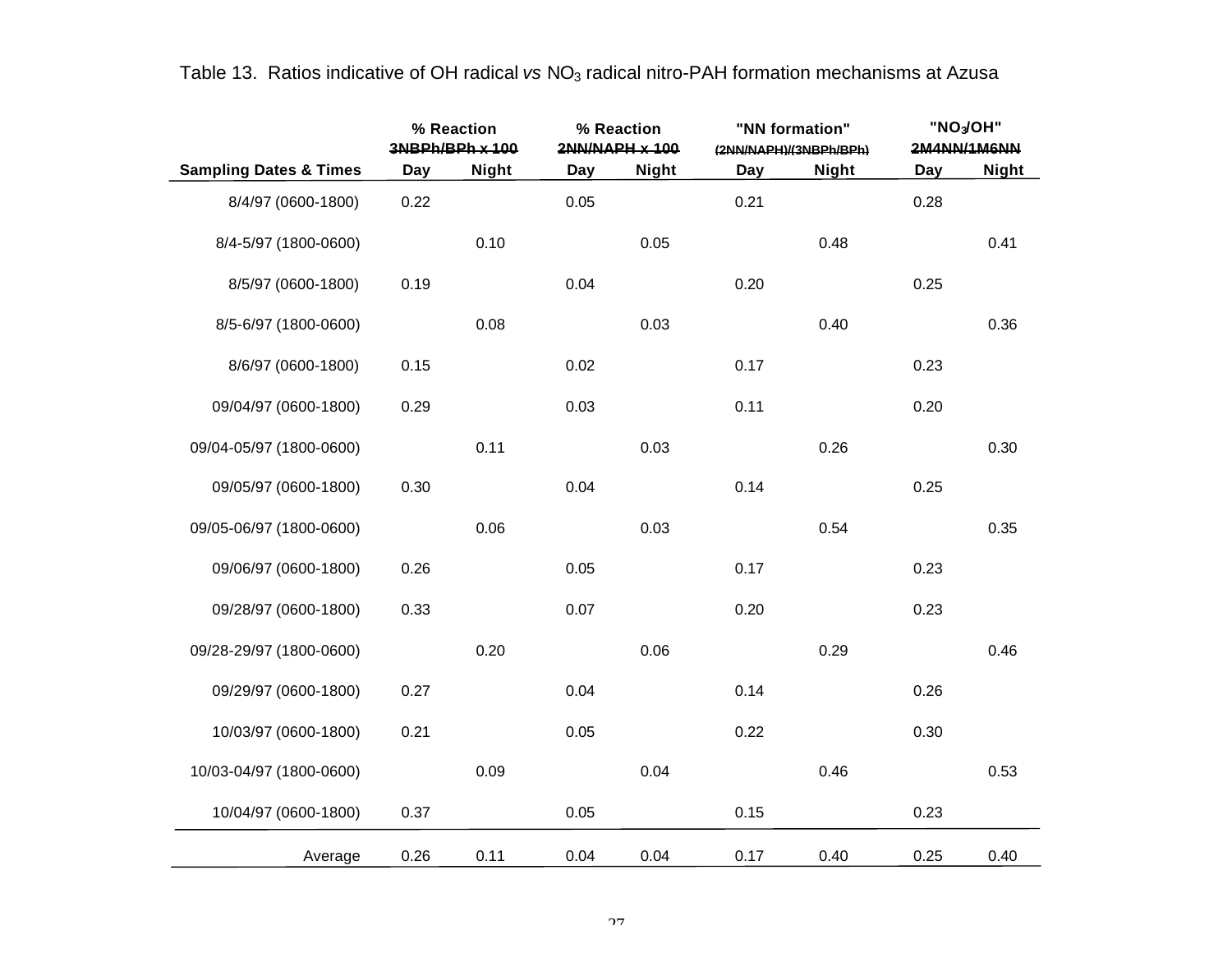|                                   |      | % Reaction<br>3NBPh/BPh x 100 |      | % Reaction<br>2NN/NAPH x 100 |      | "NN formation"<br>(2NN/NAPH)/(3NBPh/BPh) |      | "NO <sub>3</sub> OH"<br>2M4NN/1M6NN |
|-----------------------------------|------|-------------------------------|------|------------------------------|------|------------------------------------------|------|-------------------------------------|
| <b>Sampling Dates &amp; Times</b> | Day  | <b>Night</b>                  | Day  | <b>Night</b>                 | Day  | <b>Night</b>                             | Day  | <b>Night</b>                        |
| 8/4/97 (0600-1800)                | 0.52 |                               | 0.19 |                              | 0.36 |                                          | 0.29 |                                     |
| 8/4-5/97 (1800-0600)              |      | 0.14                          |      | 0.06                         |      | 0.44                                     |      | 0.59                                |
| 8/5/97 (0600-1800)                | 0.35 |                               | 0.07 |                              | 0.19 |                                          | 0.18 |                                     |
| 8/5-6/97 (1800-0600)              |      | 0.12                          |      | 0.04                         |      | 0.32                                     |      | 0.50                                |
| 8/6/97 (0600-1800)                | 0.18 |                               | 0.01 |                              | 0.07 |                                          | 0.24 |                                     |
| 09/04-05/97 (1800-0600)           |      | 0.18                          |      | 0.07                         |      | 0.40                                     |      | 0.67                                |
| 09/05/97 (0600-1800)              | 0.18 |                               | 0.03 |                              | 0.19 |                                          | 0.29 |                                     |
| 09/05-06/97 (1800-0600)           |      | 0.10                          |      | 0.05                         |      | 0.47                                     |      | 0.30                                |
| 09/06/97 (0600-1800)              | 0.23 |                               | 0.02 |                              | 0.07 |                                          | 0.18 |                                     |
| 09/28-29/97 (1800-0600)           |      | 0.16                          |      | 0.07                         |      | 0.44                                     |      | 0.88                                |
| 09/29/97 (0600-1800)              | 0.28 |                               | 0.04 |                              | 0.14 |                                          | 0.21 |                                     |
| 10/03/97 (0600-1800)              | 0.19 |                               | 0.08 |                              | 0.43 |                                          | 0.27 |                                     |
| 10/03-04/97 (1800-0600)           |      | 0.20                          |      | 0.07                         |      | 0.34                                     |      | 0.50                                |
| 10/04/97 (0600-1800)              | 0.36 |                               | 0.08 |                              | 0.22 |                                          | 0.16 |                                     |
| Average                           | 0.29 | 0.15                          | 0.06 | 0.06                         | 0.21 | 0.40                                     | 0.23 | 0.57                                |

# Table 14. Ratios indicative of OH radical *vs* NO3 radical nitro-PAH formation mechanisms at Riverside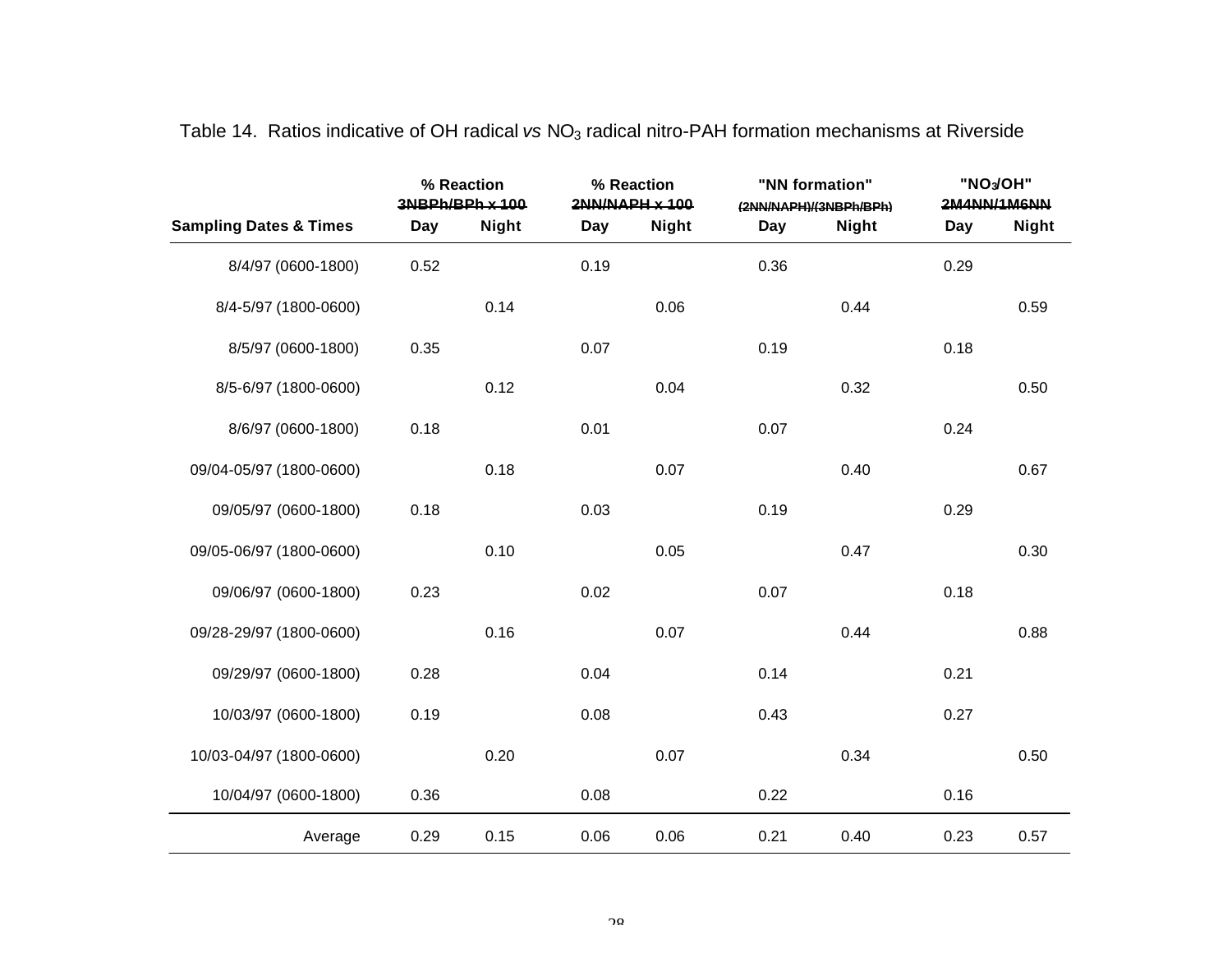|                                   |      | % Reaction<br>3NBPh/BPh x 100 |      | % Reaction<br>2NN/NAPH x 100 |      | "NN formation"<br>(2NN/NAPH)/(3NBPh/BPh) |      | "NO <sub>3</sub> /OH"<br>2M4NN/1M6NN |
|-----------------------------------|------|-------------------------------|------|------------------------------|------|------------------------------------------|------|--------------------------------------|
| <b>Sampling Dates &amp; Times</b> | Day  | <b>Night</b>                  | Day  | <b>Night</b>                 | Day  | <b>Night</b>                             | Day  | <b>Night</b>                         |
| 8/4-5/97 (1800-0600)              |      | 0.18                          |      | 0.09                         |      | 0.52                                     |      | 0.76                                 |
| 8/5-6/97 (1800-0600)              |      | 0.13                          |      | 0.04                         |      | 0.31                                     |      | 0.48                                 |
| 8/6/97 (0600-1800)                | 0.06 |                               | 0.02 |                              | 0.34 |                                          | 0.53 |                                      |
| 09/05/97 (0600-1800)              | 0.10 |                               | 0.06 |                              | 0.62 |                                          | 0.28 |                                      |
| 09/05-06/97 (1800-0600)           |      | 0.09                          |      | 0.07                         |      | 0.78                                     |      | 0.86                                 |
| 09/06/97 (0600-1800)              | 0.21 |                               | 0.09 |                              | 0.44 |                                          | 0.67 |                                      |
| 10/03/97 (0600-1800)              | 0.16 |                               | 0.05 |                              | 0.33 |                                          | 0.20 |                                      |
| 10/03-04/97 (1800-0600)           |      | 0.08                          |      | 0.05                         |      | 0.65                                     |      | 0.60                                 |
| 10/04/97 (0600-1800)              | 0.34 |                               | 0.06 |                              | 0.17 |                                          | 0.54 |                                      |
| Average                           | 0.17 | 0.12                          | 0.06 | 0.06                         | 0.38 | 0.56                                     | 0.44 | 0.67                                 |

# Table 15. Ratios indicative of OH radical *vs* NO<sub>3</sub> radical nitro-PAH formation mechanisms at Banning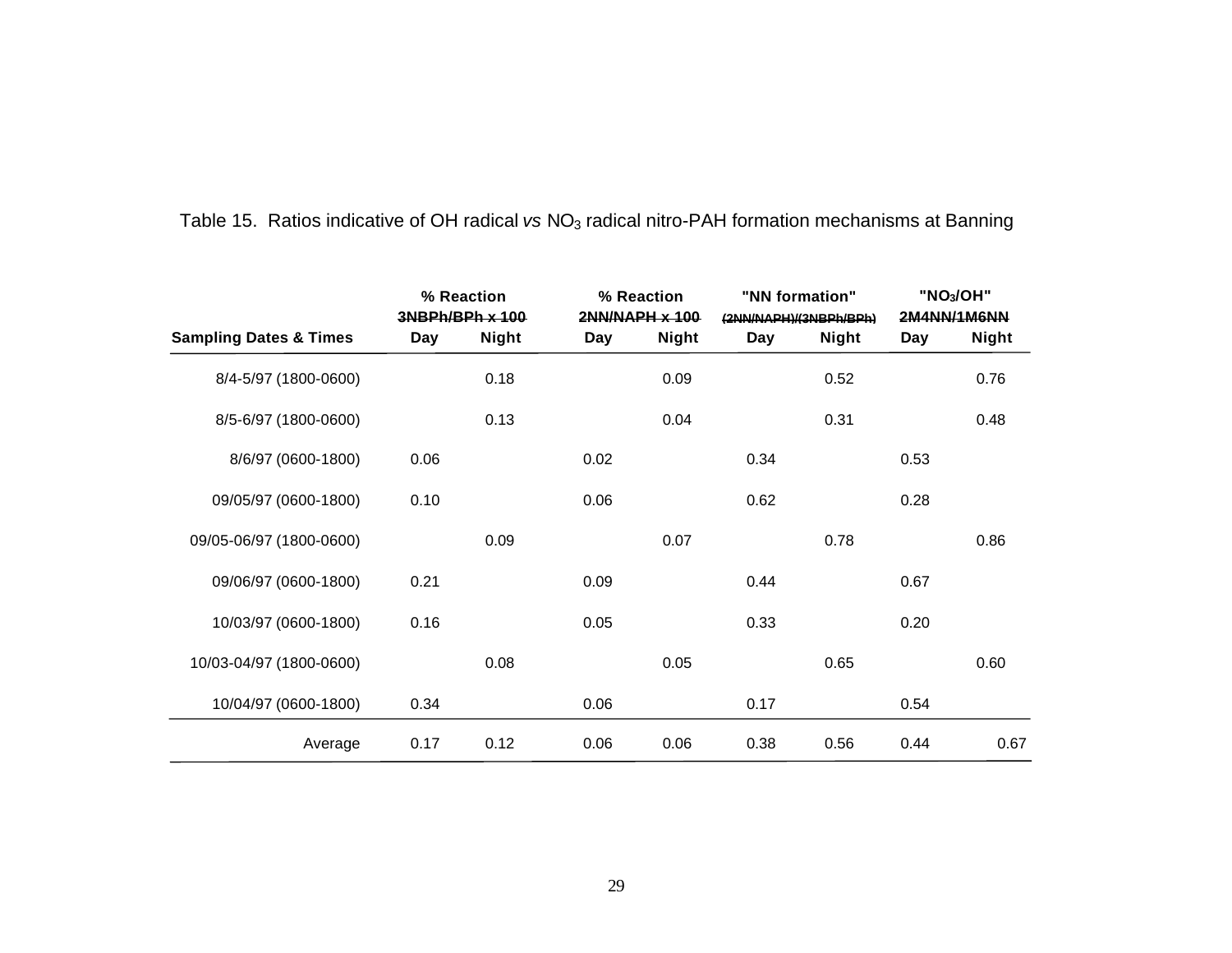# Table 16. Ratios indicative of OH radical *vs* NO<sub>3</sub> radical nitro-PAH formation mechanisms during Intensive #3: August 22-23, 1997

|                                                                         | % Reaction<br>3NBPh/BPh x 100 |                               |              |                              | % Reaction<br>2NN/NAPH x 100 |              |                                          | "NN formation"<br>(2NN/NAPH)/(3NBPh/BPh) |              |
|-------------------------------------------------------------------------|-------------------------------|-------------------------------|--------------|------------------------------|------------------------------|--------------|------------------------------------------|------------------------------------------|--------------|
|                                                                         | <b>Morning</b>                | Afternoon                     | <b>Night</b> | <b>Morning</b>               | Afternoon                    | <b>Night</b> | <b>Morning</b>                           | Afternoon                                | <b>Night</b> |
| <b>AZUSA</b>                                                            |                               |                               |              |                              |                              |              |                                          |                                          |              |
| 08/22/97 (0600-1200)<br>08/22/97 (1200-1800)<br>08/22-23/97 (1800-0600) | 0.66                          | 2.11                          | 0.53         | 0.05                         | 0.38                         | 0.11         | 0.08                                     | 0.18                                     | 0.21         |
| 08/23/97 (0600-1200)<br>08/23/97 (1200-1800)                            | 1.00                          | 1.21                          |              | 0.12                         | 0.33                         |              | 0.12                                     | 0.28                                     |              |
| LAN. MAIN                                                               |                               |                               |              |                              |                              |              |                                          |                                          |              |
| 08/22/97 (0600-1200)<br>08/22/97 (1200-1800)<br>08/22-23/97 (1800-0600) | 0.72                          | 0.92                          | 0.11         | 0.03                         | 0.12                         | 0.03         | 0.04                                     | 0.13                                     | 0.27         |
| 08/23/97 (0600-1200)<br>08/23/97 (1200-1800)                            | 0.44                          | 0.63                          |              | 0.04                         | 0.19                         |              | 0.09                                     | 0.31                                     |              |
|                                                                         |                               | % Reaction<br>3NBPh/BPh x 100 |              | % Reaction<br>2NN/NAPH x 100 |                              |              | "NN formation"<br>(2NN/NAPH)/(3NBPh/BPh) |                                          |              |
|                                                                         | Day                           | <b>Night</b>                  |              | Day                          | <b>Night</b>                 |              | Day                                      | <b>Night</b>                             |              |
| <b>RIVERSIDE</b>                                                        |                               |                               |              |                              |                              |              |                                          |                                          |              |
| 08/22/97 (0600-1800)<br>08/22-23/97 (1800-0600)                         | 0.63                          | 0.47                          |              | 0.07                         | 0.08                         |              | 0.11                                     | 0.17                                     |              |
| 08/23/97 (0600-1800)                                                    | 0.71                          |                               |              | 0.14                         |                              |              | 0.20                                     |                                          |              |
| <b>BANNING</b>                                                          |                               |                               |              |                              |                              |              |                                          |                                          |              |
| 08/22/97 (0600-1800)<br>08/22-23/97 (1800-0600)                         | 0.18                          | 0.26                          |              | 0.14                         | 0.27                         |              | 0.78                                     | 1.02                                     |              |
| 08/23/97 (0600-1800)                                                    | 0.21                          |                               |              | 0.21                         |                              |              | 1.00                                     |                                          |              |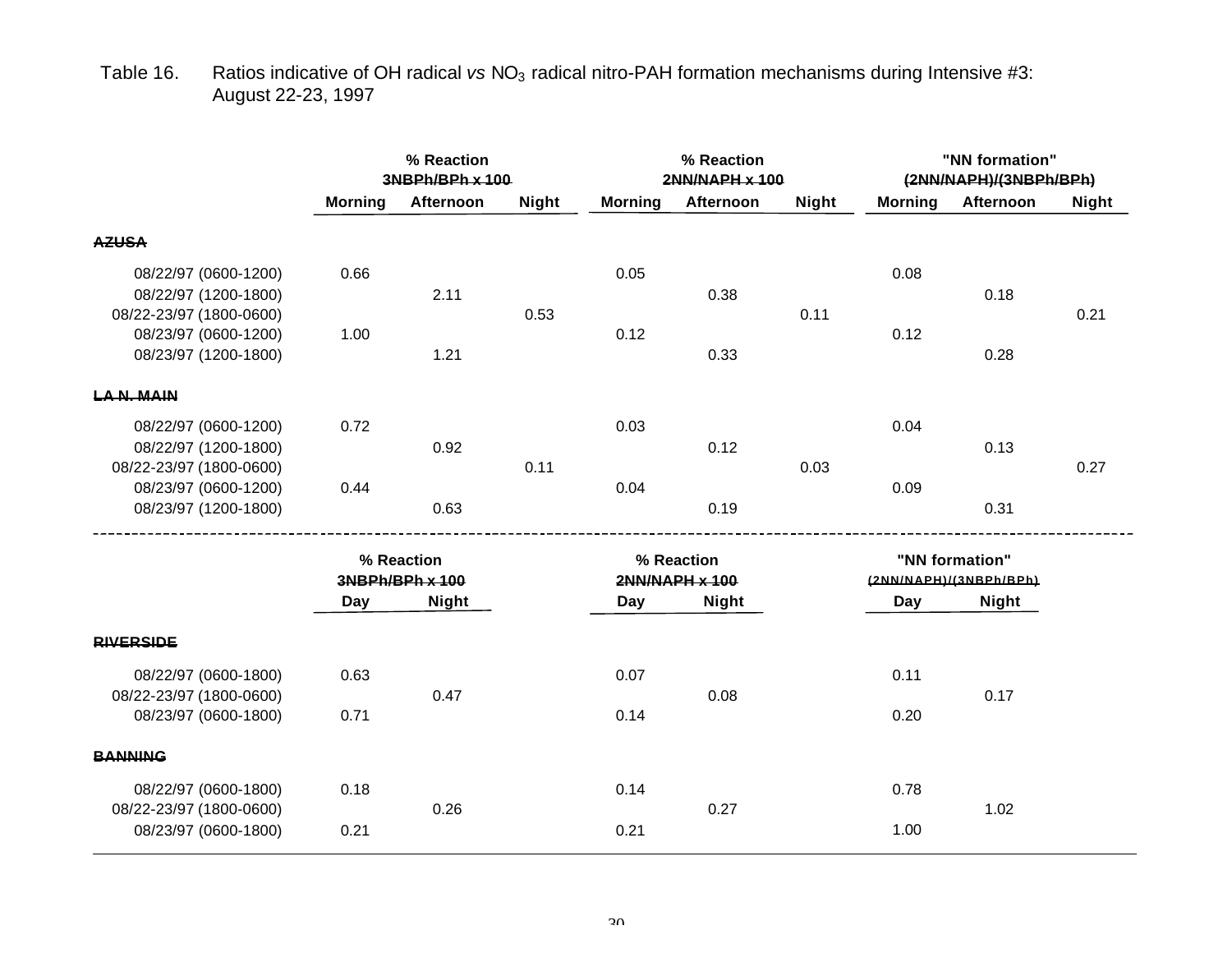radical reaction of 2MN and 1MN (with the MNs present in the same ratio as in ambient air), 2M4NN is the major product formed and the 2M4NN peak is several-fold greater than the 1M6NN peak. In contrast, in the OH radical reaction of 2MN and 1MN, the product peak corresponding to  $1M6NN + 1M4NN$  is the largest (and several-fold higher than 2M4NN). Thus the ratio 2M4NN/1M6NN should be a sensitive marker for  $NO_3$  radical chemistry (the ratio is labeled " $NO_3/OH$ " on the tables). Since the  $NO_3$  radical reactions occur only at night, the nighttime ratio " $NO<sub>3</sub>/OH$ " should increase if the air mass has been exposed to  $NO<sub>3</sub>$  radicals. This ratio was indeed higher at night and increased as the sampling site was further downwind of central Los Angeles. The average " $N\tilde{O}_3/OH$ " ratios were: at Azusa: 0.25 daytime and 0.40 nighttime (Table 13); at Riverside: 0.23 daytime and 0.57 nighttime (Table 14); and at Banning: 0.44 daytime and  $0.67$  nighttime (Table 15). Consistent with  $NO<sub>3</sub>$  radical reactions also producing  $2NN$ , the highest values of "NO<sub>3</sub>/OH" generally correspond with high values for the ratio "NN formation" as well. Thus the ambient nitro-PAH profiles observed during the SCOS97-NARSTO study indicate that  $NO<sub>3</sub>$ radicals were present.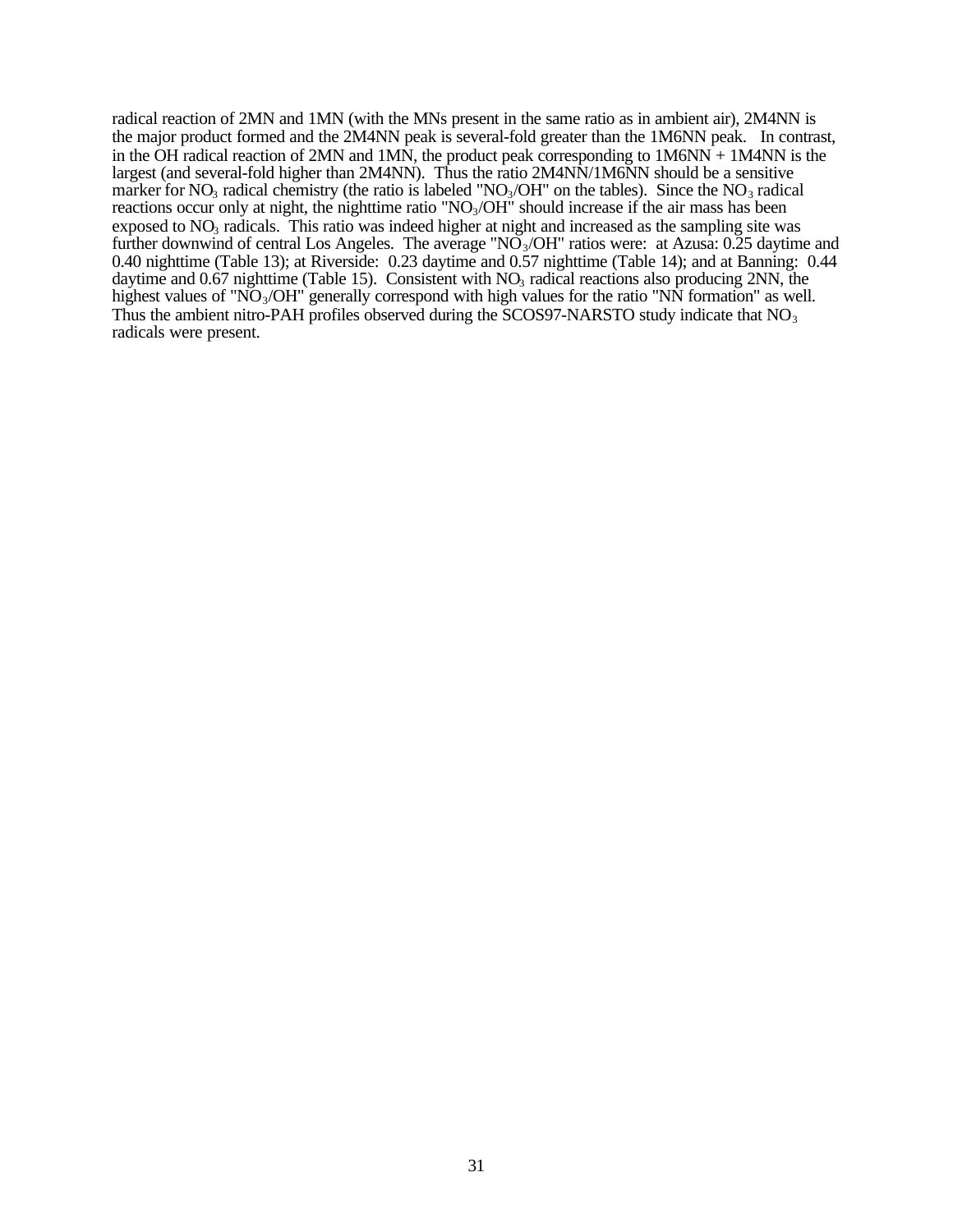### **PROJECT ELEMENT NO. 2: CRC DATA REVIEW PANEL FOR ATMOSPHERIC CHEMISTRY OF VOCs**

Dr. Roger Atkinson was an invited member of this data review panel, with the focus of the first review concerning the atmospheric chemistry of alkenes (a subsequent review has dealt with aromatic hydrocarbons). The panel was comprised of seven scientists (Drs. J. G. Calvert, R. Atkinson, J. A. Kerr, S. Madronich, G. K. Moortgat, T. J. Wallington, and G. Yarwood), with each of the panel members being initially responsible for specific aspects of the atmospheric chemistry of alkenes and selected reaction products. Dr. Atkinson's primary responsibility was to review and evaluate the kinetics of the gas-phase reactions of alkenes with OH radicals,  $NO_3$  radicals,  $O_3$ ,  $O(^3P)$  atoms and  $NO_2$ , and the kinetics of the reactions of selected first-generation products with OH radicals,  $NO_3$  radicals and  $O_3$ . Because the reactions of alkenes with  $\tilde{O}^{(3)}P$ ) atoms and NO<sub>2</sub> are of minor importance in the atmosphere (but may be important under certain conditions in laboratory experiments), the kinetics of these reactions were not dealt with at the same level of detail as for the OH radical,  $NO<sub>3</sub>$  radical and  $O<sub>3</sub>$  reactions with alkenes and selected first-generation products.

The review of the atmospheric chemistry of alkenes was successfully completed, and this review has been published by Oxford University Press ("The Mechanisms of Atmospheric Oxidation of the Alkenes", by J. G. Calvert, R. Atkinson, J. A. Kerr, S. Madronich, G. K. Moortgat, T. J. Wallington, and G. Yarwood, pp. 552, 2000). The title page and table of contents of the published book are attached in Appendix A.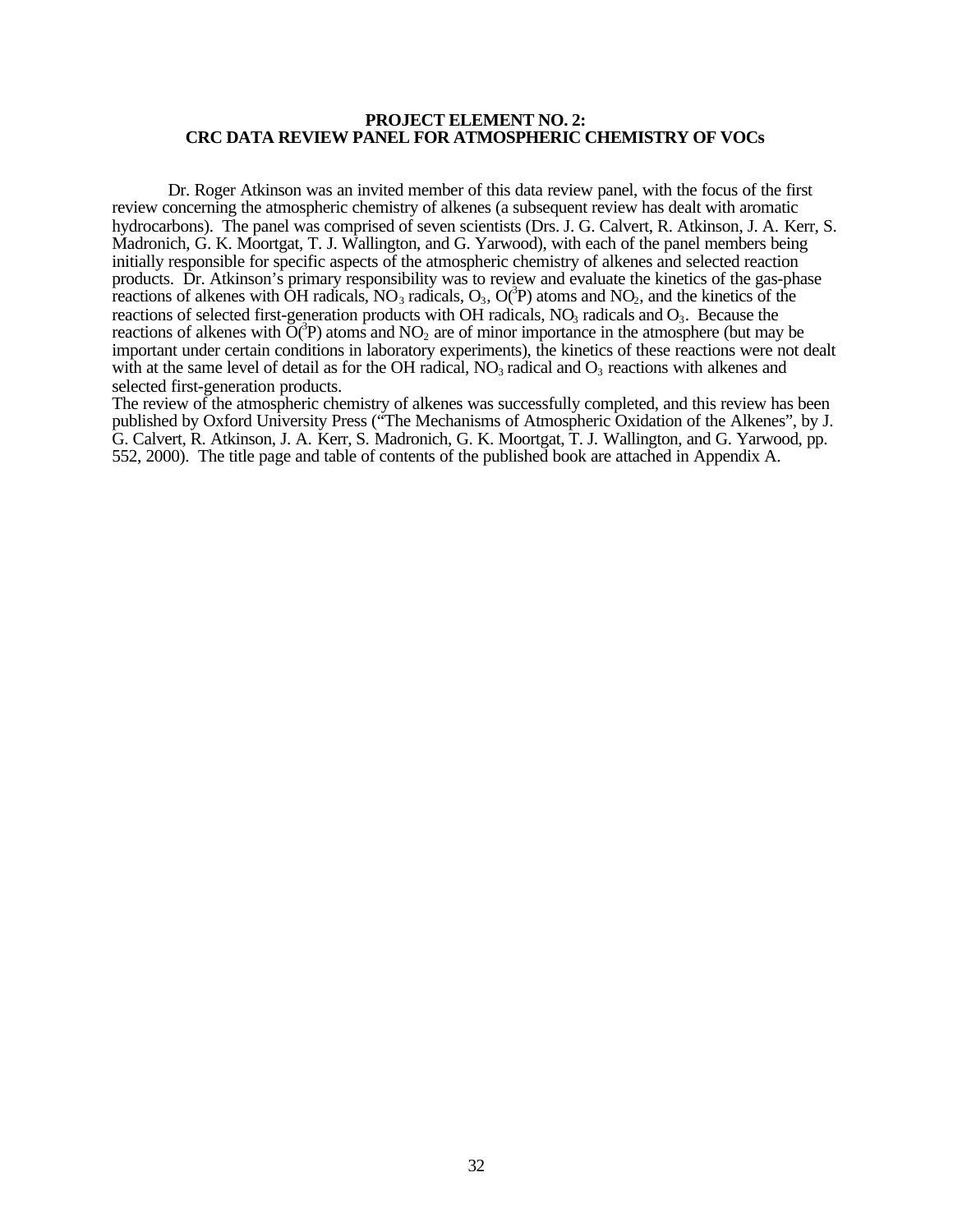### **PROJECT ELEMENT NO. 3: CRITICAL REVIEW PAPERS ON ATMOSPHERIC CHEMISTRY AND CHEMICAL KINETIC MECHANISMS FOR THE 1998 NARSTO OZONE ASSESSMENT**

Dr. Roger Atkinson and Dr. Marcia C. Dodge were invited to prepare critical review chapters on the atmospheric chemistry of VOCs and  $NO<sub>x</sub>$  (Roger Atkinson) and the current status of chemical mechanism development and "smog chamber" facilities and data-base (Marcia C. Dodge). After an initial NARSTO meeting in Denver, CO, in October 1996, draft chapters were prepared by Drs. Atkinson and Dodge and presentations concerning the chapter contents made by Drs. Atkinson and Dodge at the 1997 NARSTO Science Symposium in West Palm Beach, FL, in November 1997. Completed chapters were submitted for internal review by NARSTO scientists in early 1998, and revised manuscripts were submitted in mid-1998 for publication in a special issue of *Atmospheric Environment*. This special issue of *Atmospheric Environment* (Special Issue: The NARSTO Ozone Assessment – Critical Reviews) was published in 2000 (volume 34, Nos. 12-14), and the reviews of Drs. Atkinson ("Atmospheric Chemistry of VOCs and NOx", *Atmos. Environ*., **34**, 2063-2101, 2000) and Dodge ("Chemical Oxidant Mechanisms for Air Quality Modeling: Critical Review", *Atmos. Environ*., **34**, 2103-2130, 2000) are attached in Appendix B and Appendix C, respectively. The review of Dr. Atkinson was the second most-requested article from *Atmospheric Environment* during the time-period March-September 2000 from the ScienceDirect web site, with 608 requests.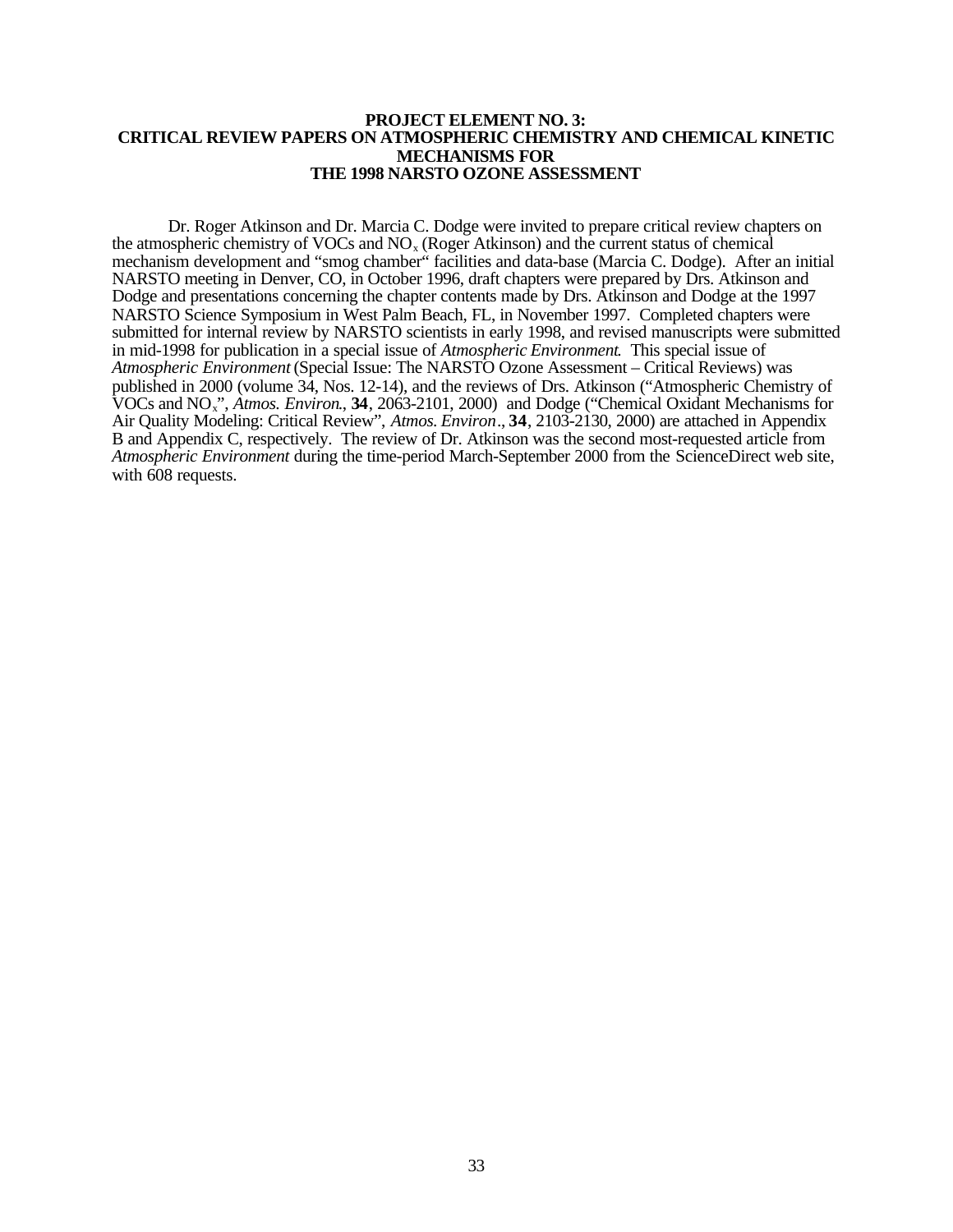### **Summary and Conclusions**

This contract had three project elements dealing with aspects of the atmospheric chemistry of volatile or semi-volatile organic compounds.

### **Investigation of Ambient NO3 Radical Levels in the Los Angeles Air Basin During the SCOS97- NARSTO Study**

Ambient mixing ratios of naphthalene, 1- and 2-methylnaphthalene, biphenyl, 1- and 2- nitronaphthalene, 3-nitrobiphenyl and several methylnitronaphthalenes were measured at source and receptor sites in the Los Angeles Air Basin. Naphthalene was the most abundant volatile PAH, reaching concentrations of 1200 ng m<sup>-3</sup>. The nitro-PAH were approximately two orders of magnitude lower in concentration than their precursor PAH, but clearly showed evidence that both OH radical-initiated and NO3 radical-initiated nitro-PAH formation mechanisms were operating during the SCOS97-NARSTO intensive sampling days.

Monitoring two-ring PAH and their nitro-derivatives allowed ratios to be measured which served as markers for OH radical-initiated chemistry and nighttime NO<sub>3</sub> radical-initiated chemistry. Utilizing these ratios it was demonstrated that nitro-PAH were produced by  $NO_3$  radical chemistry during the SCOS07-NARSTO ozone study, with downwind receptor sites showing more evidence for air masses processed by NO<sub>3</sub> radical chemistry.

### **CRC Data Review Panel for Atmospheric Chemistry of VOCs**

Roger Atkinson participated in the Coordinating Research Council, Inc., Review Panel for the Atmospheric Chemistry of Hydrocarbons (RPACH). This data review panel was set up to carry out detailed reviews and evaluations of the literature data concerning the atmospheric chemistry of the various classes of VOCs of importance in photochemical air pollution, with this review and evaluation being concerned with the atmospheric chemistry of alkenes. This review and evaluation of alkene chemistry has been published by Oxford University Press, "The Mechanisms of Atmospheric Oxidation of the Alkenes", J. G. Calvert, R. Atkinson, J. A. Kerr, S. Madronich, G. K. Moortgat, T. J. Wallington, and G. Yarwood, 2000.

### **Critical Review Papers on Atmospheric Chemistry and Chemical Kinetic Mechanisms for the 1998 NARSTO Ozone Assessment**

Two review chapters for the North American Research in Tropospheric Ozone (NARSTO) assessment document were prepared. The two critical review papers dealt with the following topics: the current status of the kinetics, mechanisms and products of the atmospheric reactions of VOCs and NO<sub>x</sub> (Roger Atkinson); and the "smog" chamber data-base and current programs in this area and the status of chemical mechanisms for air quality simulation models (Marcia C. Dodge, sub-contractor). These NARSTO review papers have been published in a common volume in Atmospheric Environment, volume 34, issues 12-14, pp. 2063-2101 and pp. 2103-2130, respectively (2000).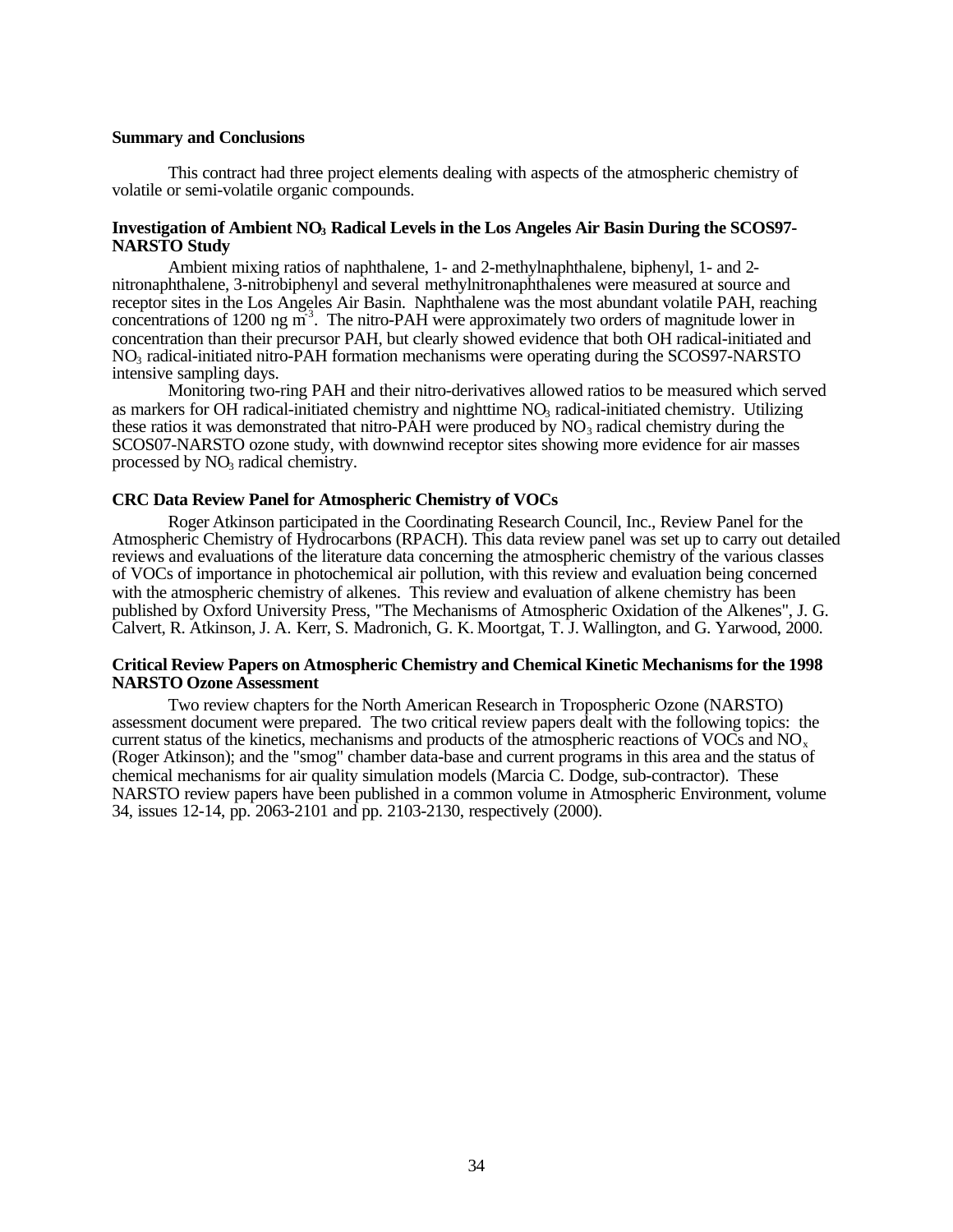### **References**

- Arey, J., Zielinska, B., Atkinson, R. and Winer, A. M. (1987) Polycyclic aromatic hydrocarbon and nitroarene concentrations in ambient air during a wintertime high- $NO<sub>x</sub>$  episode in the Los Angeles basin. *Atmos. Environ*. **21**, 1437-1444.
- Arey, J. and Zielinska, B. (1989) High resolution gas chromatography/mass spectrometry analysis of the environmental pollutants methylnitronaphthalenes. *J. High Res. Chrom*. **12**, 101- 105.
- Arey, J., Atkinson, R., Zielinska, B. and McElroy, P. A. (1989) Diurnal concentrations of volatile polycyclic aromatic hydrocarbons and nitroarenes during a photochemical air pollution episode in Glendora, California. *Environ. Sci. Technol*. **23**, 321-327.
- Arey, J. *Atmospheric Reactions of PAHs Including Formation of Nitroarenes*. In: A. H. Neilson (Ed.), The Handbook Environmental Chemistry: PAHs and Related Compounds, Vol. 3, Part I, 1998, pp. 347-385.
- Atkinson, R., Winer, A. M. and Pitts, J. N., Jr. (1986) Estimation of nighttime  $N_2O_5$ concentrations from ambient  $NO_2$  and  $NO_3$  radical concentrations and the role of  $N_2O_5$  nighttime chemistry. *Atmos. Environ*., **20**, 331-339.
- Atkinson, R., Arey, J., Winer, A. M., Zielinska, B. (1988) "A Survey of Ambient Concentrations of Selected Polycyclic Aromatic Hydrocarbons (PAH) at Various Location in California", Final Report to the California Air Resources Board, Contract No. A5-183-32, May.
- Atkinson, R. and Arey, J. (1994) Atmospheric chemistry of gas-phase polycyclic aromatic hydrocarbons: Formation of atmospheric mutagens. *Environ. Health Perspect*. **102**, 117-126.
- Atkinson, R., Tuazon, E. C., Bridier, I. and Arey, J. (1994) Reactions of  $NO<sub>3</sub>$ -naphthalene adducts with  $O_2$  and  $NO_2$ . *Atmos. Environ.*, **26**, 605-614.
- Biermann, H. W., Tuazon, E. C., Winer, A. M., Wallington, T. J. and Pitts, J. N., Jr. (1988) Simultaneous absolute measurements of gaseous nitrogen species in urban ambient air by long pathlength infrared and ultraviolet-visible spectroscopy. *Atmos. Environ.*, **22**, 1545-1554.
- Busby, W. F., Jr., Penman, B. W., Crespi, C. L. (1994) Human cell mutagenicity of mono- and dinitropyrenes in metabolically competent MCL-5 cells*. Mutat. Res*., **322**, 233-242.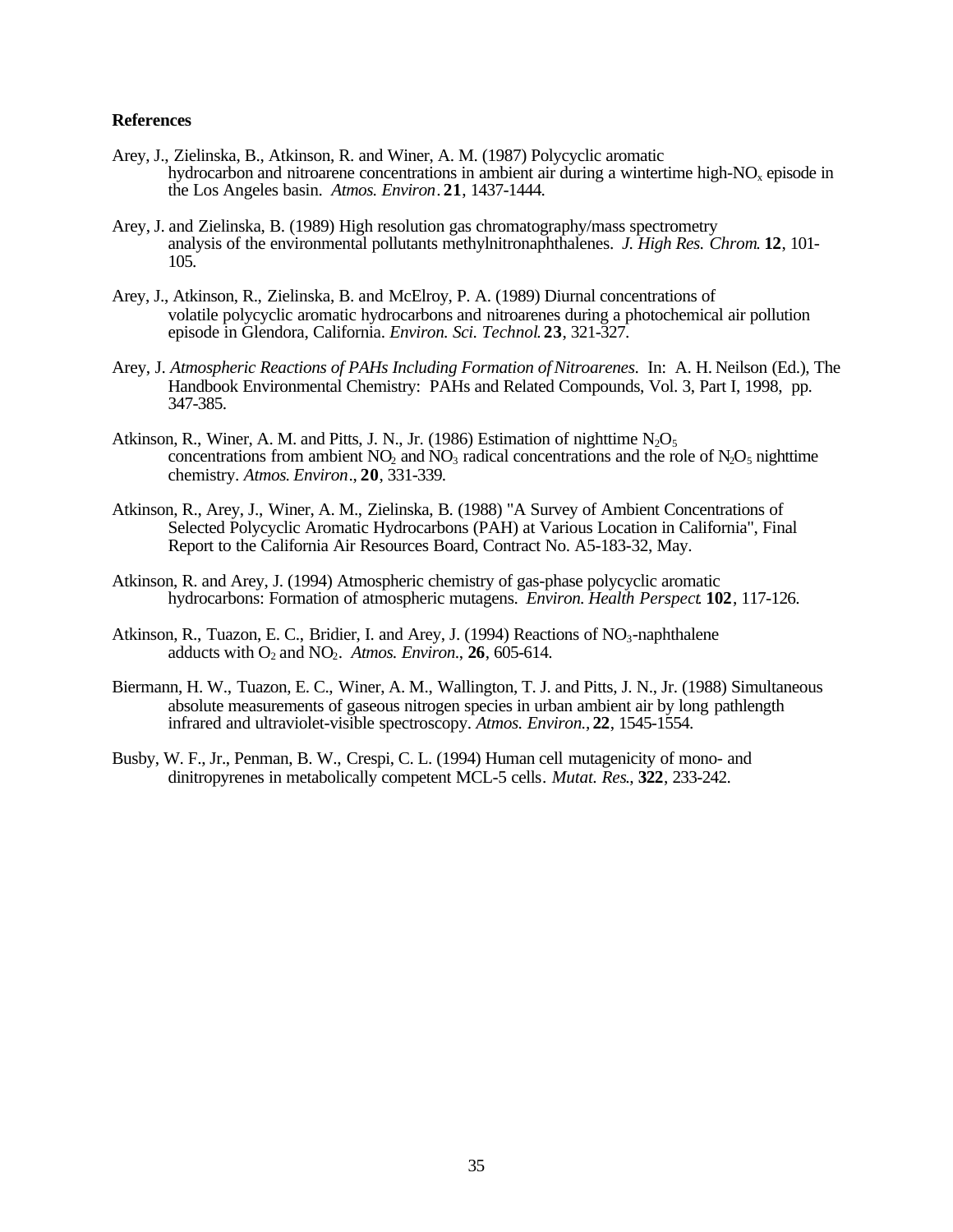- Ciccioli, P., Cecinato, A., Brancaleoni, E., Frattoni, M., Zacchei, P., de Castro Vasconcellos, P. (1995) The ubiquitous occurrence of nitro-PAH of photochemical origin in airborne particles. *Annali di Chimica*, **85**, 455-469.
- Ciccioli, P., Cecinato, A., Brancaleoni, E., Frattoni, M., Zacchei, P., Miguel A.H., de Castro Vasconcellos, P. (1996) Formation and transport of 2-nitrofluoranthene and 2-nitropyrene of photochemical origin in the troposphere. *J. Geophys. Res.*, **101**, 19567- 19581.
- Coutant, R. W., Brown, L. Chuang, J. C., Riggin, R. M. and Lewis, R. G. (1988) Phase distribution and artifact formation in ambient air sampling for polynuclear aromatic hydrocarbons*. Atmos*. *Environ.* **22**, 403-409.
- Dimashki, M., Harrad, S. and Harrison, R. M. (2000) Measurements of nitro-PAH in the atmospheres of two cities. *Atmos. Environ.*, **34**, 2459-2469.
- Enya, T., Suzuki, H., Watanabe, T., Hirayama, T., and Hisamatsu, Y. (1997) 3-Nitro-benzanthrone, a powerful bacterial mutagen and suspected human carcinogen found in diesel exhaust and airborne particulates. *Environ. Sci. Technol.*, **31**, 2772-2776.
- Feilberg, A., Kamens, R. M., Strommen, M. R., and Nielsen, T. (1999) Modeling the formation, decay, and partitioning of semivolatile nitro-polycyclic aromatic hydrocarbons (nitronaphthalenes) in the atmosphere. *Atmos. Environ.*, **33**, 1231-1243.
- Feilberg, A., Poulsen, M.W.B., Nielsen, T. and Skov, H. (2001) Occurrence and sources of particulate nitro-polycyclic aromatic hydrocarbons in ambient air in Denmark. *Atmos. Environ.*, **35**, 353-366.
- Gupta, P. (1995) *The Contribution of Methylnitronaphthalenes to the Vapor-Phase Mutagenicity Observed in Ambient Air Samples Collected at Redlands*, California. Master's Thesis, University of California, Riverside.
- Gupta, P., Harger, W. P. and Arey, J. (1996) The contribution of nitro- and methylnitronaphthalenes to the vapor-phase mutagenicity of ambient air samples. *Atmos. Environ*., **30**, 3157- 3166.
- Lu, R. and Turco, R. P. (1994) Air pollutant transport in a coastal environment, I, Two dimensional simulations of sea breeze and mountain effects. *J. Atmos. Sci.,* **51**, 2285-2308.
- Lu, R. and Turco, R. P. (1995) Air pollutant transport in a coastal environment, II, Three dimensional simulations of over Los Angeles Basin. *Atmos. Environ.*, **29**, 1499-1518.
- Lu, R. and Turco, R. P. (1996) Ozone distributions over the Los Angeles Basin: Three-dimensional simulations with the SMOG model, *Atmos. Environ.*, **30**, 4155-4176.
- Paputa-Peck, M. C., Marano, R. S., Schuetzle, D., Riley, T. L., Hampton, C. V., Prater, T. J., Skewes, L. M., Jensen, T. E., Ruehle, P. H., Bosch, L. C. and Duncan, W. P. (1983) Determination of nitrated polynuclear aromatic hydrocarbons in particulate extracts by capillary column gas chromatography with nitrogen selective detection. *Anal. Chem.*, **55**, 1946-1954.
- Phousongphouang, P.T., Grosovsky, A. J., Eastmond, D. A., Covarrubias, M. and Arey, J. (2000) The Genotoxicity of 3-Nitrobenzanthrone and the Nitropyrene Lactones in Human Lymphoblasts. *Mutat. Res*., **472**, 93-103.
- Reissell, A. and Arey, J. (2001) Biogenic volatile organic compounds at Azusa and elevated sites during the 1997 Southern California Ozone Study. *J. Geophys. Res*., **106**, 1607-1621.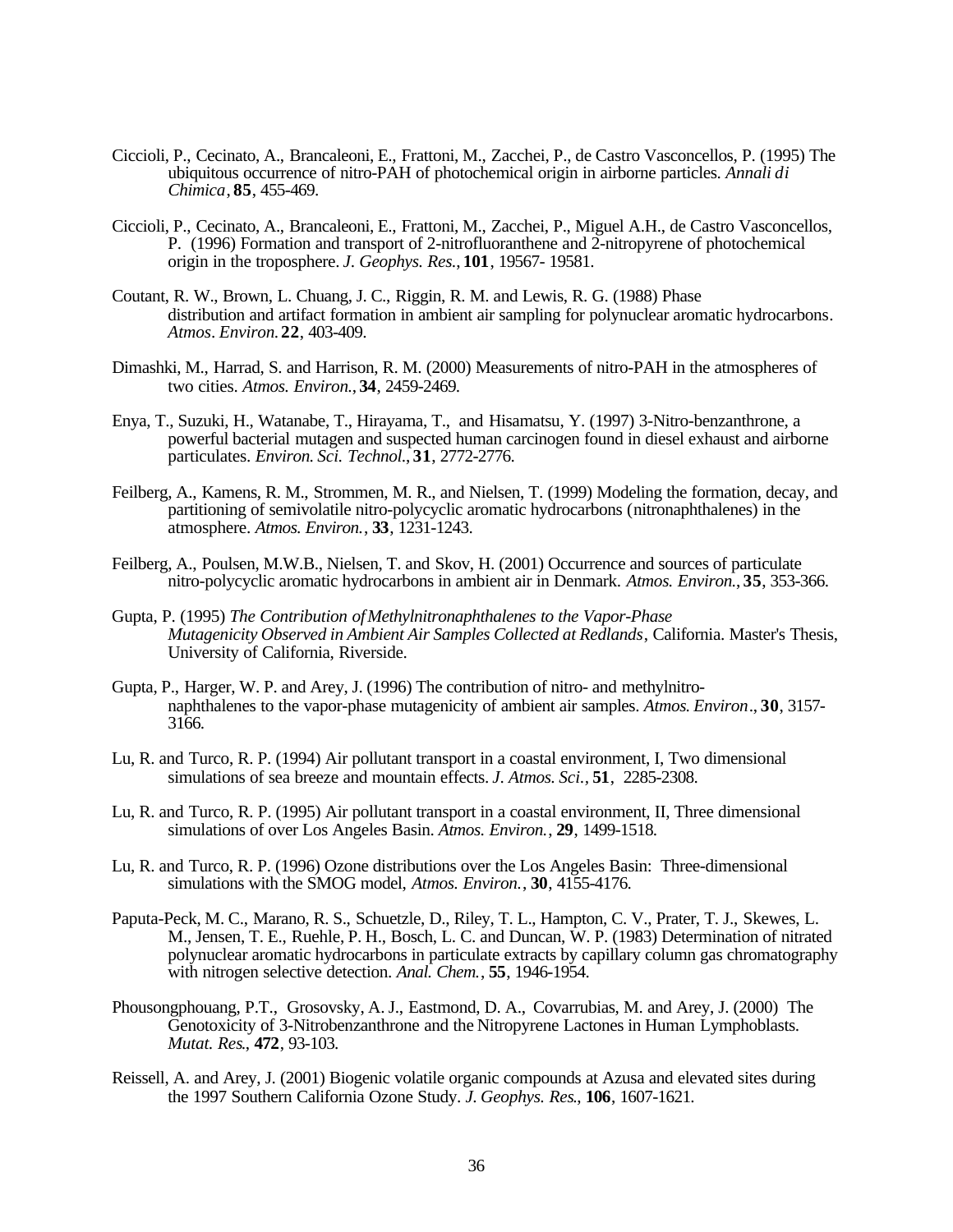- Rosenkranz, H. S. (1996) Mutagenic nitroarenes, diesel emissions, particulate-induced mutations and cancer: an essay on carcer-causation by a moving target. *Mutat. Res.,* **367**, 65-72.
- Sasaki, J., Arey, J. and Harger, W. P. (1995) Formation of mutagens from the photooxidations of 2-4-ring PAH. *Environ. Sci. Technol.,* **29**, 1324-1335.
- Sasaki, J., Aschmann, S. M., Kwok, E. S. C., Atkinson, R. and Arey, J. (1997a) Products of the Gas-Phase OH and NO3 Radical-Initiated Reactions of Naphthalene. **Environ. Sci. Technol**., **31**, 3173-3179.
- Sasaki, J. C., Arey, J. Eastmond, D. A., Parks, K. K. and Grosovsky, A. J. (1997b) Genotoxicity Induced in Human Lymphoblasts by Atmospheric Reaction Products of Naphthalene and Phenanthrene. *Mutat. Res*., **393**, 23-25.
- Sasaki, J. C., Arey, J., Eastmond, D. A., Parks, K. K., Phousongphouang, P. T. and Grosovsky, A. J. (1999) Evidence for Oxidative Metabolism in the Genotoxicity of the Atmospheric Reaction Product 2-Nitronaphthalene in Human Lymphoblastoid Cell Lines. *Mutat. Res*., **445**, 113-125.
- Schuetzle, D. (1983) Sampling of vehicle emissions for chemical analysis and biological testing. *Environ. Health Perspect*. **47**, 65-80.
- Smith, N., Plane, J. M. C., Nien, C.-F. and Solomon, P. A. (1995) Nighttime radical chemistry in the San Joaquin Valley. *Atmos. Environ.*, **29**, 2887-2897.
- Tokiwa, H. and Ohnishi, Y. (1986) Mutagenicity and carcinogenicity of nitroarenes and their sources in the environment. *CRC Critical Rev. Toxicol*., **17**, 23-60.
- Truex, T. J., Norbeck, J. M., Arey, J., Kado, N. and Okamoto, R. (1998) "Evaluation of Factors that Affect Diesel Exhaust Toxicity", Final Report to the California Air Resources Board, Contract No. 94- 312, June.
- Zielinska B., Arey, J., Atkinson, R. and Winer, A. M. (1989a) The nitroarenes of molecular weight 247 in ambient particle samples collected in southern California, *Atmos. Environ.*, **23**, 223-229.
- Zielinska, B., Arey, J., Atkinson, R. and McElroy, P. A. (1989b) Formation of methylnitro-naphthalenes from the gas-phase reactions of 1- and 2-methylnaphthalene with OH radicals and  $N_2\overline{O}_5$  and their occurrence in ambient air. *Environ. Sci. Technol*. **23**, 723-729.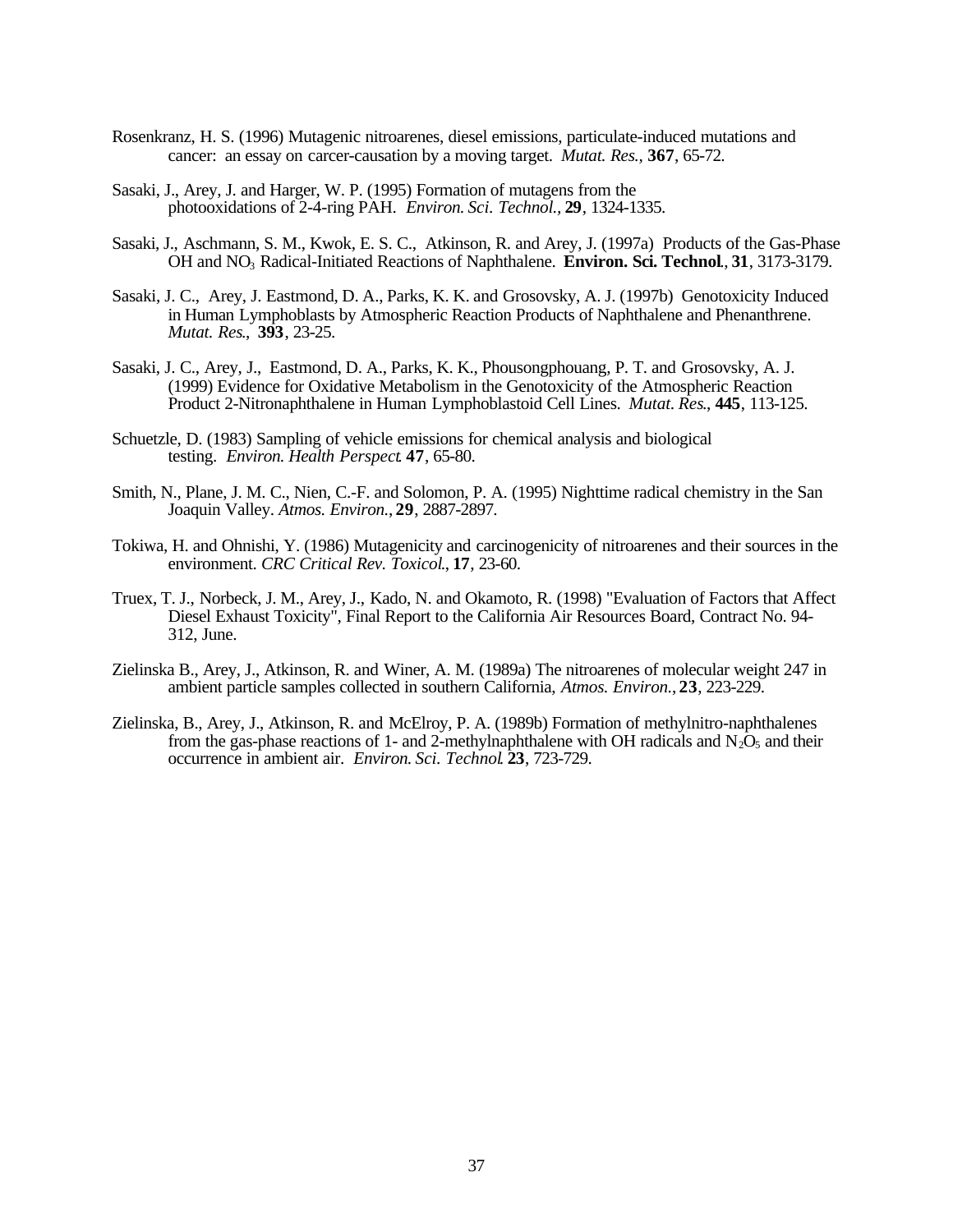# **Glossary and Abbreviations for PAH and nitro-PAH**

| GC/MS           | Gas chromatography-mass spectrometry      |
|-----------------|-------------------------------------------|
| <b>HPLC</b>     | High Performance Liquid Chromatography    |
| $k_{a}$         | Rate constant for reaction pathway A      |
| <b>MNNs</b>     | Methylnitronaphthalenes                   |
| nitro-PAH       | Nitrated polycyclic aromatic hydrocarbons |
| nm              | Nanometer $(10^9 \text{ m})$              |
| <b>NNs</b>      | Nitronaphthalenes                         |
| NO <sub>2</sub> | Nitrogen dioxide                          |
| NO              | Nitric oxide                              |
| NO <sub>x</sub> | Oxides of nitrogen                        |
| $NO3$ radical   | Nitrate radical                           |
| $N_2O_5$        | Dinitrogen pentaoxide                     |
| O <sub>2</sub>  | Molecular oxygen                          |
| $O_3$           | Ozone                                     |
| <b>OH</b>       | Hydroxyl radical                          |
| <b>PAH</b>      | Polycyclic Aromatic Hydrocarbons          |